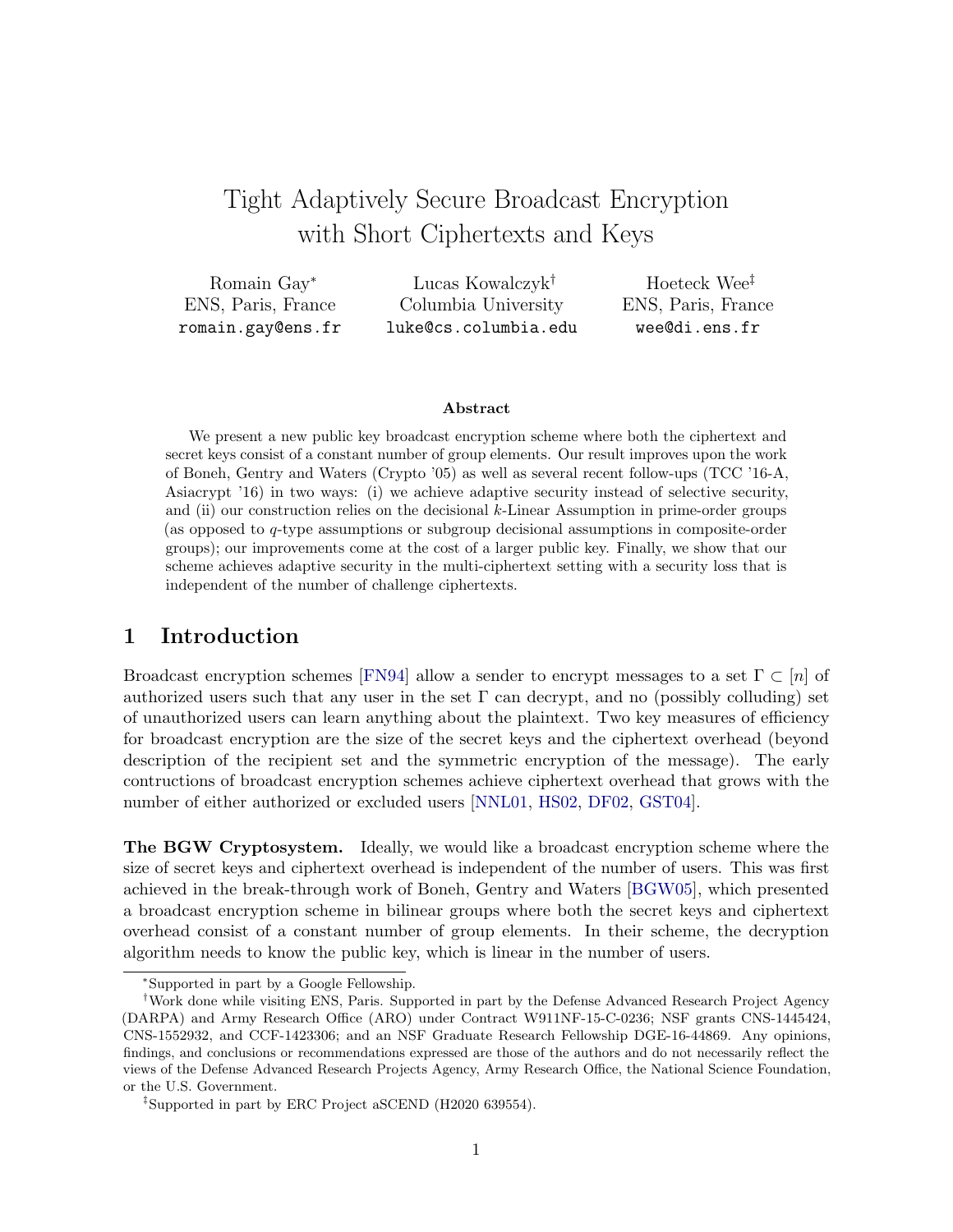The BGW cryptosystem has two main limitations, which is the focus of several follow-up works as well as our current one:

- First, the BGW scheme achieves selective security, where an adversary must declare a target set of unauthorized users with which it will attack the scheme before even seeing the system parameters. This restriction does not capture the power of many kinds of attackers (for instance: an attacker might choose to corrupt a user after seeing the public parameters, or in response to seeing secret keys for already corrupted parties), so in practice, we would prefer to have schemes that satisfy the more general and stronger notion of adaptive security, which does not place such restrictions on the adversary.
- Next, the BGW scheme relies on parameterized assumptions. Parameterized assumptions (a.k.a q-type assumptions), while in some cases allowing for improvements over the state-ofthe-art, are not particularly well understood. The assumptions are often closely related to the schemes which use them. For example, the size of the assumption often scales with the number of oracle queries that can be made in the security reduction. Furthermore,  $q$ -type assumptions become stronger as  $q$  grows, with the time needed to recover the discrete logarithm and break the assumption scaling inversely with  $q$  [\[Che06\]](#page-29-1). As a result, it is desirable to design systems that can be proven secure under static assumptions, like the decisional  $k$ -Linear Assumption in prime-order bilinear groups  $(k$ -Lin).

These limitations were fixed individually by the works of [\[GW09\]](#page-30-2) and [\[Wee16,](#page-31-2) [CMM16a\]](#page-29-2) respectively (the latter in composite-order groups), but improving [\[BGW05\]](#page-28-0) to achieve security that is both adaptive and based on a static assumption has remained out of reach.

#### 1.1 Our Results

In this paper we present the first broadcast encryption scheme with constant key and ciphertext overhead size that simultaneously overcomes both of the limitations above. Namely, we achieve adaptive security under a static assumption  $(k\text{-Lin})$  in prime-order bilinear groups. Our improvements come at the cost of a larger public key that is quadratic instead of linear in the total number of users. We stress that prior to this work, it was not known how to achieve broadcast encryption with any size public parameters, constant-sized keys and ciphertext overhead, and even just *selective* security under a static assumption in prime-order groups.

As with the BGW cryptosystem and the follow-up works in [\[Wee16,](#page-31-2) [CMM16a\]](#page-29-2), the decryption algorithm in our scheme needs to know the public key in addition to the secret key. Considering the complications that come with managing user secret keys, which have to be distributed individually and stored securely, we achieve a desirable public/private key size tradeoff that makes sense particularly in applications where decryptors have access to large shared public storage.

We give an additional broadcast encryption scheme with constant key and ciphertext overhead size which is adaptively-secure in the multi-challenge setting under static assumptions with a tight security reduction (where the security loss is independent of the number of challenge ciphertexts). Tight security reductions, which have been studied previously in the context of encryption [\[BBM00,](#page-28-1) [HJ12\]](#page-30-3) and signatures [\[Cor00\]](#page-29-3), are desirable when fixing concrete security parameters, since the security loss directly impacts the size of scheme elements. In the context of advanced encryption schemes, tight constructions were only known for identity-based encryption [\[CW13\]](#page-29-4). In this work, we give the first tightly secure broadcast encryption scheme. Note that while our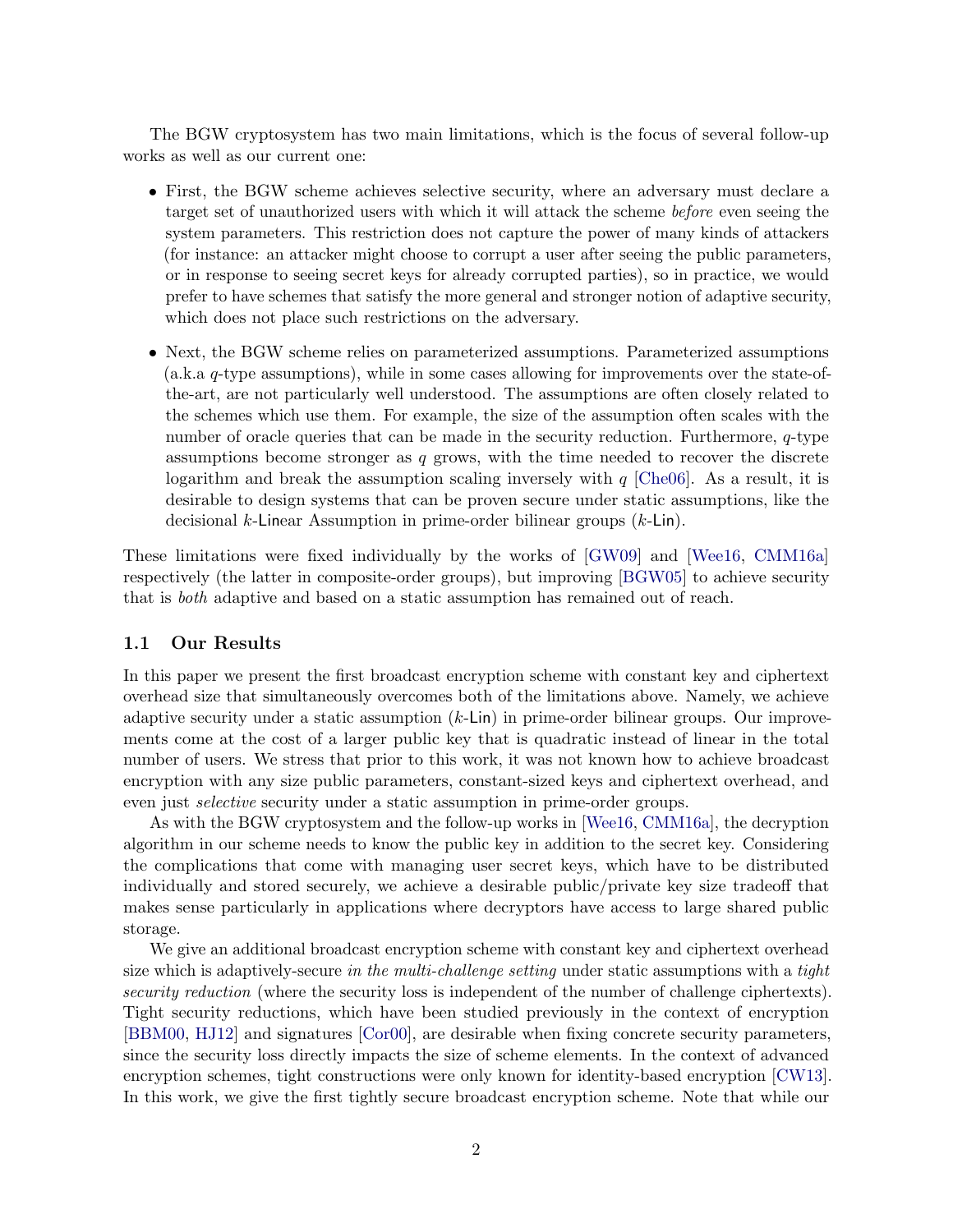security loss is independent of the number of challenge ciphertexts, it remains proportional to  $n$ : the number of users in the system. In this work, we view n as being not too large since our public key contains  $O(n^2)$  group elements, which would be impractical for very large n anyway. Thus, a security loss of a small constant times  $n$  is much more desirable than one that is proportional to the number of challenge ciphertexts, which could be much larger for largely deployed systems.

### 1.2 Related Work

Previous broadcast encryption schemes for  $n$  users that are secure in the standard model either carry the baggage of a  $(n/t, t)$ -tradeoff in key/ciphertext size, use a non-static assumption (i.e. q-type assumption), or are only secure in the weaker, selective security setting (see Figure [1\)](#page-2-0). In fact, all known broadcast encryption schemes that are adaptively secure under a static assumption and that use the Dual System Encryption methodology [\[Att14,](#page-28-2) [Wee14,](#page-31-3) [CGW15,](#page-29-5) [AC16\]](#page-28-3) fall in the scope of the lower bound of  $(n/t, t)$  for the (ciphertext overhead, secret key) size proved in [\[GKW15\]](#page-30-4). We note that we are able to bypass this lower bound by using the modified definition of broadcast encryption proposed by [\[BGW05\]](#page-28-0), where decryption is allowed to take public parameters as input in addition to the secret key, as explained above.

<span id="page-2-0"></span>

| Reference                   | ct                      | $ \mathsf{sk} $         | pk                      | assumption | security  | Dec |
|-----------------------------|-------------------------|-------------------------|-------------------------|------------|-----------|-----|
| <b>BGW05 [BGW05]</b>        | $\mathcal{O}(1)$        | $\mathcal{O}(1)$        | $\mathcal{O}(n)$        | $q$ -type  | selective | pk  |
| GW09 [GW09]                 | $\mathcal{O}(1)$        | $\mathcal{O}(1)$        | $\mathcal{O}(n)$        | $q$ -type  | adaptive  | pk  |
| Wee16[Wee16], CMM16[CMM16b] | $\mathcal{O}(1)$        | $\mathcal{O}(1)$        | $\mathcal{O}(n)$        | composite  | selective | pk  |
| <b>BW06 [BW06]</b>          | $\mathcal{O}(\sqrt{n})$ | $\mathcal{O}(\sqrt{n})$ | $\mathcal{O}(\sqrt{n})$ | composite  | adaptive  |     |
| GKSW10 [GKSW10]             | $\mathcal{O}(\sqrt{n})$ | $\mathcal{O}(\sqrt{n})$ | $\mathcal{O}(n)$        | $2$ -Lin   | adaptive  |     |
| Waters09 [Wat09]            | $\mathcal{O}(1)$        | $\mathcal{O}(n)$        | $\mathcal{O}(n)$        | $2$ -Lin   | adaptive  |     |
| <b>GKW15</b> [GKW15]        | $\mathcal{O}(n/t)$      | $\mathcal{O}(t)$        | $\mathcal{O}(n)$        | $k$ -Lin   | adaptive  |     |
| this work                   | $\mathcal{O}(1)$        | $\mathcal{O}(1)$        | $\mathcal{O}(n^2)$      | composite  | adaptive  | pk  |
| this work                   | $\mathcal{O}(1)$        | $\mathcal{O}(1)$        | $\mathcal{O}(n^2)$      | $k$ -Lin   | adaptive  | pk  |

Figure 1: Comparison amongst broadcast encryption schemes in the standard model, where n denotes the number of users, |ct|, |sk| and |pk| respectively denote the ciphertext, secret key and public key size (i.e the number of group elements or exponents of group elements). The last column refers to whether or not the decryption algorithm Dec requires the public key pk as input.

Short keys and ciphertext overhead have been accomplished in other schemes by moving outside the standard model: [\[GW09\]](#page-30-2) gives a construction (different from the one depicted in Figure [1](#page-2-0) which uses q-type assumptions) with adaptive security and constant key and ciphertext overhead size, but in the random oracle model; [\[BWZ14\]](#page-28-5) achieves adaptive security with polylogarithmic (in the number of users) size public parameters, keys, and ciphertext overhead, but is only proven secure in the multilinear generic group model; and [\[BZ14\]](#page-29-7) achieves adaptive security with linear size public parameters, constant size keys and ciphertext overhead, but relies on strong assumptions, namely, indistinguishability obfuscation [\[BGI](#page-28-6)+01]. Lastly, we note that while our constructions harness the power of computational assumptions to achieve their efficiency, the problem of broadcast encryption has been studied in the information-theoretic realm as well [\[Sv98,](#page-31-5) [SSW00,](#page-31-6) [GSW00,](#page-30-6) [GSY99\]](#page-30-7).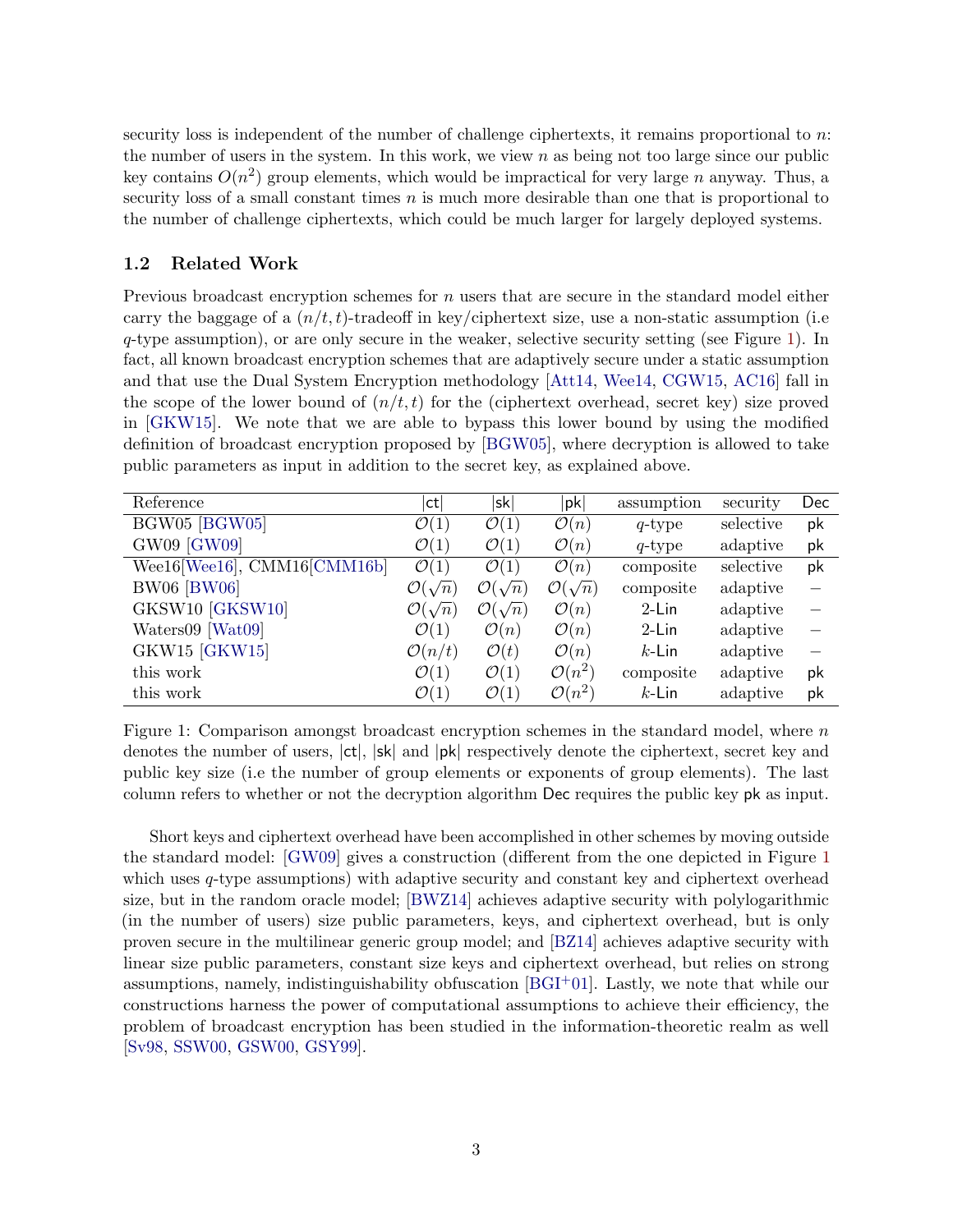#### 1.3 Our Techniques

We give a construction in the composite-order setting which is secure under standard static decision assumptions to illustrate the main techniques, as well as a construction using prime-order bilinear groups which is secure under k-Lin.

Dual System Proof Methodology. We employ the dual system proof methodology [\[Wat09\]](#page-31-4) to achieve the adaptive security of our schemes. A dual system encryption scheme is constructed so that an adversary cannot distinguish the distribution of normal keys (or ciphertexts) from special "semi-functional" keys (or ciphertexts). Semi-functional keys are capable of decrypting normal ciphertexts, but semi-functional keys cannot decrypt a semi-functional ciphertext. A typical dual system proof consists of a hybrid where the first step is constructing the challenge ciphertext as a semi-functional ciphertext. The hybrid then runs over each key requested by the adversary, replacing each requested key with a semi-functional key. At the end, only semifunctional keys are given to an adversary whose job is to break the security of a semi-functional ciphertext. Due to the way semi-functional ciphertexts and secret keys are constructed, it is typically easy to argue the game's security at this point (semi-functional secret keys cannot be used to decrypt any semi-functional ciphertexts, including the semi-functional challenge ciphertext).

Overview of the Construction Our constructions can be understood by starting with the Boneh-Gentry-Waters construction for broadcast encryption [\[BGW05\]](#page-28-0), which is selectively-secure under a (non-static)  $q$ -type assumption. BGW's public parameters look like:

$$
\mathsf{pk} := (g^{\gamma}, g^{\alpha}, g^{\alpha^2}, \dots, g^{\alpha^n}, h^{\alpha}, h^{\alpha^2}, \dots, h^{\alpha^n}, h^{\alpha^{n+2}}, \dots, h^{\alpha^{2n}}, e(g, h)^{\alpha^{n+1}})
$$

where  $\gamma$ ,  $\alpha$  are random exponents in  $\mathbb{Z}_p$ , and  $g, h$  respectively generate prime order groups  $G, H$ , where  $|G| = |H| = p$ , and  $e : G \times H \to G_T$ .

The ciphertext for a subset  $\Gamma \subseteq [n]$  and the key for a user  $i \in [n]$  are given by:

$$
\mathsf{ct}_{\Gamma} := (g^s, \ g^{(\gamma + \sum_{j \in \Gamma} \alpha^j)s}, \ e(g, h)^{s\alpha^{n+1}} \cdot M), \ \ \mathsf{sk}_i := h^{\alpha^{n-i+1}\gamma}
$$

Decryption works as follows. Note that a message  $M$  in a ciphertext is hidden by an encapsulation key  $e(g, h)^{s\alpha^{n+1}}$ . First, an authorized user of index i pairs  $h^{\alpha^{n-i+1}}$  from the public parameters with  $g^{(\gamma+\sum_{j\in\Gamma}\alpha^j)s}$  from the ciphertext to get the encapsulation key hidden by a product of  $e(g, h)^{s(n+1-i+j)}$  for  $j \neq i \in \Gamma$  and  $e(g, h)^{s\alpha^{n-i+1}\gamma}$ . The former can be removed by performing judicious pairings with elements from  $pk$  and  $g<sup>s</sup>$  from the ciphertext, and the latter can only by removed by computing the pairing of  $g^s$  with the (authorized) user's secret key  $sk_i$ . The encapsulation key can therefore be computed and used to obtain the message M.

The q-type assumption underlying BGW's security is enabled by the powers of  $\alpha$ . These powers prevent a straightforward dual-system proof of adaptive security from static assumptions. To obtain a construction based on static assumptions, we need to remove the powers of  $\alpha$  in the scheme. Towards this goal, consider the substitutions:

$$
g^{\alpha^j} \mapsto g^{w_j}, \qquad h^{\alpha^{n-j+1}} \mapsto h^{r_j}, \qquad j \in [n]
$$

where  $w_1, \ldots, w_n, r_1, \ldots, r_n$  are chosen uniformly at random. Correctness of BGW scheme relies on the fact that

$$
\{e(g^{\alpha^j s}, h^{\alpha^{n-i+1}})\}_{i,j \in [n], j \neq i}
$$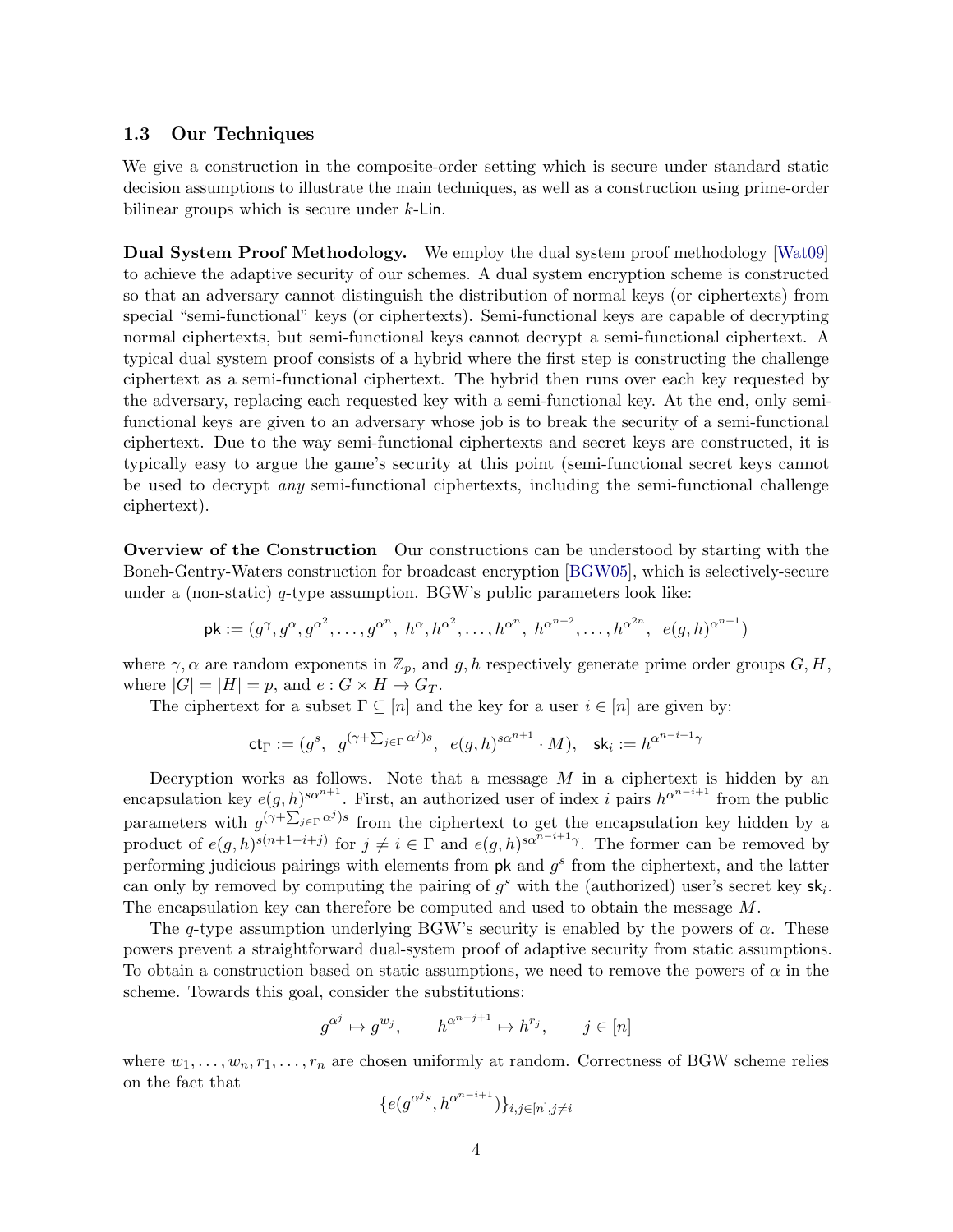lies in a set of linear size, namely

$$
\{e(g^s, h^{\alpha}), \ldots, e(g^s, h^{\alpha^n}), e(g^s, h^{\alpha^{n+2}}), \ldots, e(g^s, h^{\alpha^{2n}})\}.
$$

With our substitutions, the corresponding collection lies in a set

$$
\{e(g^s,h^{w_jr_i})\}_{i,j\in[n],j\neq i}
$$

of size  $O(n^2)$ , and hence the corresponding blow-up in the size of the public key, which needs to additionally contain  $\{h^{w_j r_i}\}_{i,j\in[n], i\neq j}$ .

Finally, replacing the prime-order pairing group by an composite-order asymmetric bilinear group  $(G, H, G_T)$  where  $|G| = |H| = N = pq$ , so as to use a subgroup membership assumption instead of the q-DBDH assumption used in BGW, and replacing  $g \mapsto g_p$ ,  $h \mapsto h_p$ , where  $g_p$ ,  $h_p$ respectively generate  $G_p$ ,  $H_p$ : prime order subgroups of groups  $G$ ,  $H$ , we obtain our compositeorder scheme.

**Alternative Viewpoint.** As seen above, we can view our construction as a modification of the broadcast encryption scheme from [\[BGW05\]](#page-28-0) where we improve the secret key/public key size trade-off. An alternative way to view our construction is to start from the broadcast encryption scheme of Waters [\[Wat09\]](#page-31-4), which can be proven adaptively secure from static assumptions (using the dual system proof methodology) and features constant size ciphertext overhead, but linear size secret keys. We describe the construction using composite-order asymmetric bilinear groups for simplicity:

$$
\begin{aligned} \mathsf{pk} &:= \left(\{g^{w_j}_p\}_{j \in [n]}, \enspace e(g_p, h_p)^\alpha\right) \\ \mathsf{ct}_\Gamma &:= \left(g^s_p, \enspace g^{s(u+\sum_{j \notin \Gamma} w_j)}_p, \enspace e(g_p, h_p)^{s\alpha} \cdot M\right) \\ \mathsf{sk}_i &:= \left(h^{r_i}_p, \enspace \{h^{w_j r_i}_p\}_{\substack{j \in [n], \\ j \neq i}} , \enspace h^{\alpha + u r_i}_p\right) \end{aligned}
$$

where  $s, u, \alpha, w_j, r_i$  for  $i, j \in [n]$  are random exponents in  $\mathbb{Z}_N$ , and  $g_p, h_p$  respectively generate  $G_p, H_p:$  prime order subgroups of groups  $G, H$ , where  $|G| = |H| = N = pq$ , and  $e: G \times H \to G_T$ .

Decryption works as follows. Note that a message  $M$  in a ciphertext is again hidden by an encapsulation key  $e(g_p, h_p)^{s\alpha}$ . To get the encapsulation key  $e(g_p, h_p)^{s\alpha}$ , decryption pairs  $g_p^s$ with  $h_p^{\alpha+ur_i}$ . To get rid of the extra term  $e(g_p, h_p)^{sur_i}$ , it pairs  $g_p^{s(u+\sum_{j \notin \Gamma} w_j)}$  from the ciphertext together with  $h_p^{r_i}$ . Doing so, decryption also gets many cross terms of the form  $e(g_p, h_p)^{s \sum_{j \notin \Gamma} w_j r_i}$ which can be stripped away, pairing  $g_p^s$  with the appropriate  $h_p^{w_j r_i}$  from the secret key. Note that these secret key elements are all available only when  $i \in \Gamma$  and the key is therefore authorized.

To improve this construction's linear-sized secret keys to constant-size, we pre-compute the values  $\{h_p^{r_i}, h_p^{w_j r_i}\}_{j \in [n], j \neq i}$  and include them in the public parameters instead of the secret key. Therefore, the secret key is reduced to the part that contains the encapsulation key  $\alpha$ . Note that this crucially takes advantage of our modified model of broadcast encryption where decryption is allowed to use elements from the public key as well as the secret key.

Indeed, the main technical challenge in proving our schemes secure is to carry on the dualsystem proof when the values  $\{h_p^{r_i}, h_p^{w_j r_i}\}_{j \in [n], j \neq i}$  are public for every  $i \in [n]$ , and only a single group element remains private. This is in contrast to the security proof of previous dual system schemes, such as [\[Wat09\]](#page-31-4), where the values  $h_p^{r_i}, \{h_p^{w_j r_i}\}_{j\in[n], j\neq i}$  are known to the adversary only for queried keys  $\mathsf{sk}_i$ . We solve it by carefully switching the  $h_p^{r_i}, \{h_p^{w_j r_i}\}_{j \in [n], j \neq i}$  for each  $i \in [n]$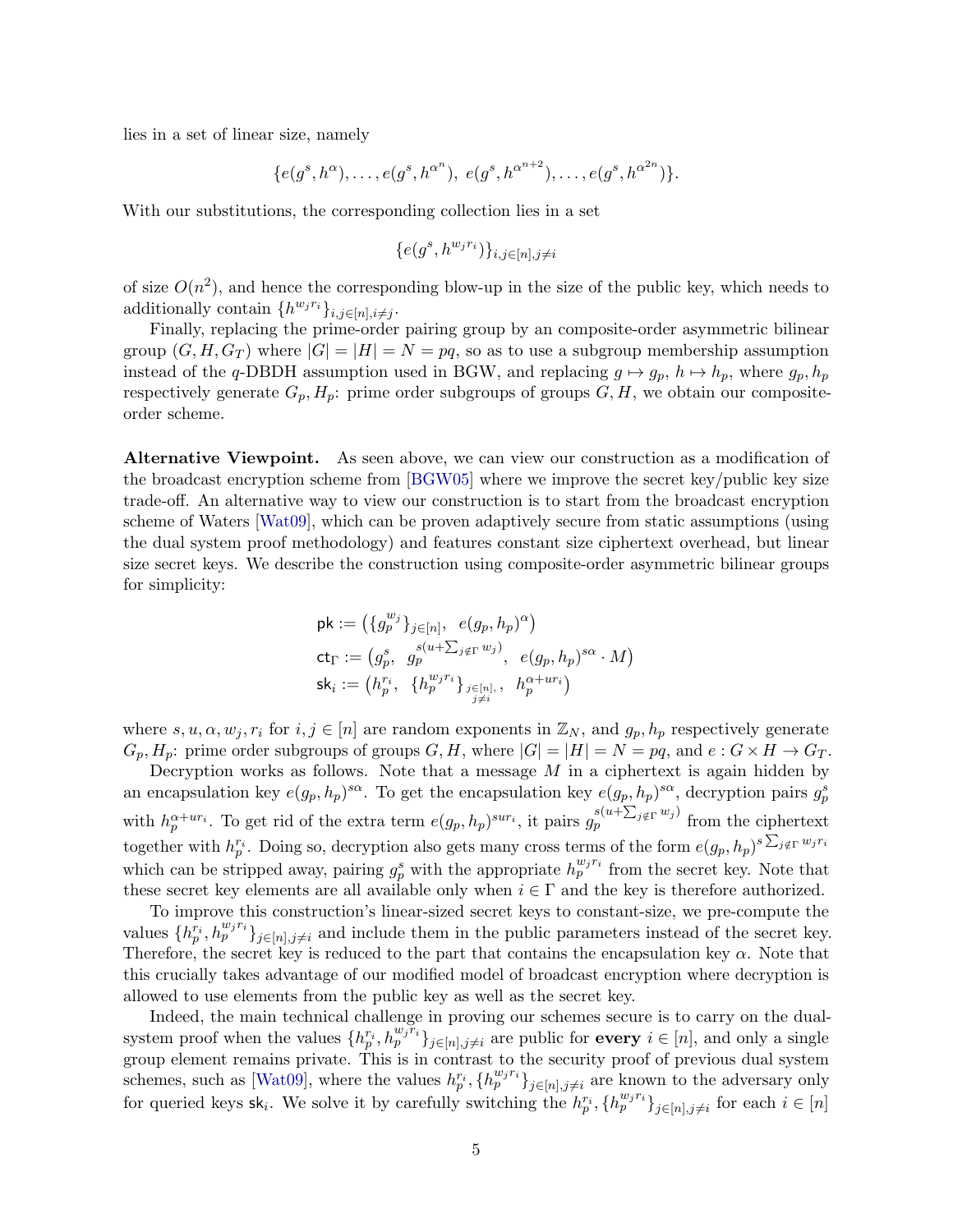one by one to semi-functional, thereby changing the distribution of the public parameters over the hybrid through the keys. Similar techniques are also found in the selectively secure broadcast encryption of [\[Wee16,](#page-31-2) [CMM16a\]](#page-29-2), which removed the use of  $q$ -type assumptions in [\[BGW05\]](#page-28-0), using the Déjà  $Q$  paradigm introduced by [\[CM14\]](#page-29-8).

**Prime-Order Groups.** The scheme we just described in two ways is based on composite-order asymmetric bilinear groups. We give the scheme in detail in Section [3](#page-12-0) and its proof in Section [4.](#page-12-1) For efficiency reasons [\[Gui13\]](#page-30-8), schemes based on prime-order groups are preferable in practice. As such, we additionally provide a translation of our composite-order scheme to the prime-order setting in Section [5.](#page-20-0)

Our construction uses a proof paradigm that can be seen as an optimization of known composite to prime-order translation frameworks, such as [\[Fre10,](#page-30-9) [OT08,](#page-31-7) [OT09,](#page-31-8) [Lew12,](#page-31-9) [CGW15,](#page-29-5) [Att15,](#page-28-7) [AC16\]](#page-28-3). Roughly speaking, in these frameworks, a random group element  $g_p^s$  of a composite order bilinear group G is emulated by a vector of group elements  $[\mathbf{As}]_1$ , where  $\mathbf{s} \in \mathbb{Z}_p^k$ ,  $\mathbf{A} \in$  $\mathbb{Z}_p^{(k+1)\times k}$  is a k-Lin matrix, and we use the bracket notation  $[a]_i$  to denote the element  $g_i^a$  for  $i \in \{1,2,T\}$  (for a prime order bilinear group  $G_1 \times G_2 \rightarrow G_T$ ). Here, k depends on the k-Lin assumption used, i.e:  $k = 1$  corresponds to the Symmetric External Diffie-Hellman Assumption, or SXDH. The decision assumption used to argue that  $g_p^s \approx g_p^s g_q^s$  in composite order groups is replaced by the k-Lin assumption:  $[\mathbf{As}]_1 \approx [\mathbf{u}]_1$ , where  $\mathbf{A} \in \mathbb{Z}_p^{(k+1)\times k}$  is a k-Lin matrix,  $\mathbf{s} \leftarrow_R \mathbb{Z}_p^k$ , and  $\mathbf{u} \leftarrow_R \mathbb{Z}_p^{k+1}$  is a uniformly random vector over  $\mathbb{Z}_p^{k+1}$ . Finally, each group element  $g^{w_i}$  of the public parameters is mapped to a  $(k + 1) \times (k + 1)$  matrix of group elements.

<span id="page-5-0"></span>Our constructions employ an optimization that uses public parameter matrices of size only  $(k+1) \times k$ , thereby reducing the public parameters and the ciphertext size by a factor of  $k+1$ (see Figure [2\)](#page-5-0). This is done by replacing the information theoretic argument at the heart of the dual system encryption methodology (used to switch secret keys to semi-functional secret keys) with a computational argument. Similar techniques are used in [\[CW14,](#page-29-9) [BKP14,](#page-28-8) [AC16\]](#page-28-3).

| In $[CGW15]$ :                                                                                                                                                                              |                                                                                                                                                |
|---------------------------------------------------------------------------------------------------------------------------------------------------------------------------------------------|------------------------------------------------------------------------------------------------------------------------------------------------|
| $w_j \rightarrow \mathbf{W}_j \in \overline{\mathbb{Z}_p^{(k+1)\times (k+1)}}$                                                                                                              |                                                                                                                                                |
| $s \to \mathbf{s} \in \mathbb{Z}_p^k,$                                                                                                                                                      | $r_i \rightarrow \mathbf{r}_i \in \mathbb{Z}_p^k$                                                                                              |
| $\begin{array}{c} g_p^s \rightarrow [{{\mathbf s}^{\!\top}} {\mathbf A}^{\!\top}]_1, \\ g_p^{w_j s} \rightarrow [{{\mathbf s}^{\!\top}} {\mathbf A}^{\!\top} {\mathbf W}_j]_1, \end{array}$ | $h_p^{r_i} \rightarrow [\mathbf{Br}_i]_2$<br>$h_p^{w_j r_i^*} \rightarrow [\mathbf{W}_j \mathbf{Br}_i]_2$                                      |
|                                                                                                                                                                                             |                                                                                                                                                |
|                                                                                                                                                                                             |                                                                                                                                                |
|                                                                                                                                                                                             |                                                                                                                                                |
| In our work:                                                                                                                                                                                |                                                                                                                                                |
| $w_j \rightarrow \mathbf{W}_j \in \mathbb{Z}_p^{(\overline{k+1}) \times k}$                                                                                                                 |                                                                                                                                                |
| $s \to \mathbf{s} \in \mathbb{Z}_p^k,$                                                                                                                                                      | $r_i \rightarrow \mathbf{r}_i \in \mathbb{Z}_p^k$                                                                                              |
| $g_p^{w_j s} \rightarrow [\mathbf{s}^\top \mathbf{A}^\top]_1, \ g_p^{w_j s} \rightarrow [\mathbf{s}^\top \mathbf{A}^\top \mathbf{W}_j]_1,$                                                  | $h_p^{r_i} \rightarrow [\overline{\mathbf{B}} \mathbf{r}_i]_2 \ h_p^{w_j r_i} \rightarrow [\mathbf{W}_j \overline{\mathbf{B}} \mathbf{r}_i]_2$ |

Figure 2:  $\mathbf{A}, \mathbf{B} \in \mathbb{Z}_p^{(k+1)\times k}$  are k-Lin matrices,  $\overline{\mathbf{B}} \in \mathbb{Z}_p^{k\times k}$  denotes the k upper rows of **B**.

Tight security proof in the multi-challenge setting. The security definition of public key encryption schemes typically involves a game where there is only one challenge ciphertext, since this implies security of the scheme when multiple challenge ciphertexts are allowed to be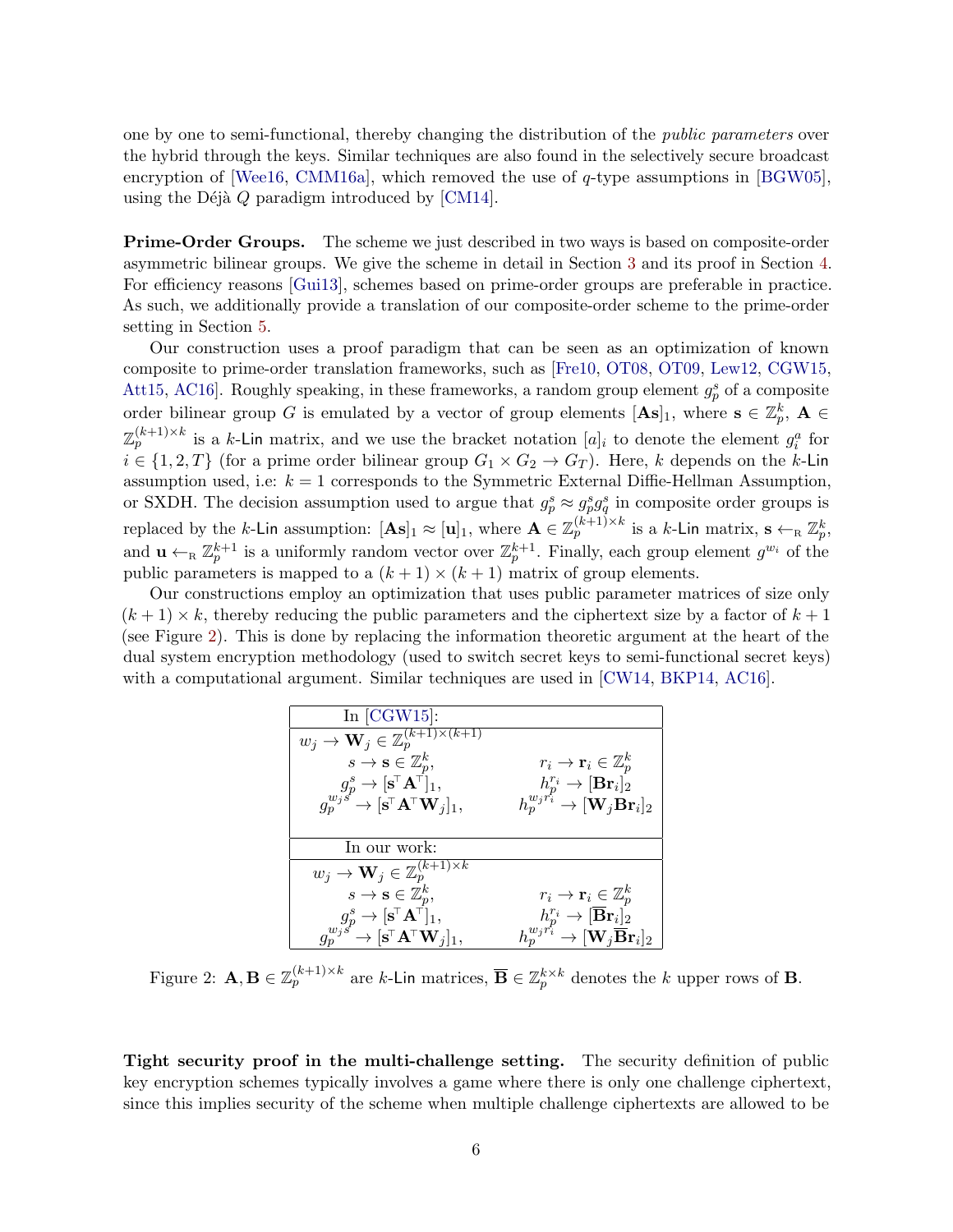requested via a standard hybrid argument. However, using such an argument incurs a security loss that is proportional to the number of challenge ciphertexts. This can be problematic since real-life attacks might be performed on many challenge ciphertexts. In particular, for widely deployed schemes, the number of challenge ciphertexts can be as large as  $2^{20}$ , or even  $2^{30}$ . A standard hybrid over the ciphertexts in the latter case results in an increase in the size of the security parameter by 30 compared to the setting where the adversary receives only one challenge ciphertext. For elliptic curve groups eligible to instantiate our scheme in which the SXDH assumption is believed to hold, such an increase would translate to a  $2 \cdot 30 = 60$  bit increase in the size of each group element description. Thus, a tight security reduction allows for shorter group element descriptions and increased efficiency. Finally, note that the number of challenge ciphertexts can be unknown during the setup phase, which means that a conservative estimate could assume it to be high during security parameter calculation, thereby resulting in needlessly large group elements used in the scheme. Tight security reductions avoid this problem by allowing the security parameter to be set in a way that is independent of the number of challenge ciphertexts.

To obtain a tightly secure construction, we slightly modify the prime-order scheme mentioned above, so as to allow a different proof strategy. The modification does not incur any increase in the ciphertext size for the most efficient version of the scheme: when  $k = 1$  and security holds under 1-Lin a.k.a. the SXDH assumption. In general, the ciphertext size in the tightly secure scheme increases by  $k-1$  group elements when security is based on k-Lin. In the tight-security proof, we simultaneously switch all of the challenge ciphertexts to semi-functional mode using the random self reducibility of the  $k$ -Lin assumption. Then, the high-level proof structure is similar to that of previous scheme: we perform a hybrid argument that switches each secret key one by one to a semi-functional version (note that the number of secret keys is upper bounded by  $n$ , so this hybrid argument only incurs a security loss that is proportional to  $n$ , the number of users). To switch the key  $sk_\ell$  to semi-functional mode, we use entropy from the component  $[\mathbf{W}_0 \mathbf{r}_\ell]_2$  in the key  $sk_{\ell}$  to obtain a new random semi-functional component (the component  $\gamma_{\ell}a^{\perp}$ ). Doing so requires analysis of the entropy of  $\mathbf{W}_0$  leaked by the public key and the challenge ciphertext(s). When there is only one challenge ciphertext for some set of users  $\Gamma$ , the (non-tight) proof crucially relies on the fact that  $\ell \notin \Gamma$  for the challenge  $\Gamma$ , as required by the security game definition and the fact that the adversary queried  $\mathsf{sk}_{\ell}$ . For the tight reduction, we have many challenges  $\Gamma_i$ , so we must deal with potentially more information about  $\mathbf{W}_0$  leaked. In fact, this is not the case: the challenge ciphertexts for all sets  $\Gamma_i$  queried to EncO do not leak more information about  $\mathbf{W}_0$ than a *single* ciphertext for the set  $\bigcup_i \Gamma_i$ , which would be an allowed challenge query given the same set of user keys. This allows us to reduce to the argument for the single-ciphertext case.

## 1.4 Discussion

Prior to this work, it wasn't clear what the bottleneck was in improving a broadcast encryption scheme with constant size secret keys and ciphertext overhead based on q-type assumptions to being based only on static assumptions. More specifically, one might ask: "What exactly is the use of q-type assumptions in [\[BGW05\]](#page-28-0) buying us?" Our work clarifies that the main bottleneck is to get to linear-size public keys (and not constant-size secret keys or ciphertext overhead). Indeed, as noted earlier, if you replace the  $r_i, w_i$  in the composite-order scheme of Section [3](#page-12-0) with powers of  $\alpha$  ( $r_i = \alpha^i, w_i = \alpha^{n-i+1}$ ), we can compress the public parameters to linear size, and essentially recover the construction of [\[BGW05\]](#page-28-0). That is, the role of the q-type assumption is to compress a quadratic number of terms to linear. This is very different from the use of  $q$ -type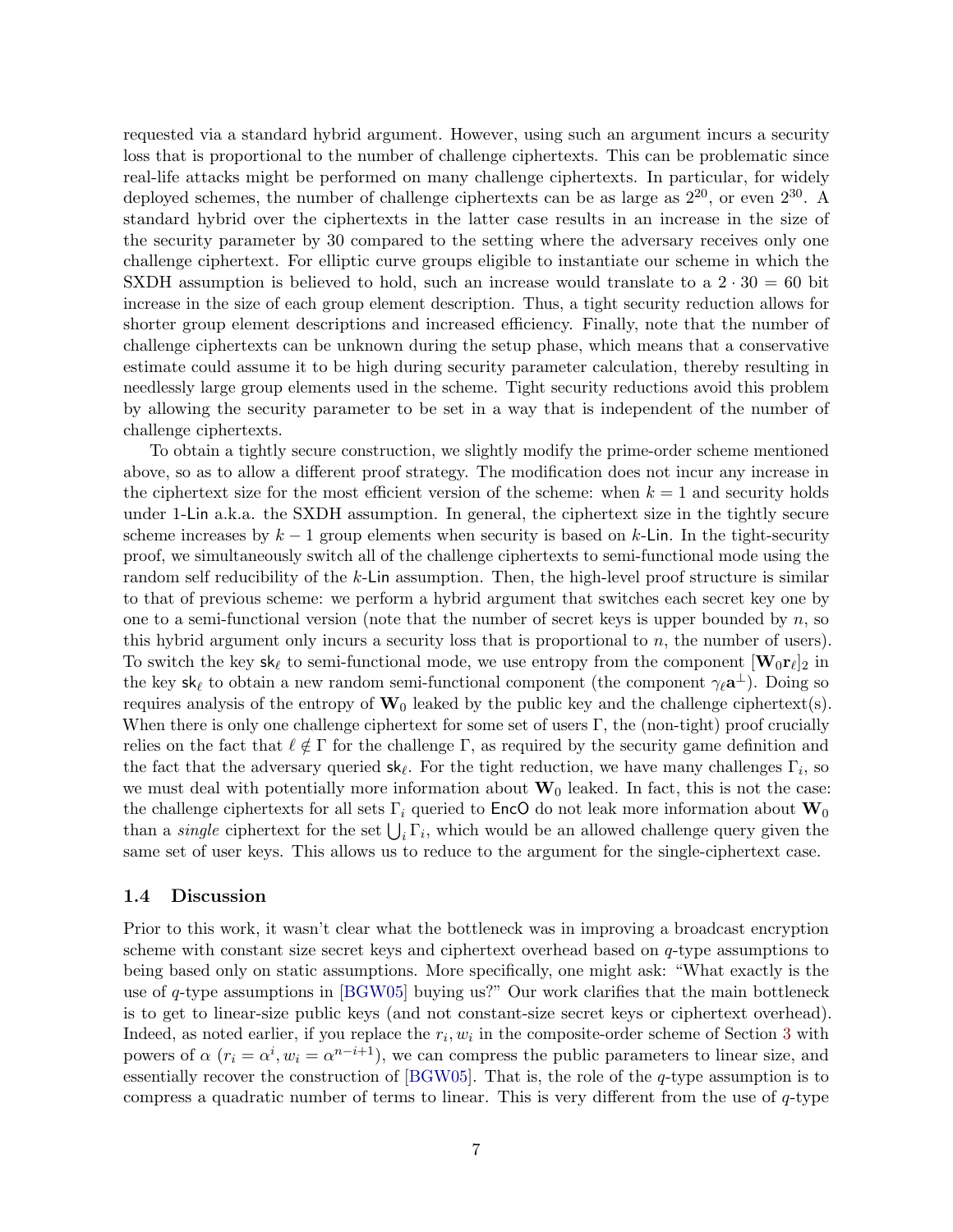assumptions in the HIBE of [\[BBG05\]](#page-28-9), for example, which were replaced with static assumptions by [\[LW10\]](#page-31-10) without a loss in asymptotic parameters.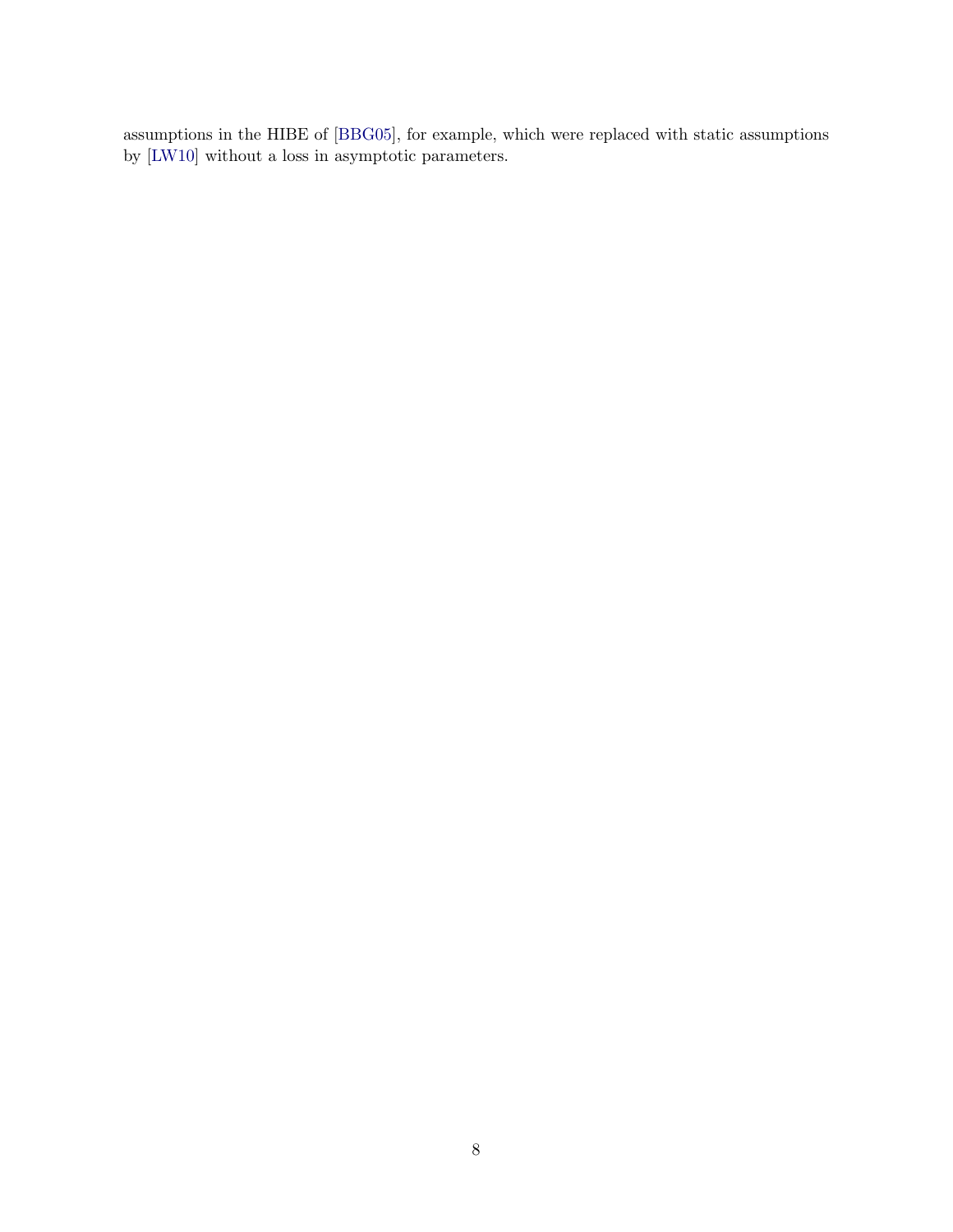# 2 Preliminaries

## 2.1 Notation

We denote by  $x \leftarrow_R X$  the fact that x is picked uniformly at random from a finite set X. By "PPT", we denote a probabilistic polynomial-time algorithm.

## 2.2 Bilinear Groups

We instantiate both broadcast encryption schemes using asymmetric bilinear groups. Let  $\mathcal G$  be a probabilistic polynomial time (PPT) algorithm that on input a security parameter  $1^{\lambda}$  returns an asymmetric bilinear group description  $\mathbb{G} := (N, G_1, G_2, G_T, e)$ , where  $G_1, G_2$  and  $G_T$  are cyclic groups of order N, and  $e: G_1 \times G_2 \to G_T$  is a non-degenerate bilinear map. We require that the group operations in  $G_1$ ,  $G_2$  and  $G_T$  as well as the bilinear map e are computable in deterministic polynomial time.

Composite-order groups. For the composite-order construction in Section [3,](#page-12-0) we consider groups of order  $N = pq$ , where p, q are distinct primes of  $\Theta(\lambda)$  bits, and  $G_1 = G, G_2 = H$  are asymmetric groups. In this setting, we can write  $G = G_p G_q$  and  $H = H_p H_q$ , where  $G_p, G_q, H_p, H_q$ are subgroups of the subscripted order. In addition, we use  $G_s^*, H_s^*$  to denote  $G_s \setminus \{1\}, H_s \setminus \{1\},$ where  $s \in \{p, q\}$ . We will often use write  $g_p, g_q, h_p, h_q$  to denote random generators for the subgroup  $G_p, G_q, H_p, H_q$ .

**Prime-order groups.** For the prime-order construction in Section [5,](#page-20-0) we consider groups of order  $N = p$  for some prime p of  $\Theta(\lambda)$  bits, where  $G_1$  and  $G_2$  are possibly different groups (type 1, 2 or 3 pairing). We write  $g_1, g_2$  to denote random generators of  $G_1$  and  $G_2$  respectively, and  $g_T := e(g_1, g_2)$ , which is a generator of  $G_T$ . We use implicit representation of group elements: for  $a \in \mathbb{Z}_p$ , define  $[a]_s = ag_s \in G_s$  as the implicit representation of a in  $G_s$ , for  $s \in \{1,2,T\}$ . Given [a]<sub>1</sub> and [b]<sub>2</sub>, one can efficiently compute  $[ab]_T$  using the pairing e. For two matrices  $\mathbf{A} \in \mathbb{Z}_p^{\ell \times m}$ ,  $\mathbf{B} \in \mathbb{Z}_p^{m \times n}$ , define  $e([\mathbf{A}]_1, [\mathbf{B}]_2) := [\mathbf{A}\mathbf{B}]_T \in G_T^{\ell \times m}$  $_{T}^{\ell \times m}.$ 

## 2.3 Static Composite-Order Assumptions

The security of the composite-order scheme in Section [3](#page-12-0) is proven under three static assumptions in composite-order asymmetric bilinear groups. We define the advantage functions referred to in the assumptions in Figure [3.](#page-9-0)

<span id="page-8-0"></span>Definition 2.1 (Composite-Order Static Decision Assumptions). We say that the Static Decision Assumptions hold relative to G if for all PPT adversaries  $A$ , the advantages  $\text{Adv}_{\mathcal{G},\mathcal{A}}^{SD1}(\lambda)$ ,  $\mathrm{Adv}_{\mathcal{G},\mathcal{A}}^{SD2}(\lambda)$ , and  $\mathrm{Adv}_{\mathcal{G},\mathcal{A}}^{SD3}(\lambda)$  are negligible functions in  $\lambda$ .

## 2.4 Matrix Diffie-Hellman Assumptions

The security of the prime-order scheme in Section [5](#page-20-0) is proven under the Matrix Decision Diffie-Hellman (MDDH) Assumption  $[EHK+13]$ , whose definition we recall here.

**Definition 2.2** (Matrix Distribution). Let  $k, \ell \in \mathbb{N}$ , with  $\ell > k$ . We call  $\mathcal{D}_{\ell,k}$  a matrix distribution if it outputs matrices in  $\mathbb{Z}_p^{\ell \times k}$  of full rank k in polynomial time. We write  $\mathcal{D}_k := \mathcal{D}_{k+1,k}$ .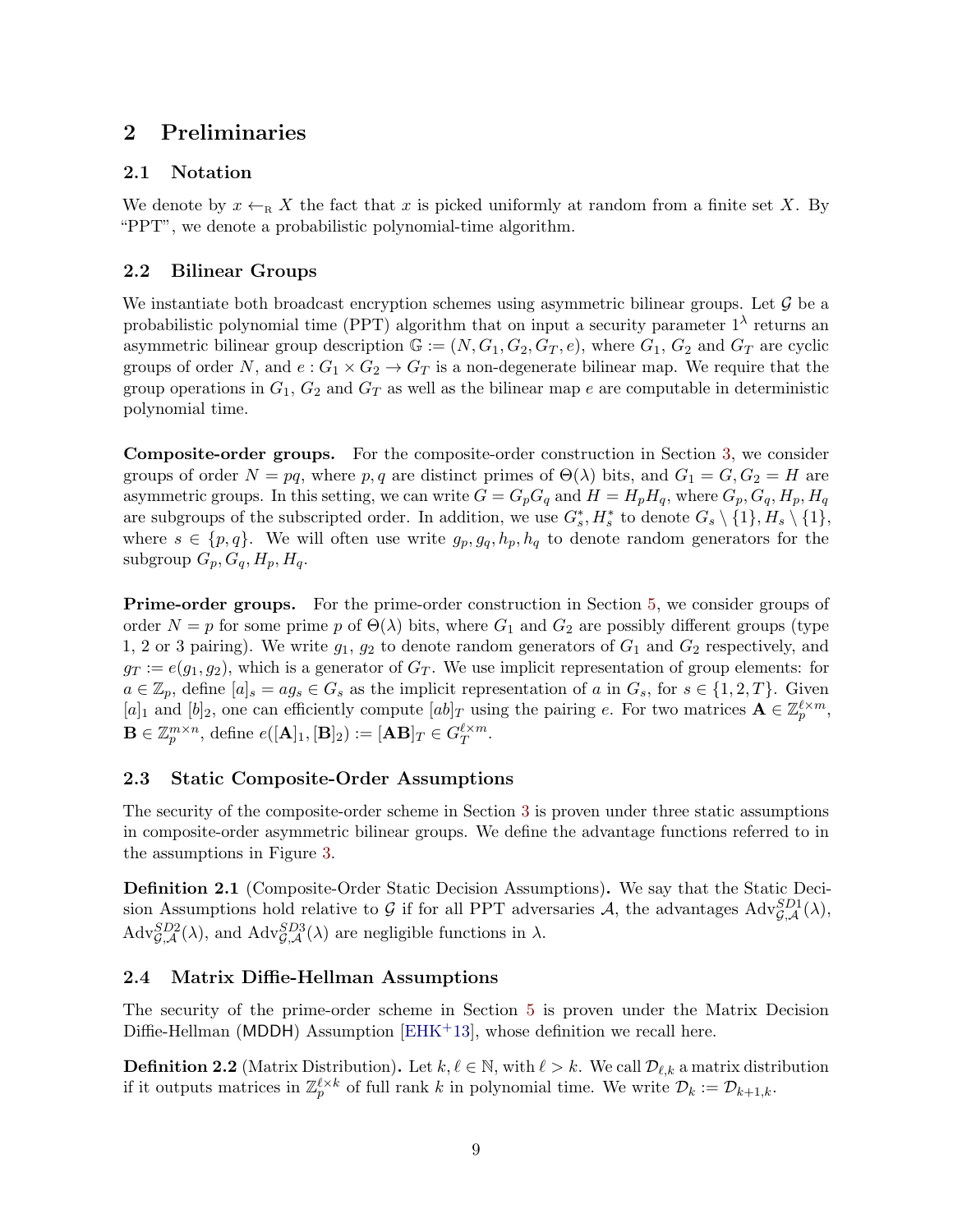<span id="page-9-0"></span>
$$
Adv_{G,A}^{SD1}(\lambda) := | \Pr[\mathcal{A}(D, T_0) = 1] - \Pr[\mathcal{A}(D, T_1) = 1] |
$$
  
\nwhere  $\mathbb{G} \leftarrow \mathcal{G}(\lambda), D := (g_p, h_p), g_p \leftarrow_R G_p^*, h_p \leftarrow_R H_p^*$   
\nand  $T_0 := g_p^s \leftarrow_R G_p, T_1 = g_p^s g_q^{s'} \leftarrow_R G_p G_q$   
\n
$$
Adv_{G,A}^{SD2}(\lambda) := | \Pr[\mathcal{A}(D, T_0) = 1] - \Pr[\mathcal{A}(D, T_1) = 1] |
$$
  
\nwhere  $\mathbb{G} \leftarrow \mathcal{G}(\lambda), D := (g_p, h_p, g_p^s g_q^{s'}, h_q^{\alpha'})$ ,  
\n $g_p \leftarrow_R G_p^*, h_p \leftarrow_R H_p^*, g_p^s g_q^{s'} \leftarrow_R G_p G_q, h_q^{\alpha'} \leftarrow_R H_q$   
\nand  $T_0 := h_p^z \leftarrow_R H_p, T_1 = h_p^z h_q^{z'} \leftarrow_R H_p H_q$   
\n
$$
Adv_{G,A}^{SD3}(\lambda) := | \Pr[\mathcal{A}(D, T_0) = 1] - \Pr[\mathcal{A}(D, T_1) = 1] |
$$
  
\nwhere  $\mathbb{G} \leftarrow \mathcal{G}(\lambda), D := (g_p, h_p, g_p^s g_q^{s'}, h_p^{\alpha} h_q^{\alpha'})$ ,  
\n $g_p \leftarrow_R G_p^*, h_p \leftarrow_R H_p^*, g_p^s g_q^{s'} \leftarrow_R G_p G_q, h_p^{\alpha} h_q^{\alpha'} \leftarrow_R H_p H_q$   
\nand  $T_0 := e(g_p, h_p)^{ss}, T_1 = X \leftarrow_R G_T$ 

Figure 3: Advantage functions

Without loss of generality, we assume the first k rows of  $A \leftarrow_R \mathcal{D}_{\ell,k}$  form an invertible matrix. The  $\mathcal{D}_{\ell,k}$ -Matrix Diffie-Hellman problem in  $G_s$  for  $s \in \{1,2,T\}$  is to distinguish the two distributions  $([\mathbf{A}]_s, [\mathbf{A}\mathbf{w}]_s)$  and  $([\mathbf{A}]_s, [\mathbf{u}]_s)$  where  $\mathbf{A} \leftarrow_R \mathcal{D}_{\ell,k}$ ,  $\mathbf{w} \leftarrow_R \mathbb{Z}_p^k$  and  $\mathbf{u} \leftarrow_R \mathbb{Z}_p^{\ell}$ .

<span id="page-9-1"></span>**Definition 2.3** ( $\mathcal{D}_{\ell,k}$ -Matrix Diffie-Hellman Assumption  $\mathcal{D}_{\ell,k}$ -MDDH). Let  $\mathcal{D}_{\ell,k}$  be a matrix distribution. We say that the  $\mathcal{D}_{\ell,k}$ -Matrix Diffie-Hellman ( $\mathcal{D}_{\ell,k}$ -MDDH) Assumption holds relative to G in  $G_s$  for  $s \in \{1, 2, T\}$  if for all PPT adversaries A,

$$
\mathrm{Adv}_{\mathcal{G},\mathcal{D}_{\ell,k},\mathcal{A}}^{\mathsf{MDDH}}(\lambda) := |\Pr[\mathcal{A}(,[\mathbf{A}]_s,[\mathbf{A}\mathbf{w}]_s) = 1] - \Pr[\mathcal{A}(,[\mathbf{A}]_s,[\mathbf{u}]_s) = 1]| = \mathsf{negl}(\lambda),
$$

where the probability is taken over  $\leftarrow_R \mathcal{G}(1^{\lambda}), \mathbf{A} \leftarrow_R \mathcal{D}_k, \mathbf{w} \leftarrow_R \mathbb{Z}_p^k, \mathbf{u} \leftarrow_R \mathbb{Z}_p^{\ell}.$ 

For each  $k \geq 1$ , [\[EHK](#page-29-10)<sup>+</sup>13] specifies distributions  $\mathcal{L}_k$ ,  $\mathcal{SC}_k$ ,  $\mathcal{C}_k$  (and others) over  $\mathbb{Z}_p^{(k+1)\times k}$ such that the corresponding  $\mathcal{D}_k$ -MDDH assumptions are generically secure in bilinear groups and form a hierarchy of increasingly weaker assumptions.  $\mathcal{L}_k$ -MDDH is the well known k-Linear Assumption  $k$ -Lin with 1-Lin = DDH.

**Definition 2.4** (Uniform distribution). Let  $\ell, k \in \mathbb{N}$ , with  $\ell > k$ . We denote by  $\mathcal{U}_{\ell,k}$  the uniform distribution over all full-rank  $\ell \times k$  matrices over  $\mathbb{Z}_p$ . Let  $\mathcal{U}_k := \mathcal{U}_{k+1,k}$ .

Among all possible matrix distributions  $\mathcal{D}_{\ell,k}$ , the uniform matrix distribution  $\mathcal{U}_k$  is the hardest possible instance, so in particular  $k$ -Lin  $\Rightarrow \mathcal{U}_k$ -MDDH.

<span id="page-9-3"></span>**Lemma 2.5** ( $\mathcal{D}_{\ell,k}$ -MDDH  $\Rightarrow \mathcal{U}_k$ -MDDH, [\[EHK](#page-29-10)<sup>+</sup>13]). Let  $\mathcal{D}_{\ell,k}$  be a matrix distribution. For any PPT adversary  $\mathcal{A}$ , there exists an adversary  $\mathcal{B}$  such that  $\mathbf{T}(\mathcal{B}) \approx \mathbf{T}(\mathcal{A})$  and  $\text{Adv}_{\mathcal{G},\mathcal{D}_{\ell,k},\mathcal{A}}^{\text{MDDH}}(\lambda)$  $\mathrm{Adv}_{\mathcal{G},\mathcal{U}_k,\mathcal{B}}^{\mathsf{MDDH}}(\lambda).$ 

<span id="page-9-2"></span>Let  $Q \geq 1$ . For  $\mathbf{W} \leftarrow_R \mathbb{Z}_p^{k \times Q}, \mathbf{U} \leftarrow_R \mathbb{Z}_p^{\ell \times Q}$ , we consider the Q-fold  $\mathcal{D}_{\ell,k}$ -MDDH Assumption in  $G_s$  for  $s \in \{1,2,T\}$  which consists in distinguishing the distributions  $([\mathbf{A}]_s, [\mathbf{A}\mathbf{W}]_s)$  from  $([A]_s, [U]_s)$ . That is, a challenge for the Q-fold  $\mathcal{D}_{\ell,k}$ -MDDH Assumption consists of Q independent challenges of the  $\mathcal{D}_{\ell,k}$ -MDDH Assumption (with the same A but different randomness w). In [\[EHK](#page-29-10)<sup>+</sup>13] it is shown that the two problems are equivalent, where (for  $Q \ge \ell - k$ ) the reduction loses a factor  $\ell - k$ .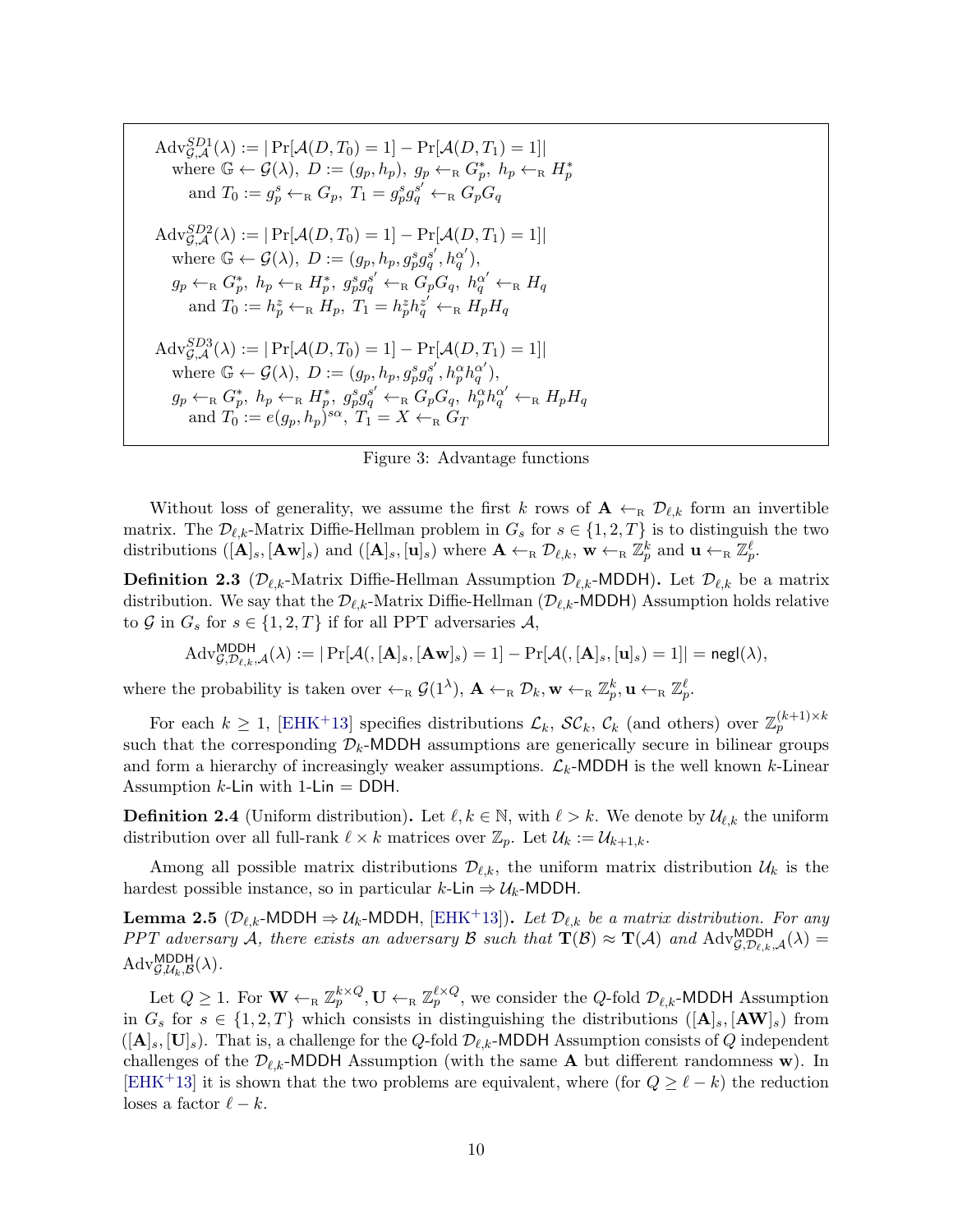**Lemma 2.6** (Random self-reducibility of  $\mathcal{D}_{\ell,k}$ -MDDH, [\[EHK](#page-29-10)<sup>+</sup>13]). Let  $\ell, k, Q \in \mathbb{N}$  with  $\ell > k$ . For any PPT adversary A, there exists an adversary B such that  $\mathbf{T}(\mathcal{B}) \approx \mathbf{T}(\mathcal{A}) + Q \cdot \mathsf{poly}(\lambda)$ with poly( $\lambda$ ) independent of  $\mathbf{T}(\mathcal{A})$ , and

$$
\mathrm{Adv}_{\mathcal{G},\mathcal{D}_{\ell,k},\mathcal{A}}^{\mathcal{Q}\text{-MDDH}}(\lambda) \leq (\ell-k)\cdot \mathrm{Adv}_{\mathcal{G},\mathcal{D}_{\ell,k},\mathcal{B}}^{\mathsf{MDDH}}(\lambda) + \frac{1}{p-1}
$$

where  $\mathrm{Adv}_{\mathcal{G},\mathcal{D}_{\ell,k},\mathcal{A}}^{\mathcal{Q}\text{-MDDH}}(\lambda) := |\Pr[\mathcal{A}(\mathbb{G}, [\mathbf{A}]_s, [\mathbf{A}\mathbf{W}]_s) = 1] - \Pr[\mathcal{B}(\mathbb{G}, [\mathbf{A}]_s, [\mathbf{U}]_s) = 1]|$  and the probability is over  $\mathbb{G} \leftarrow_R \mathcal{G}(1^{\lambda}), \ \mathbf{A} \leftarrow_R \mathcal{D}_{\ell,k}, \mathbf{W} \leftarrow_R \mathbb{Z}_p^{k \times Q}, \mathbf{U} \leftarrow_R \mathbb{Z}_p^{\ell \times Q}.$ 

## <span id="page-10-0"></span>2.5 Broadcast encryption

A broadcast encryption scheme consists of three randomized algorithms (Setup, Enc, Dec), along with a fourth deterministic procedure: KeyGen.

- Setup( $1^{\lambda}, 1^{n}$ )  $\rightarrow$  (pk, msk). The setup algorithm gets as input the security parameter  $1^{\lambda}$ and the number of users  $1^n$ . It outputs the public parameters pk and master secret key msk.
- KeyGen(msk,  $i) \rightarrow$  sk<sub>i</sub>. The key generation algorithm gets as input the master secret key msk and an index  $i \in [n]$ . It (deterministically) outputs the secret key for user i:  $sk_i$ .
- Enc(pk,  $\Gamma, M$ )  $\to$  ct<sub> $\Gamma$ </sub>. The encryption algorithm gets as input pk and a subset  $\Gamma \subset [n]$ . It outputs a ciphertext  $ct_\Gamma$ . Here,  $\Gamma$  is public given  $ct_\Gamma$ .
- Dec(pk, sk<sub>i</sub>, ct<sub>Γ</sub>)  $\rightarrow$  *M*. The decryption algorithm gets as input pk, sk<sub>i</sub>, and ct<sub>Γ</sub>. It outputs a message M.

#### **Correctness**

We require that for all  $\Gamma \subseteq [n]$ , messages M, and  $i \in [n]$  for which  $i \in \Gamma$ ,

$$
\Pr[\mathsf{ctr}_\Gamma \leftarrow \mathsf{Enc}(\mathsf{pk}, \Gamma, M), \mathsf{sk}_i \leftarrow \mathsf{KeyGen}(\mathsf{msk}, i); \mathsf{Dec}(\mathsf{pk}, \mathsf{sk}_i, \mathsf{ctr}_\Gamma) = M] = 1
$$

where the probability is taken over  $(\mathsf{pk}, \mathsf{msk}) \leftarrow \mathsf{Setup}(1^{\lambda}, 1^n)$  and the coins of Enc.

#### Security

For an adversary  $A$ , we define the advantage function

$$
\mathrm{Adv}_{\mathcal{A}}^{\mathsf{BE}}(\lambda) := \left|\Pr_{(b,\mathsf{pk},\mathsf{msk}) \leftarrow \mathsf{SetupO}} \left[ \begin{array}{c} b' = b \\ \end{array} \right. \left| \begin{array}{c} b' \leftarrow \mathcal{A}^{\mathsf{KeyGenO}(\cdot),\mathsf{EncO}(\cdot,\cdot)}(1^{\lambda}) \end{array} \right] - 1/2 \right| \right|
$$

where:

- SetupO samples  $(\mathsf{pk}, \mathsf{msk}) \leftarrow_R \mathsf{Setup}(1^{\lambda}, 1^n)$  and  $b \leftarrow_R \{0, 1\}$ , and returns pk. SetupO is called once at the beginning of the game.
- KeyGen $O(i \in [n])$  returns KeyGen(msk, i).
- If  $M_0$  and  $M_1$  are two messages of equal length, and  $\Gamma \subset [n]$ ,  $\mathsf{EncO}(\Gamma, M_0, M_1)$  returns  $Enc(\mathsf{pk}, \Gamma, M_b)$ .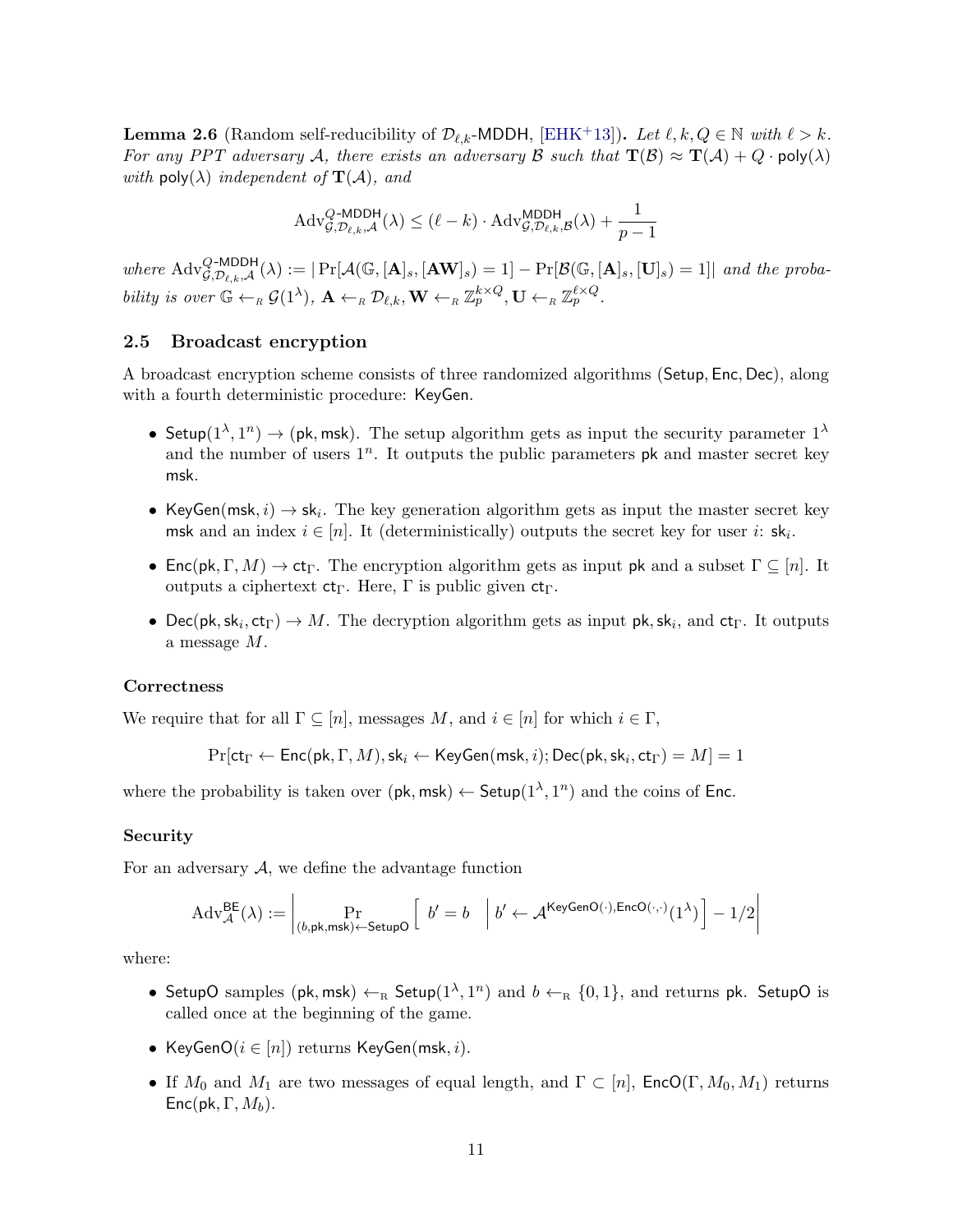with the restriction that for all queries  $i \in [n]$  that A makes to KeyGenO( $\cdot$ ) and all queries  $\Gamma \subset [n]$ to EncO satisfy  $i \notin \Gamma$  (that is, sk<sub>i</sub> does not decrypt ct<sub>Γ</sub>).

Note that this definition allows the adversary to query EncO multiple times. We call this the multi-challenge setting and say that a broadcast encryption scheme is adaptively secure in the multi-challenge setting if for all PPT adversaries A,  $Adv_{\mathcal{A}}^{BE}(\lambda)$  is a negligible function in  $\lambda$ .

If we only consider adversaries that query EncO once, we have the standard notion of adaptive security. Namely, we say that a broadcast encryption scheme is *adaptively secure* if for all PPT adversaries A that issue only one query to  $\mathsf{Enc}$ ,  $\mathrm{Adv}_{\mathcal{A}}^{\mathsf{BE}}(\lambda)$  is a negligible function in  $\lambda$ .

Note that a scheme being adaptively secure implies that it is also adaptively secure in the multi-challenge setting via a hybrid argument over the challenge ciphertexts. However, this incurs a security loss proportional to the number of challenge ciphertexts, In Section [7,](#page-24-0) we present a scheme with a *tight* reduction in the multi-challenge security proof that avoids this loss.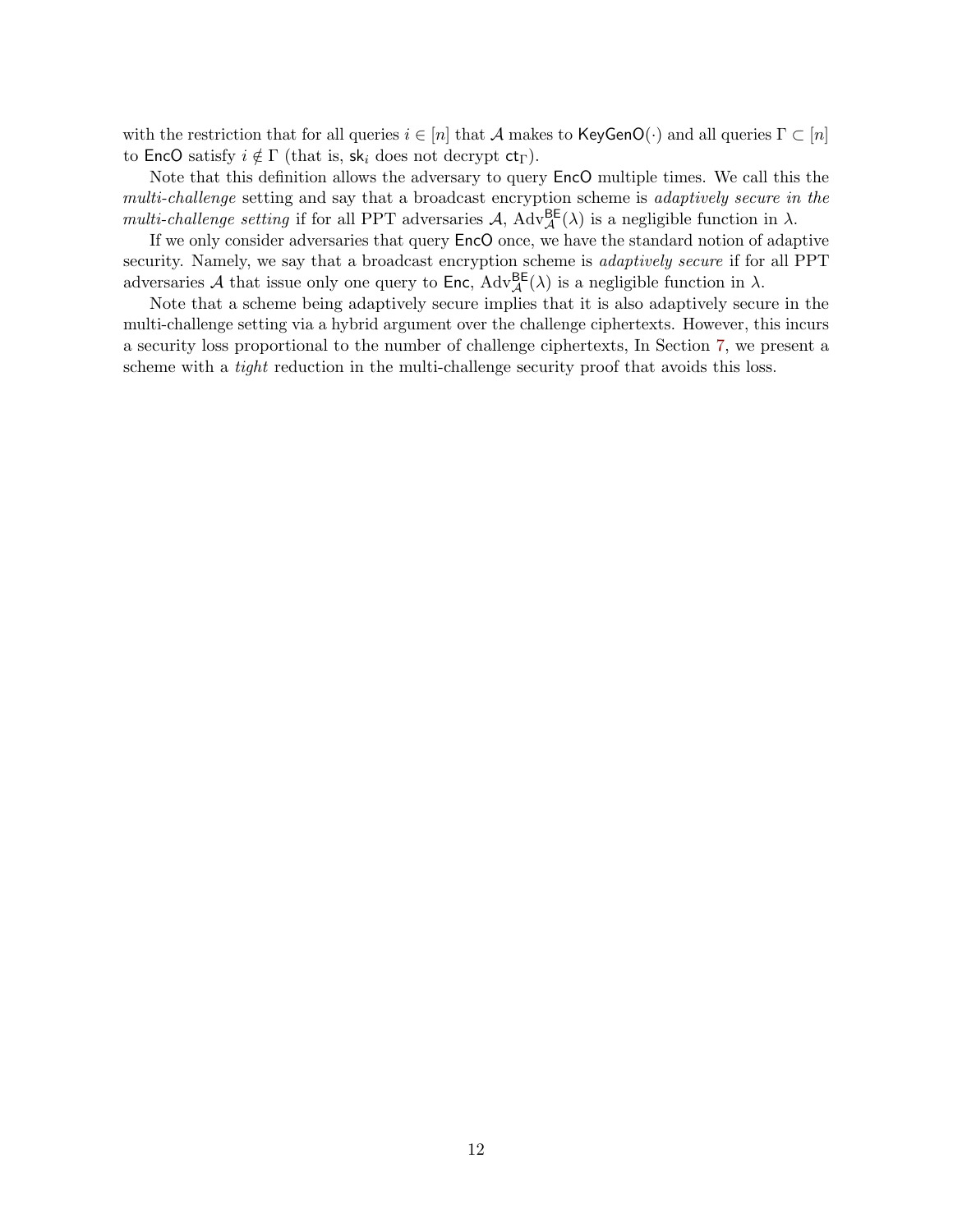# <span id="page-12-0"></span>3 Composite-Order Construction

Figure [4](#page-12-2) shows our composite order construction.

<span id="page-12-2"></span>Setup $(1^{\lambda}, 1^n)$ :  $\mathbb{G} \leftarrow_R \mathcal{G}(1^{\lambda});$ g<sub>p</sub>  $\leftarrow_R G_p^*$ ,  $h_p \leftarrow_R H_p^*$ ;  $\alpha, u \leftarrow_R \mathbb{Z}_N$ ;  $\{w_i, r_i \leftarrow_R \mathbb{Z}_N\}_{i \in [n]}$ Output  $pk = (g_p, g_p^u, \{g_p^{w_i}\}_{i \in [n]}, \{h_p^{r_i}\}_{i \in [n]}, \{h_p^{w_i r_j}\}_{i \neq j}, e(g_p, h_p)^{\alpha})$  and  $\mathsf{msk} = (h_p, \alpha, u, \{r_i\}_{i \in [n]})$ . KeyGen(msk,  $i \in [n]$ ): Output  $\mathsf{sk}_i = h_p^{\alpha + ur_i} \in H_p$ .  $\mathsf{Enc}(\mathsf{pk}, \Gamma \subset [n], M \in G_T)$ :  $s \leftarrow_R \mathbb{Z}_N$  $C_0 := g_p^s; C_1 := g$  $s\left(u+\sum\limits_{j\not\in \Gamma}w_j\right)$  $p^{\lambda} \quad \stackrel{j \not \in \Gamma}{\longrightarrow} \, ; \, C_2 := e(g_p,h_p)^{\alpha s} \cdot M$ Output  $ct_\Gamma := (C_0, C_1, C_2) \in G_p^2 \times G_T$  $\mathsf{Dec}(\mathsf{ct}_\Gamma,\mathsf{sk}_i)$ : Compute  $D_0 = e((g_p^s)^{-1})$  $=C_0^{-1}$  $h_p^{\alpha+ur_i}$  $=$ sk<sub>i</sub>  $) = e(g_p, h_p)^{-s\alpha + -sur_i}$ Compute  $D_1 = e(g)$  $s\left(u+\sum_{j\notin\Gamma}w_j\right)$  $($ p  $\overline{\phantom{a}}$  =  $C_1$  $h_p^{r_i}$  $\sum_{\text{from pk}}$  $)=e(g_p,h_p)^{sur_i+s}\sum\limits_{j\not\in \Gamma} w_jr_i$ Compute  $D_2 = e((g_p^s)^{-1})$  $= C_0^{-1}$ ,  $\Pi$ j∉Γ  $h_p^{w_j r_i}$ from pk  $)=e(g_p,h_p)^{s\sum\limits_{j\not\in\Gamma}w_jr_i}$ Compute and output  $M = C_2 \cdot D_0 \cdot D_1 \cdot D_2$ .

Figure 4: BE<sub>composite</sub>, an adaptively secure broadcast encryption scheme based on composite-order bilinear groups.

# <span id="page-12-1"></span>4 Security Proof of the Composite-Order Construction

## 4.1 Hybrid definitions

Our proof will be accomplished through a standard "dual system" series of hybrids over the challenge ciphertext and  $n$  key indices, beginning with  $Game_{real}$ , the real security game, and ending at  $Gamma_{final}$ , a game in which the adversary has no advantage.

These games will differ in the distribution of the challenge ciphertext, secret keys, and public parameters. We define new semifunctional distributions of ciphertexts and secret keys in Figures [5](#page-13-0) and [6.](#page-13-1)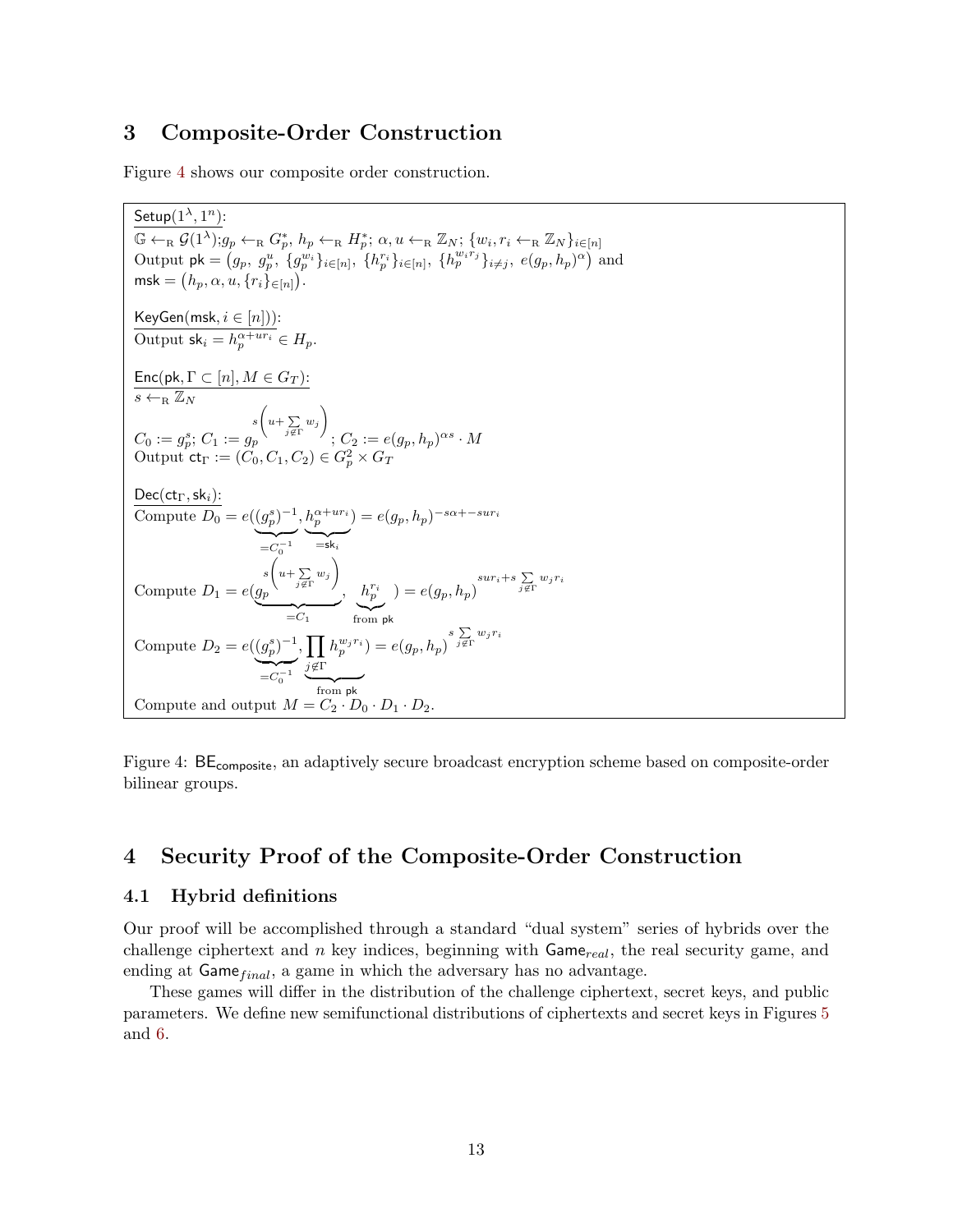<span id="page-13-0"></span>Semi-functional Ciphertext. A semi-functional ciphertext is formed as follows: Start with a normal  $ct_{\Gamma} = M \cdot e(g_p, h_p)^{\alpha s}, g_p^s, g_p^s$  $s\left(u+\sum\limits_{j\not\in \Gamma}w_j\right)$ p Pick  $s', u', w'_1, ..., w'_n \leftarrow_R \mathbb{Z}_N$ Output  $ct'_{\Gamma} = M \cdot e(g_p, h_p)^{\alpha s}, \quad g_p^s g_q^{s'}, \quad g$  $s\left(u+\sum_{j\notin\Gamma}w_j\right)$  $p \longrightarrow g$  $s'\left(u'+\sum_{j\notin\Gamma}w'_j\right)$  $\setminus$ q

Figure 5: Semi-functional Ciphertext

<span id="page-13-1"></span>To form semi-functional (keys, public parameters) for index  $t$ , first the normal public parameter and key generation procedures are performed to get:  $\mathsf{pk} := (g_p,\ g_p^u, \{g_p^{w_i}\}_{i \in [n]},\ \{h_p^{r_i}\}_{i \in [n]},\ \{h_p^{w_i r_j}\}_{i \neq j},\ e(g_p, h_p)^\alpha)$ sk $_t := h_p^{\alpha+uj_t}$ Draw  $\alpha', w'_1, ..., w'_n, r'_1, ..., r'_n \leftarrow_R \mathbb{Z}_N$ . The remaining steps depend on the particular type of semi-functional key / public parameters:

## Type  $(t, 1)$  Semi-functional keys:

Semi-functional keys of type  $(t, 1)$  are formed as follows:  $\mathsf{sk}_{t,1} := h_p^{\alpha+ur_t} h_q^{u'r'_t}$ 

## Type  $(t, 2)$  Semi-functional keys:

Semifunctional keys of type  $(t, 2)$  are formed as follows:  $\mathsf{sk}_{t,2} := h_p^{\alpha+ur_t} h_q^{\alpha'+u' r'_t}$ 

## Type  $(t, 3)$  Semi-functional keys:

A semi-functional key of type  $(t, 3)$  is formed as follows:  $\mathsf{sk}_{t,3} := h_p^{\alpha+ur_t} h_q^{\alpha'}$ 

## Type t public parameters:

Semi-functional public parameters of type  $t$  are formed as follows:

 $\mathsf{pk}_t := g_p, \; g_p^u, \; \{\stackrel{\sim}{g_p^{w_i}}\}_{i \in [n]}, \; \{h_p^{r_i}\}_{i \neq t \in [n]} \cup \{h_p^{r_t}h_q^{r'_t}\}, \; \{h_p^{w_ir_j}\}_{\substack{i \neq j \\ j \neq t}} \cup \{h_p^{w_ir_t}h_q^{w'_i r'_t}\}_{i \neq t},$  $e(g_p, h_p)^{\alpha}$ 

Figure 6: Semi-functional Keys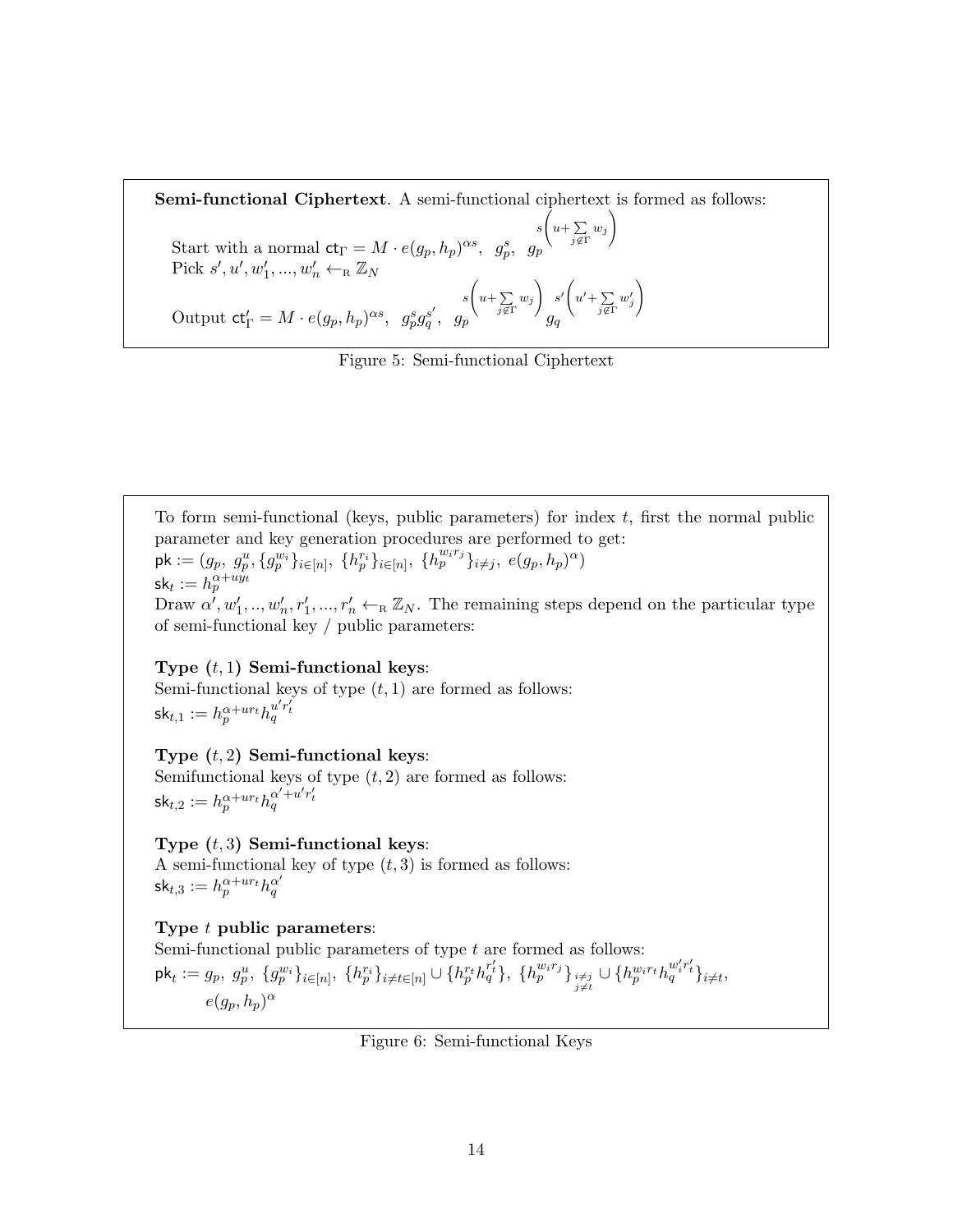### <span id="page-14-0"></span> $Game<sub>0</sub>$

Same as  $\mathsf{Game}_{real}$ , but challenge ciphertext is semi-functional.

#### $Game_{\ell,1}$

Same as  $\mathsf{Game}_{(\ell-1),3}$ , but the public parameters are semi-functional of type  $\ell$  and the key for index  $\ell$  is semi-functional of type  $(\ell, 1)$ .

#### Game $_{\ell,2}$

Same as Game<sub>l,1</sub>, but the key for index  $\ell$  is semi-functional of type  $(\ell, 2)$  (public parameters remain semi-functional of type  $\ell$ .

#### $Game_{\ell,3}$

Same as  $\mathsf{Game}_{\ell,2}$ , but the public parameters are normally formed and the key for index  $\ell$  is semi-functional of type  $(\ell, 3)$ .

## $\mathsf{Game}_{final}$

Same as  $\mathsf{Game}_{n,3}$ , except the message  $M_b$  in the challenge ciphertext is blinded by an independently random group element  $X \leftarrow_R G_T$  instead of  $e(g_p, h_p)^{\alpha s}$ .



We use these distributions in Figure [7](#page-14-0) to define the following hybrid games, where  $\ell$  ranges from 1 to n.

Note that  $Game_0$  is identical to  $Game_{0,3}$ .

We first argue that no adversary can achieve non-negligible difference in advantage between Game<sub>real</sub> and Game<sub>0</sub>  $\equiv$  Game<sub>0.3</sub>. We then hybrid over each key index, arguing that no adversary can achieve non-negligible difference in advantage between Game $_{(\ell-1),3}$  and Game $_{\ell,1}$ , then Game $_{\ell,1}$ and Game<sub>l,2</sub>, then Game<sub>l,2</sub> and Game<sub>l,3</sub> for  $\ell = 1, ...n$  until arriving at Game<sub>n,3</sub>, then finally Game $_{final}$ , at which the adversary has no non-negligible advantage. Namely, we show that

Game<sub>real</sub>  $\approx_c$  Game<sub>0</sub>  $\equiv$  Game<sub>0.3</sub>  $\approx_c$  Game<sub>1.0</sub>  $\approx_c$  Game<sub>1.1</sub>  $\equiv$  Game<sub>1.2</sub>  $\approx_c$  Game<sub>1.3</sub>  $\approx_c$  Game<sub>2,0</sub> ......  $\approx_c$  Game<sub>n,3</sub>  $\approx_c$  Game<sub>final</sub>

where  $\equiv$  denotes statistical equality, and  $\approx_c$  denotes computational indistinguishability.

Figure [8](#page-15-0) details how the constructions change throughout these games.

Notice that in the hybrid over key requests, all semi-functional keys before the hybrid index  $t$ are unable to decrypt a semi-functional ciphertext, even if they were in the authorized set. The key for index t becomes unable to do the same starting in  $\mathsf{Game}_{t,2}$ .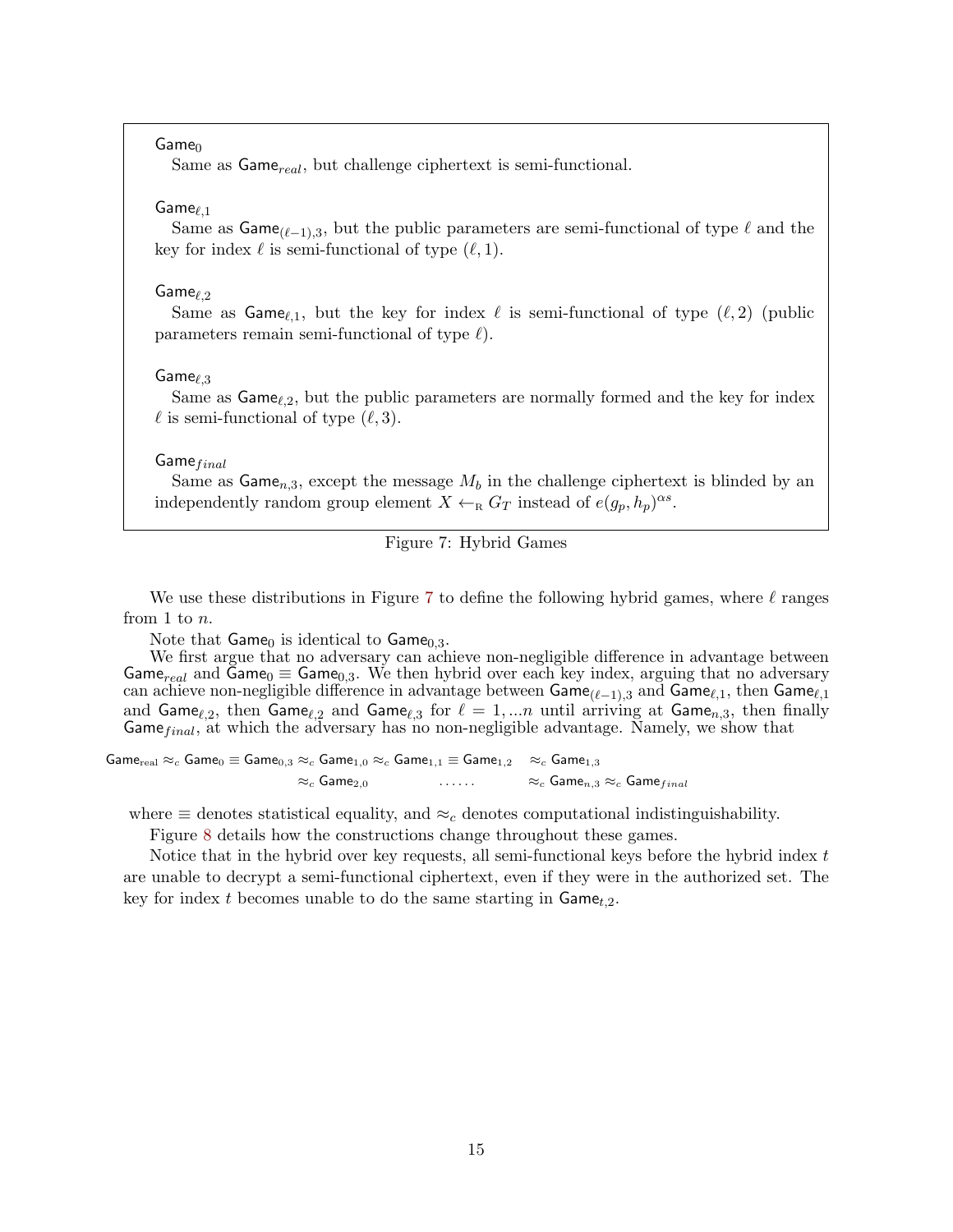<span id="page-15-0"></span>

Figure 8: Game<sub>real</sub>, Game<sub>0</sub>, Game<sub>t,1</sub>, Game<sub>t,2</sub>(for  $1 \le t \le n$ ), Game<sub>t,3</sub> (for  $0 \le t \le n$ ) for the proof of security of BEcomposite defined in Figure [4.](#page-12-2) In each procedure, the components inside a solid (dotted, light gray, gray) frame are only present in the games marked by a solid (dotted, light gray, gray) frame.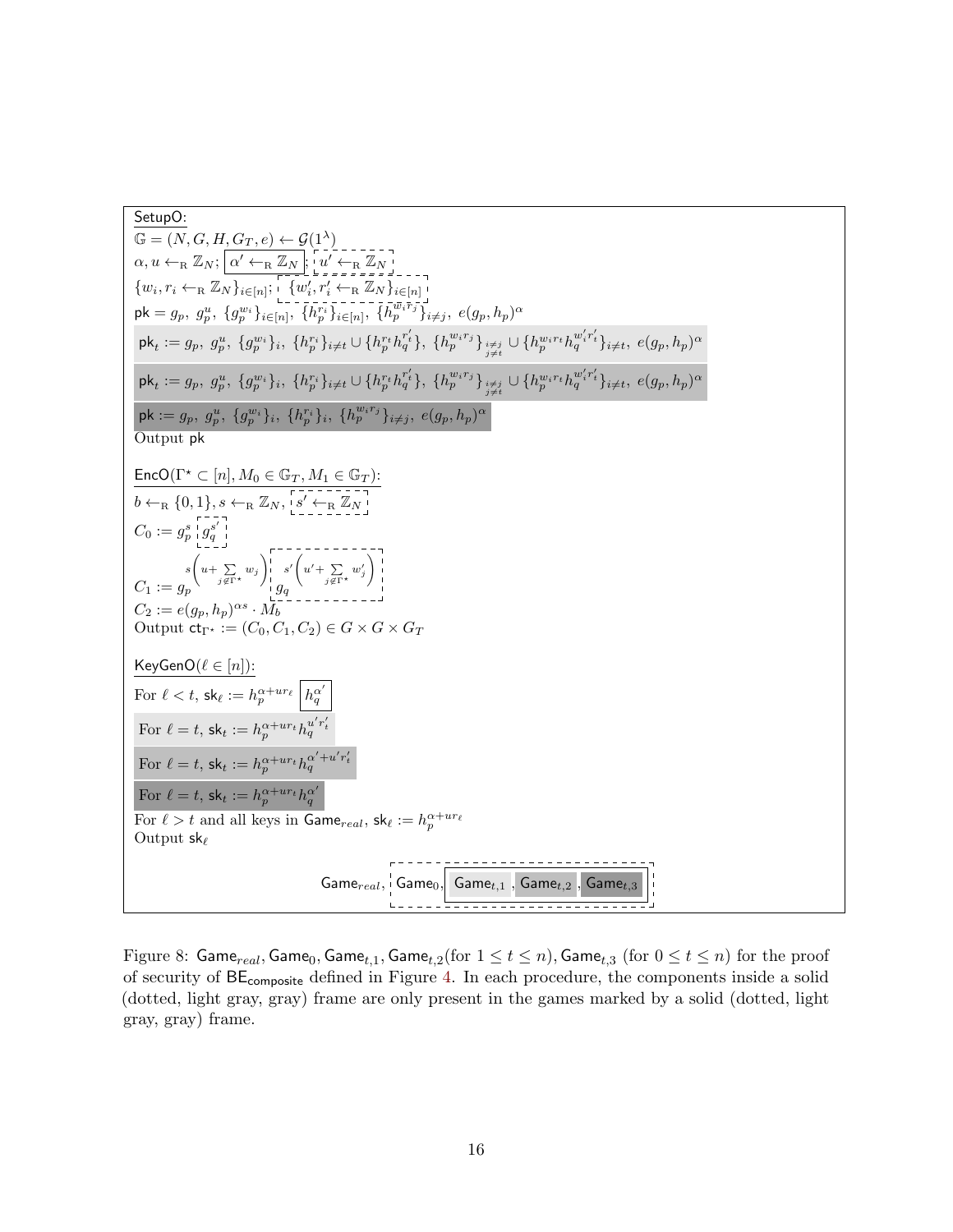#### 4.2 Hybrid Indistinguishability

We will show that any PPT adversary  $\mathcal{A}$ 's advantage in the real game,  $Adv_{\mathcal{A}}^{BE}(\lambda) = Adv_{real}$ , satisfies the following:

$$
Adv_{\mathcal{A}}^{BE}(\lambda) = Adv_{real} \le Adv_{\mathcal{G},\mathcal{A}_1}^{SD1}(\lambda) + n \cdot Adv_{\mathcal{G},\mathcal{A}_2}^{SD2}(\lambda) + n \cdot Adv_{\mathcal{G},\mathcal{A}_3}^{SD2}(\lambda) + Adv_{\mathcal{G},\mathcal{A}_4}^{SD3}(\lambda)
$$

for adversaries  $A_1, A_2, A_3, A_4$  whose running times are essentially the same as  $A$ 's.

We accomplish this in the following lemmas. Let  $\text{Adv}_i$  denote the adversary's advantage in  $\mathsf{Game}_i$ . Then:

**Lemma 4.1.**  $\mathrm{Adv}_{real} - \mathrm{Adv}_{0} = \mathrm{Adv}_{real} - \mathrm{Adv}_{0,3} \leq \mathrm{Adv}_{\mathcal{G},\mathcal{A}_1}^{SD1}(\lambda)$ 

*Proof.* Given  $g_p \leftarrow_R G_p^*$ ,  $h_p \leftarrow_R H_p^*$ , and  $T = g_p^s \leftarrow_R G_p$  or  $g_p^s g_q^{s'} \leftarrow_R G_p G_q$ , an adversary  $\mathcal{A}_1$ could simulate the security game with  $A$  by running Setup and using KeyGen to respond to all key requests as usual with  $g_p, h_p$ .

When the challenge ciphertext is requested for set  $\Gamma^*$ , form it as follows:

$$
\mathsf{ct}_{\Gamma^\star} = M_b \cdot e(T, h_p)^\alpha, \ \ T, \ \ T \overset{u + \sum\limits_{j \not\in \Gamma^\star} w_j}{\longrightarrow}
$$

Notice that when  $T = g_p^s$ , then this is the same distribution as  $\textsf{Game}_{real}$ .

When  $T = g_p^s g_q^{s'}$ , then this is the same distribution as  $\mathsf{Game}_0 = \mathsf{Game}_{0,3}$ 

(due to the Chinese Remainder theorem, g  $u + \sum_{j \notin \Gamma^*} w_j$  $q \rightarrow q$ <sup> $j \notin \Gamma$ </sup> is distributed identically to g  $u' + \sum_{j \notin \Gamma^*} w'_j$ q where  $u', w'_j$  are chosen independently at random from  $\mathbb{Z}_N$ ).

It follows that a difference in advantage  $Adv_{real} - Adv_{0,3}$  of A could be used by  $\mathcal{A}_1$  to achieve the same advantage in the Static Decision Problem 1, so

$$
Adv_{real} - Adv_{0,3} \le Adv_{\mathcal{G},\mathcal{A}_1}^{SD1}(\lambda)
$$

 $\Box$ 

**Lemma 4.2.**  $\text{Adv}_{(t-1),3} - \text{Adv}_{t,1} \leq \text{Adv}_{\mathcal{G},\mathcal{A}_2}^{SD2}(\lambda)$  for  $t = 1, ..., n$ .

Proof. Given  $g_p \leftarrow_R G_p^*$ ,  $h_p \leftarrow_R H_p^*$ ,  $g_p^s g_q^{s'} \leftarrow_R G_p G_q$ ,  $h_q^{a'} \leftarrow_R H_q$ , and  $T = h_p^z \leftarrow_R H_p$  or  $h_p^zh_q^{z'} \leftarrow_R H_pH_q$ , an adversary  $\mathcal{A}_2$  could simulate the security game with  $\mathcal{A}$  by first forming the public parameters as follows:

$$
\alpha, u, w_1, ..., w_n, r_1, ..., r_{t-1}, r_{t+1}, ..., r_n \leftarrow_R \mathbb{Z}_N
$$

Output:

$$
\mathsf{pk} = g_p, \ g_p^u, \ \{g_p^{w_i}\}_{i \in [n]}, \ \{h_p^{r_i}\}_{i \neq t} \cup \{T\}, \ \{h_p^{w_i r_j}\}_{i \neq j, j \neq t} \cup \{T^{w_i}\}_{i \neq t}, \ e(g_p, h_p)^{\alpha}
$$

To form the (semi-functional) challenge ciphertext for set  $\Gamma^*$ , compute:

$$
\mathsf{ct}_{\Gamma^\star} = M_b \cdot e(g_p^s g_q^{s'}, h_p)^\alpha, \quad (g_p^s g_q^{s'}), \quad (g_p^s g_q^{s'})^{u + \sum\limits_{j \notin \Gamma^\star} w_j}
$$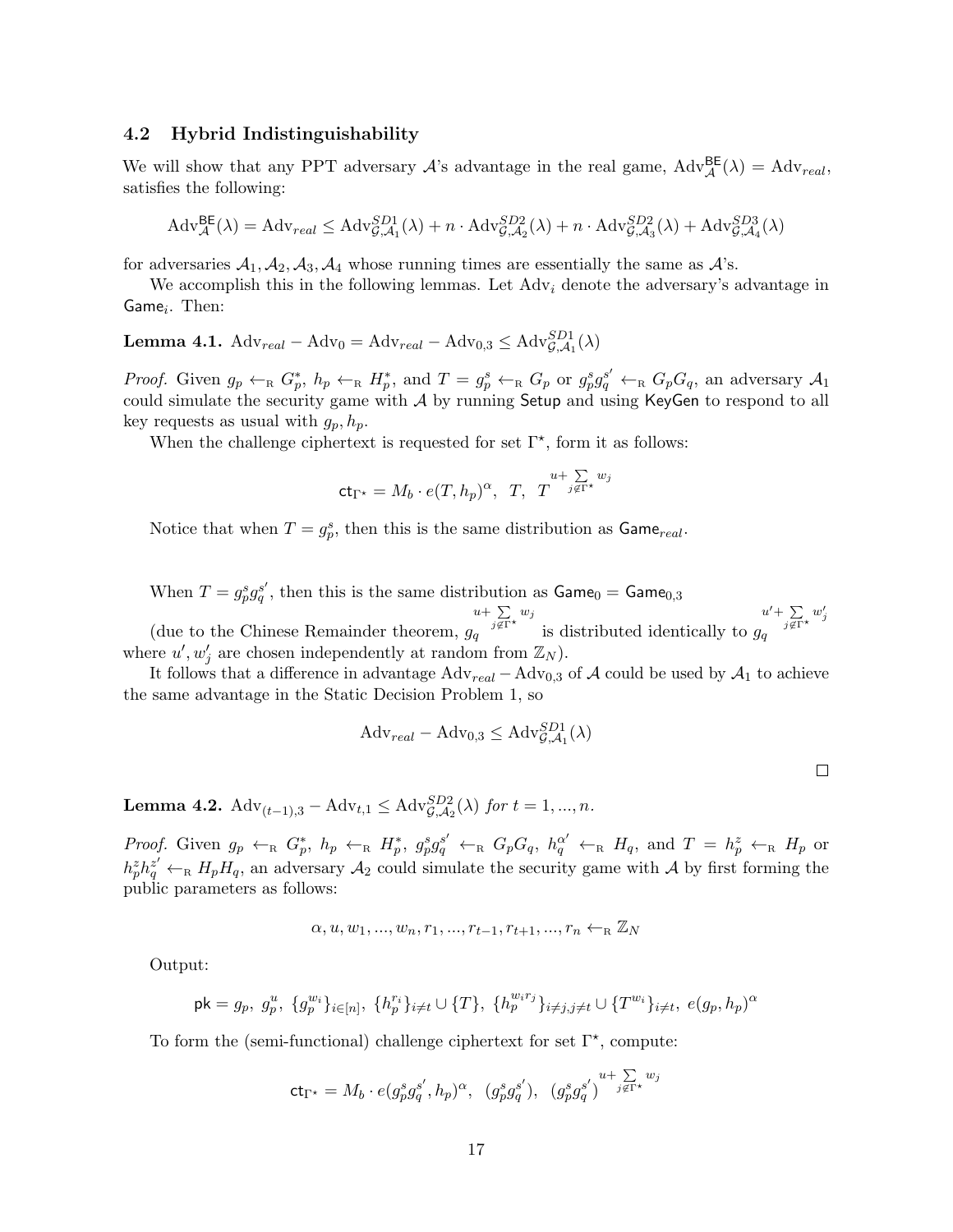(recall that due to the Chinese Remainder Theorem, the  $g_p^u g_q^u$ ,  $g_p^{w_i} g_q^{w_i}$  are distributed identically to  $g_p^u g_q^{u'}$ ,  $g_p^{w_i} g_q^{w'_i}$  for independently chosen  $u', w'_i$ )

To form (semi-functional of type  $(\ell, 3)$ ) keys for indices  $\ell$  less than t, compute:

$$
\mathsf{sk}'_{\ell,3} = h_p^{\alpha+ur_\ell}(h_q^{\alpha'})
$$

Notice that (normal) keys for indices greater than t can also be computed, since  $\alpha, u, h_p$  and  $r_{\ell}$  are known (for all  $\ell \neq t$ ).

For a key request for index  $t$ , compute:

$$
\mathsf{sk}_t = h_p^\alpha(T)^u
$$

Notice that when  $T = h_p^z$ , then this is the same distribution as  $\textsf{Game}_{(t-1),3}$  (the sk for index t and the public parameters are distributed normally), where  $r_t = z$ .

When  $T = h_p^z h_q^{z'}$ , then this is the same distribution as  $\textsf{Game}_{t,1}$  (the sk for index t is semifunctional of type  $(t, 1)$  and the public parameters are semi-functional of type t), where  $r_t = z$ , and  $r'_t = z'.$ 

It follows that a difference in advantage  $\text{Adv}_{(t-1),3} - \text{Adv}_{t,1}$  of A for any  $t = 1, ..., n$  could be used by  $A_2$  to achieve the same advantage in the Static Decision Problem 2, so

$$
Adv_{(t-1),3} - Adv_{t,1} \le Adv_{\mathcal{G},\mathcal{A}_2}^{SD2}(\lambda) \text{ for } t = 1, ..., n
$$

Lemma 4.3.  $\text{Adv}_{t,1} - \text{Adv}_{t,2} = 0$  for  $t = 1, ..., n$ .

*Proof.* The distributions of  $Game_{t,1}$  and  $Game_{t,2}$  are actually identical. To see this, note that the only difference between  $\mathsf{Game}_{t,1}$  and  $\mathsf{Game}_{t,2}$  is that the  $h_q$  component of the secret key for index t goes from  $h_q^{r'_t u'}$  to  $h_q^{\alpha'+r'_t u'}$ .

If index  $t$  is not queried, then there is obviously no difference in the distribution between games.

Otherwise, if a key for index t is queried, notice that the only place  $w'_t$  occurs is in the  $g_q$  $s'(u'+\sum_{j \notin \Gamma^*} w'_j)$ 

component of the challenge ciphertext: g  $\mathbb{R}_q$  (we know that  $w'_t$  occurs in the sum because this key request must be for an index t not in the authorized set  $\Gamma^*$ ). Therefore, this  $w'_t$  in the summation is enough to information-theoretically hide the value of  $u'$  given just the challenge ciphertext. The only other place  $u'$  occurs is in the  $h_q$  component of the secret key for index t:  $h_q^{r'_t u'}$ . So, u' is enough to make the distribution of the  $h_q^{r'_t u'}$  uniformly random (identical to  $h_q^{\alpha'+r'_t u'}$  for an independent random  $\alpha'$ ).

Either way, the two distributions are identical, and therefore  $Adv_{t,1} - Adv_{t,2} = 0$  for  $t = 1, ..., n$ .  $\Box$ 

**Lemma 4.4.**  $\mathrm{Adv}_{t,2} - \mathrm{Adv}_{t,3} \leq \mathrm{Adv}_{\mathcal{G},\mathcal{A}_3}^{SD2}(\lambda)$  for  $t = 1, ..., n$ .

Proof. Given  $g_p \leftarrow_R G_p^*$ ,  $h_p \leftarrow_R H_p^*$ ,  $g_p^s g_q^{s'} \leftarrow_R G_p G_q$ ,  $h_q^{a'} \leftarrow_R H_q$ , and  $T = h_p^z \leftarrow_R H_p$  or  $h_p^zh_q^{z'} \leftarrow_R H_pH_q$ , an adversary  $\mathcal{A}_3$  could simulate the security game with  $\mathcal{A}$  by first forming the public parameters as follows:

$$
\alpha, u, w_1, ..., w_n, r_1, ..., r_{t-1}, r_{t+1}, ..., r_n \leftarrow_R \mathbb{Z}_N
$$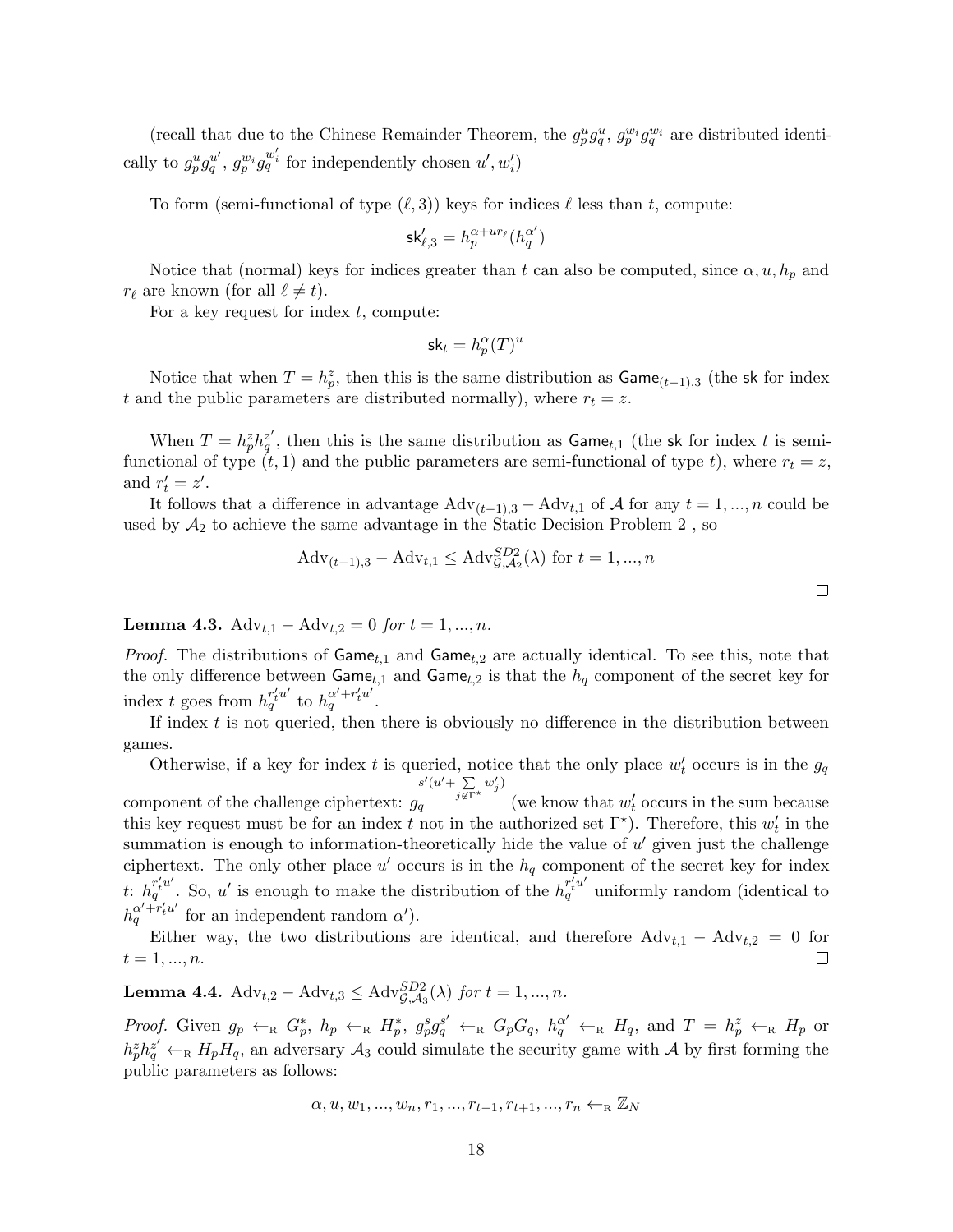Output:

$$
\mathsf{pk} = g_p, \ g_p^u, \ \{g_p^{w_i}\}_{i \in [n]}, \ \{h_p^{r_i}\}_{i \neq t} \cup \{T\}, \ \{h_p^{w_i r_j}\}_{i \neq j, j \neq t} \cup \{T^{w_i}\}_{i \neq t}, \ e(g_p, h_p)^{\alpha}
$$

To form the (semi-functional) challenge ciphertext for set  $\Gamma^*$ , compute:

$$
\mathsf{ct}_{\Gamma^\star} = M_b \cdot e(g_p^s g_q^{s'}, h_p)^\alpha, \quad (g_p^s g_q^{s'}), \quad (g_p^s g_q^{s'})^{u + \sum\limits_{j \not\in \Gamma^\star} w_j}
$$

(recall that due to the Chinese Remainder Theorem, the  $g_p^u g_q^u$ ,  $g_p^{w_i} g_q^{w_i}$  are distributed identically to  $g_p^u g_q^{u'}$ ,  $g_p^{w_i} g_q^{w'_i}$  for independently chosen  $u', w'_i$ )

To form (semi-functional of type  $(\ell, 3)$ ) keys for indices less than t, compute:

$$
\mathsf{sk}'_{\ell,3} = h_p^{\alpha + ur_\ell}(h_q^{\alpha'})
$$

Notice that (normal) keys for indices greater than t can also be computed, since  $\alpha, u, h_p$ , and  $r_{\ell}$  are known (for all  $\ell \neq t$ ).

For a key request for index  $t$  compute:

$$
\mathsf{sk}_t = h_p^\alpha(T)^u(g_q^{\alpha'})
$$

Notice that when  $T = h_p^z h_q^{z'}$ , then this is the same distribution as  $\mathsf{Game}_{t,2}$  (The sk for index t is semi-functional of type  $(t, 2)$  and the public parameters are semi-functional of type t), where  $r_t = z$ , and  $r'_t = z'$ .

When  $T = h_p^z$ , then this is the same distribution as  $\mathsf{Game}_{t,3}$  (the public parameters are distributed normally and the tth sk is semi-functional of type  $(t, 3)$ , where  $r_t = z$ .

It follows that a difference in advantage  $Adv_{t,2} - Adv_{t,3}$  of A for any  $t = 1, ..., n$  could be used by  $A_3$  to achieve the same advantage in the Static Decision Problem 2, so

$$
Adv_{t,2} - Adv_{t,3} \le Adv_{\mathcal{G},\mathcal{A}_3}^{SD2}(\lambda) \text{ for } t = 1, ..., n.
$$

The preceding three lemmas take us all the way up to  $\mathsf{Game}_{n,3}$ , where the public parameters are normally formed, the challenge ciphertext is semi-functional, and all keys are semi-functional of type  $(n, 3)$ . We argue that any difference in advantage of A between this game and Game $_{final}$ , which is the same game except the message  $M_b$  is blinded by a independently random target group element, can be used to achieve the same advantage in the Static Decision Problem 3:

# **Lemma 4.5.**  $\mathrm{Adv}_{n,3} - \mathrm{Adv}_{final} \leq \mathrm{Adv}_{\mathcal{G},\mathcal{A}_4}^{SD3}(\lambda)$

Proof. Given  $g_p \leftarrow_R G_p^*$ ,  $h_p \leftarrow_R H_p^*$ ,  $g_p^s g_q^{s'} \leftarrow_R G_p G_q$ ,  $h_p^{\alpha} h_q^{\alpha'} \leftarrow_R H_p H_q$ , and  $T = e(g_p, h_p)^{\alpha s}$  or  $X \leftarrow_R G_T$ , an adversary  $A_4$  could simulate the security game with A by forming the public parameters as follows:

$$
\begin{aligned} u,w_1,...,w_n,r_1,...,r_n &\leftarrow_{\mathbf{R}} \mathbb{Z}_N \\ \mathsf{pk} = g_p,~g_p^u,~\{g_p^{w_i}\}_{i \in [n]},~\{h_p^{r_i}\}_{i \in [n]},~\{h_p^{w_ir_j}\}_{i \neq j},~e(g_p,h_p^{\alpha}h_q^{\alpha'}) \end{aligned}
$$

 $\Box$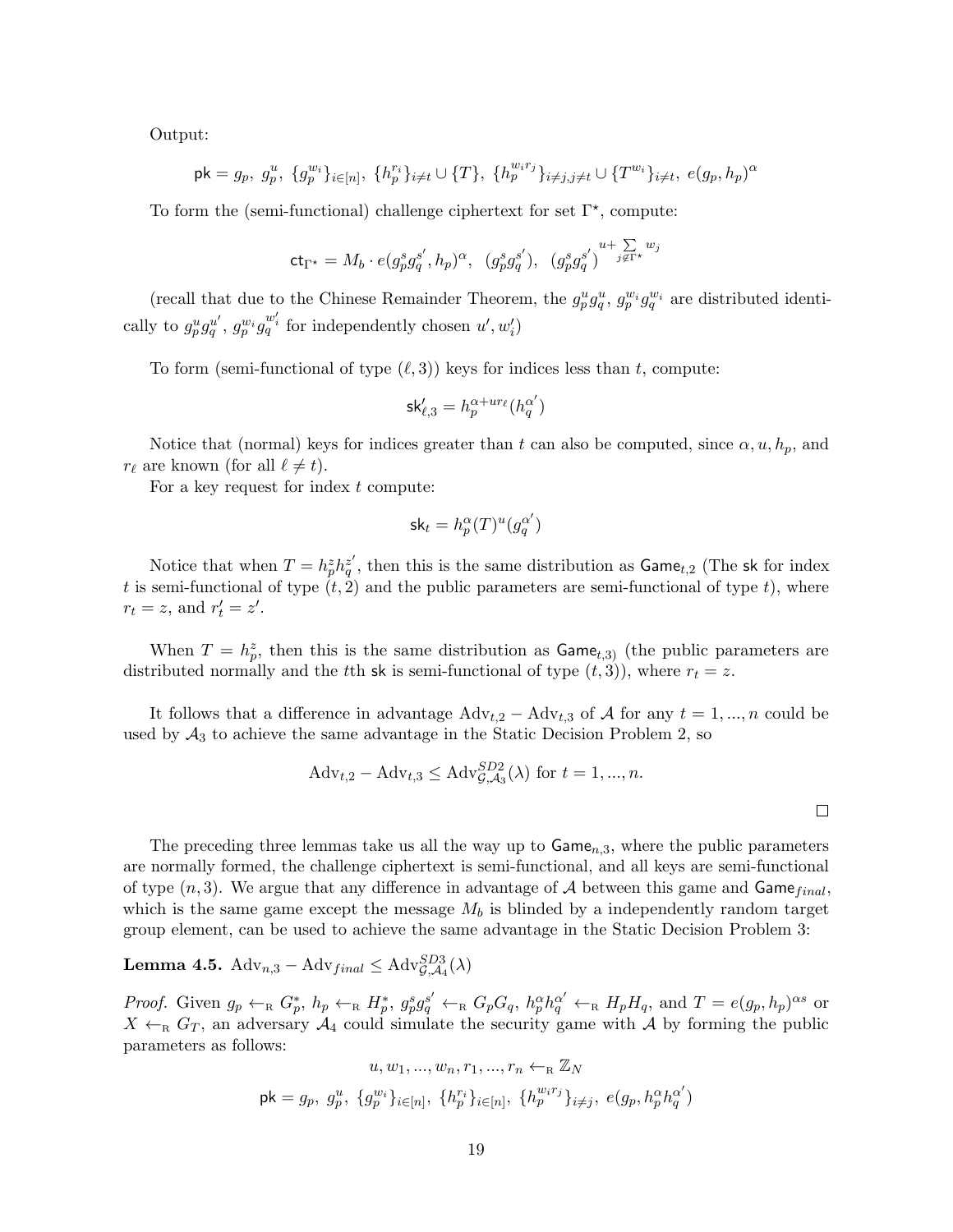To form the (semi-functional) challenge ciphertext for set  $\Gamma^*$ , compute:

$$
\mathsf{ct}_{\Gamma^\star} = M_b \cdot T, \ \ (g_p^s g_q^{s'}), \ \ (g_p^s g_q^{s'} \big)^{u + \sum\limits_{j \notin \Gamma^\star} w_j}
$$

To form (semi-functional of type  $(\ell, 3)$ ) keys, compute:

$$
\mathsf{sk}_{\ell,3} = (h^\alpha_p h^{\alpha'}_q)h^{ur_\ell}_p
$$

for any  $\ell \in [n]$  requested.

Note that if  $T = e(g_p, h_p)^{\alpha s}$ , then this game is distributed exactly as in Game<sub>n,3</sub>.

If  $T = X$  for a uniformly random X, then we are in Game  $f_{inal}$ .

It follows that a difference in advantage  $Adv_{n,3} - Adv_{final}$  of A could be used by  $\mathcal{A}_4$  to achieve the same advantage in the Static Decision Problem 3, so  $\text{Adv}_{n,3} - \text{Adv}_{final} \leq \text{Adv}_{\mathcal{G},\mathcal{A}_4}^{SD3}(\lambda)$ .  $\Box$ 

Theorem 4.6. If the Static Decision Assumptions of Definition [2.1](#page-8-0) hold, then the broadcast encryption scheme  $BE_{\text{composite}}$  defined in Figure [4](#page-12-2) is adaptively secure.

Proof. Summing the statements of the previous lemmas gives us:

$$
Adv_{real} - Adv_{final} \le Adv_{g,A_1}^{SD1}(\lambda) + n \cdot Adv_{g,A_2}^{SD2}(\lambda) + n \cdot Adv_{g,A_3}^{SD2}(\lambda) + Adv_{g,A_4}^{SD3}(\lambda)
$$

In Game $_{final}$  the challenge message  $M_b$  is information theoretically hidden by X, so it is obvious that no PPT adversary can achieve nonzero advantage in this game (that is,  $\text{Adv}_{final} = 0$ ). So, we have:

$$
\mathrm{Adv}_{real} \le \mathrm{Adv}_{\mathcal{G},\mathcal{A}_1}^{SD1}(\lambda) + n \cdot \mathrm{Adv}_{\mathcal{G},\mathcal{A}_2}^{SD2}(\lambda) + n \cdot \mathrm{Adv}_{\mathcal{G},\mathcal{A}_3}^{SD2}(\lambda) + \mathrm{Adv}_{\mathcal{G},\mathcal{A}_4}^{SD3}(\lambda)
$$

Our static decision assumptions state that  $\text{Adv}_{\mathcal{G},\mathcal{A}_1}^{SD1}(\lambda)$ ,  $\text{Adv}_{\mathcal{G},\mathcal{A}_2}^{SD2}(\lambda)$ ,  $\text{Adv}_{\mathcal{G},\mathcal{A}_3}^{SD2}(\lambda)$ ,  $\text{Adv}_{\mathcal{G},\mathcal{A}_4}^{SD3}(\lambda)$  are negligible functions of  $\lambda$  (and n is a polynomial function of  $\lambda$ ), so the advantage  $\text{Adv}_{\mathcal{A}}^{\text{BE}}(\lambda)$  = Adv<sub>real</sub> is a negligible function of  $\lambda$ , and therefore our scheme is adaptively secure.  $\Box$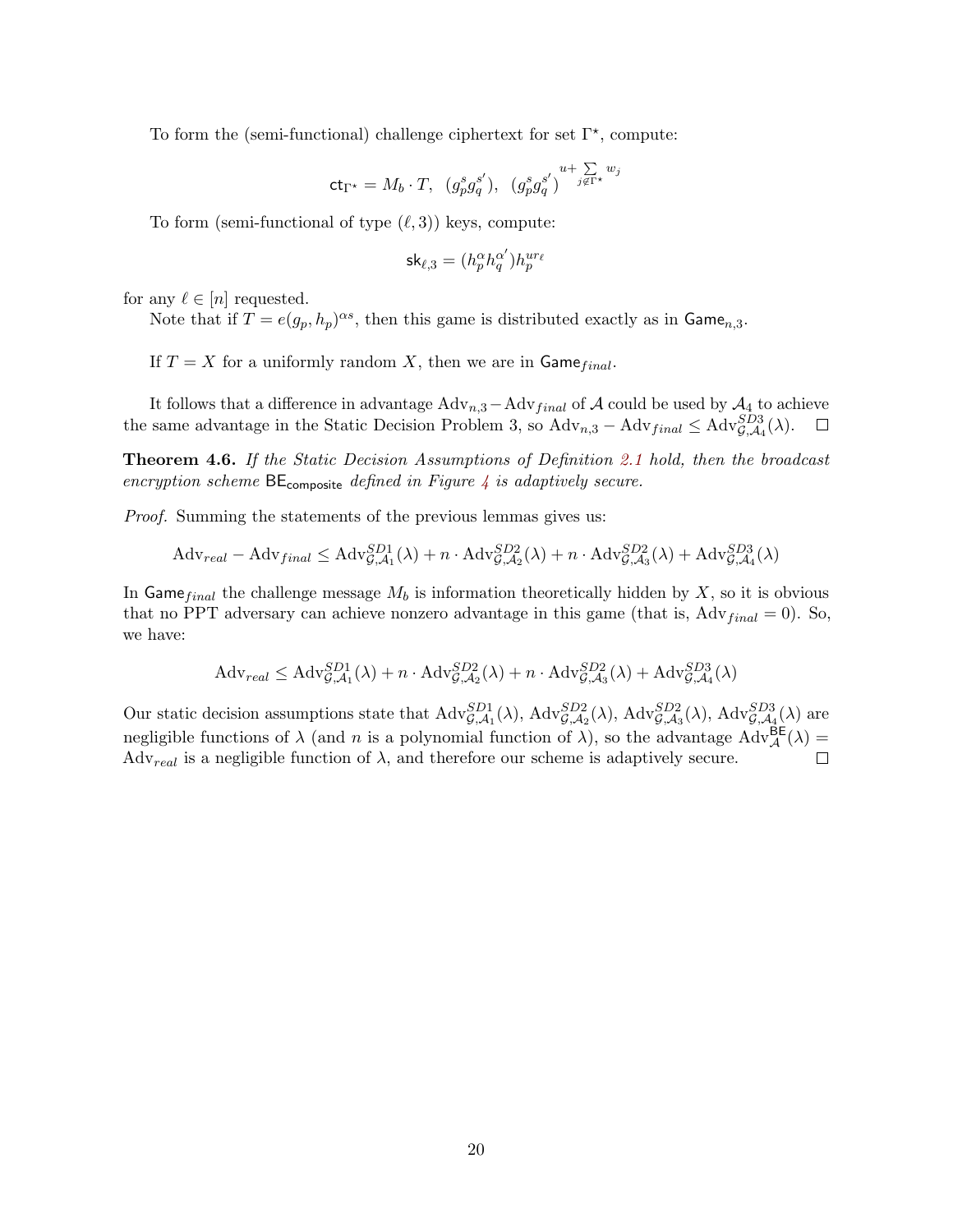## <span id="page-20-0"></span>5 Prime Order Construction

Our prime-order construction is detailed in Figure [9.](#page-20-1)

<span id="page-20-1"></span>Setup $(1^{\lambda}, 1^n)$ :  $\mathbb{G} \leftarrow_\mathrm{R} \mathcal{G}(1^\lambda); \mathbf{A} \leftarrow_\mathrm{R} \mathcal{D}_k; \ \mathbf{k} \leftarrow_\mathrm{R} \mathbb{Z}_p^{k+1}; \ \{ \mathbf{W}_i \leftarrow_\mathrm{R} \mathbb{Z}_p^{(k+1) \times k}, \mathbf{r}_i \leftarrow_\mathrm{R} \mathbb{Z}_p^{k} \}_{i \in [n]}$ Output  $\mathsf{pk} := \left( [\mathbf{A}]_1, [\mathbf{A}^{\top} \mathbf{W}_0]_1 \{ [\mathbf{A}^{\top} \mathbf{W}_i]_1, [\mathbf{r}_i]_2 \}_{i \in [n]}, [\mathbf{A}^{\top} \mathbf{k}]_T, \{ [\mathbf{W}_j \mathbf{r}_i]_2 \}_{i,j \in [n], i \neq j} \right)$  and  $\mathsf{msk} := \big([\mathbf{k}]_2, \{[\mathbf{W}_0\mathbf{r}_i]_2\}_{i\in[n]}\big).$ KeyGen(msk,  $i \in [n]$ )): Output  $\mathsf{sk}_i := [\mathbf{k} + \mathbf{W}_0 \mathbf{r}_i]_2 \in G_2^{(k+1)}$ .  $\mathsf{Enc}(\mathsf{pk}, \Gamma \subset [n], M \in G_T)$ :  $\begin{array}{l} \mathbf{s} \leftarrow_{\textsc{r}} \mathbb{Z}_p^k \ C_0 := [\mathbf{s}^\textsf{T} \mathbf{A}^\textsf{T}]_1; \, C_1 := [\mathbf{s}^\textsf{T} \mathbf{A}^\textsf{T} (\mathbf{W}_0 + \; \sum) \end{array}$  $[\sum\limits_{j \notin \Gamma^{\star}} \mathbf{W}_{j})]_{1}; \, C_{2}:=[\mathbf{s}^{\!\top} \mathbf{A}^{\!\top} \mathbf{k}]_{T} \cdot M$ Output  $ct_{\Gamma} := (C_0, C_1, C_2) \in G_1^{2k+1} \times G_T$ Dec(ctΓ,ski): // ct<sup>Γ</sup> and sk<sup>i</sup> implictly contain a description of Γ and i Compute  $e([{\bf s}^{\top}{\bf A}^{\top}]_1)$  $\overline{=}C_0$  $,[\mathbf{k}+\mathbf{W}_0\mathbf{r}_i]_2$  $=$ sk<sub>i</sub>  $)/e([{\bf s}^{{\!\top}} {\bf A}^{{\!\top}}({\bf W}_{0} + \sum)]$  $j$ ∉Γ  $(\mathbf{W}_j)]_1$  $=C_1$  $,[{\bf r}_i]_1$ |{z} ∈pk  $)\quad =\quad [\mathbf{s}^\top \mathbf{A}^\top \mathbf{k} \;-\; \mathbf{s}^\top \mathbf{A}^\top \sum\nolimits_{j\notin \Gamma} \mathbf{W}_j \mathbf{r}_i ]_T.$ Multiply the previous term by  $e([\mathbf{s}^T \mathbf{A}^T]_1)$  $\overline{z}$  =  $C_0$  $,\lvert\sum$  $j \notin \Gamma$  $\mathbf{W}_j \mathbf{r}_i]_2$  $\overline{\epsilon}$ pk for  $i \in \Gamma$ ) to get the encapsulation key  $[\mathbf{s}^\top \mathbf{A}^\top \mathbf{k}]_T$  and to output the message M.

Figure 9: BE<sub>prime</sub>, an adaptively secure broadcast encryption scheme based on prime-order bilinear groups.

# 6 Security Proof of the Prime-Order Construction

We now give the security proof of the scheme  $BE_{\text{prime}}$ , presented in Figure [9.](#page-20-1)

<span id="page-20-2"></span>**Theorem 6.1.** If the  $\mathcal{D}_k$ -MDDH Assumption holds in  $G_1$  and  $G_2$ , then the broadcast encryption scheme  $BE_{\text{prime}}$  defined in Figure [9](#page-20-1) is adaptively secure (as defined in section [2.5\)](#page-10-0). Namely, for any adversary A, there exists an adversary B such that  $\mathbf{T}(\mathcal{B}) \approx \mathbf{T}(\mathcal{A})$  and

$$
\mathrm{Adv}_{\mathcal{A}}^{\mathsf{BE}}(\lambda) \le (2n+1) \cdot \mathrm{Adv}_{\mathcal{G},\mathcal{D}_k,\mathcal{B}}^{\mathsf{MDDH}}(\lambda) + 2^{-\Omega(\lambda)},
$$

where n is the number of users.

<span id="page-20-3"></span>We prove Theorem [6.1](#page-20-2) via a series of games described in Figure [10](#page-21-0) and we use  $\text{Adv}_i$  to denote the advantage of  ${\cal A}$  in game <code>Game</code><sub>i</sub>. Namely, we show that: <code>Game</code><sub>real</sub>  $\approx_c$  <code>Game</code><sub>0</sub>  $\approx_c$  <code>Game</code><sub>1</sub>  $\approx_c$  $\ldots \approx_c$  Game<sub>n</sub>, where  $\approx_c$  denotes computational indistinguishability. Game<sub>real</sub> is the security game as defined in Section [2.5,](#page-10-0) and the other Game<sub>i</sub> are defined in Figure [10.](#page-21-0) Theorem [6.1](#page-20-2) follows from Lemma [6.2,](#page-20-3) [6.3](#page-21-1) and [6.4](#page-23-0) below.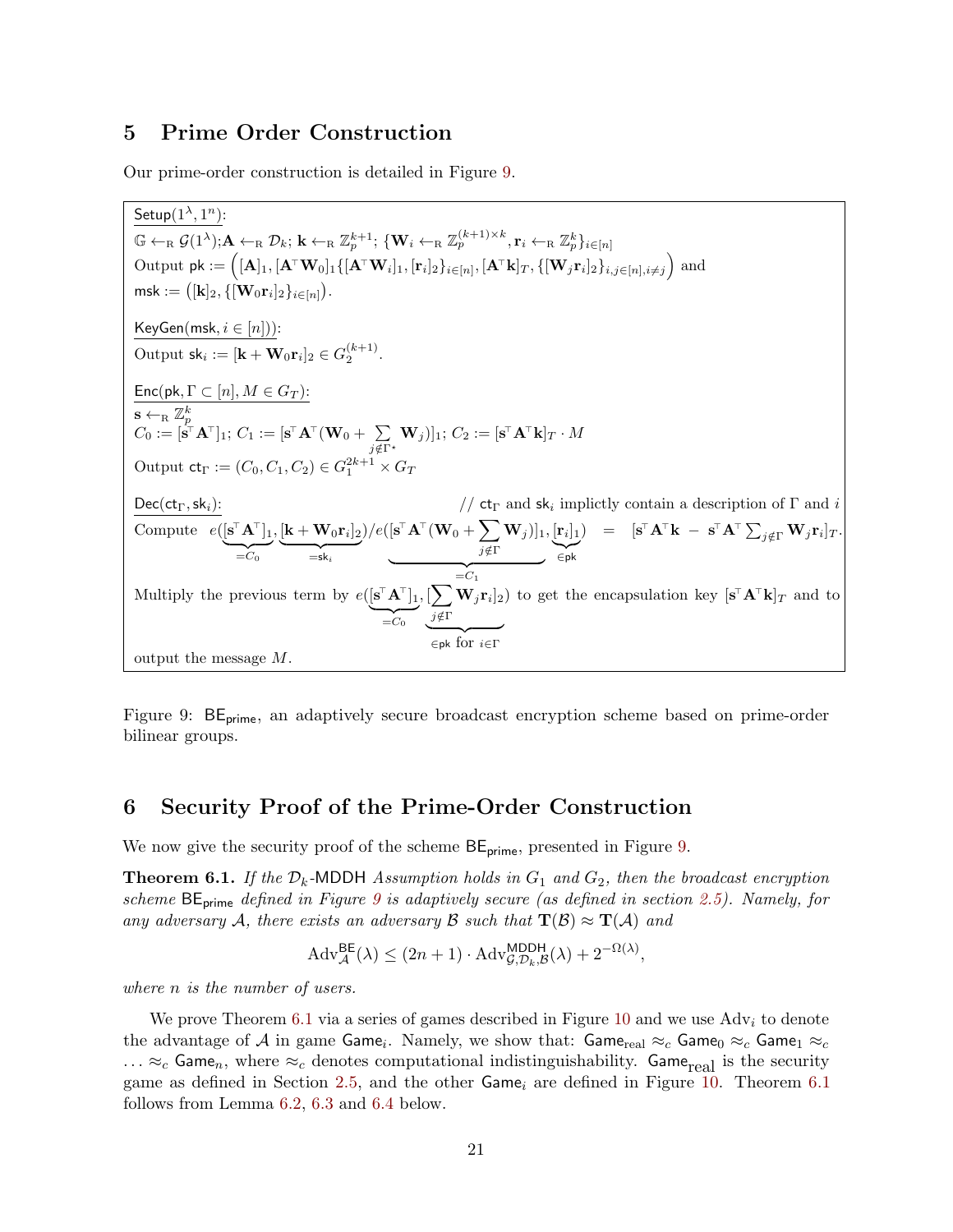<span id="page-21-0"></span>
$$
\frac{\text{SetupO:}}{\mathbb{G} \leftarrow_R \mathcal{G}(1^{\lambda}); \mathbf{A} \leftarrow_R \mathcal{D}_k; \mathbf{k} \leftarrow_R \mathbb{Z}_p^{k+1}; \mathbf{W}_0, \ldots, \mathbf{W}_n \leftarrow_R \mathbb{Z}_p^{(k+1) \times k}; \mathbf{r}_1, \ldots, \mathbf{r}_n \leftarrow_R \mathbb{Z}_p^k
$$
\n
$$
\boxed{\mathbf{a}^\perp \leftarrow_R \mathcal{U}_{k+1,1} \text{ such that } \mathbf{A}^\top \mathbf{a}^\perp = \mathbf{0}}
$$
\n
$$
\text{Output } \mathbf{pk} := \left( [\mathbf{A}]_1, [\mathbf{A}^\top \mathbf{W}_0]_1, \{ [\mathbf{A}^\top \mathbf{W}_i]_1, [\mathbf{r}_i]_2 \}_{i \in [n]}, [\mathbf{A}^\top \mathbf{k}]_T, \{ [\mathbf{W}_j \mathbf{r}_i]_2 \}_{i,j \in [n], i \neq j} \right)
$$
\n
$$
\frac{\text{KeyGenO}(\ell \in [n])}{\text{Sk}_{\ell} := [\mathbf{k} + \mathbf{W}_0 \mathbf{r}_{\ell}]_2}
$$
\n
$$
\boxed{\text{If } \ell \leq t, \mathbf{sk}_{\ell} := [\mathbf{k} + \mathbf{W}_0 \mathbf{r}_{\ell} + \gamma_{\ell} \mathbf{a}^\perp]_2, \text{ with } \gamma_{\ell} \leftarrow_R \mathbb{Z}_p. \text{ Otherwise, } \mathbf{sk}_{\ell} := [\mathbf{k} + \mathbf{W}_0 \mathbf{r}_{\ell}]_2.
$$
\n
$$
\frac{\text{EncO}(\Gamma^\star \subset [n], M_0 \in G_T, M_1 \in G_T):}{b \leftarrow_R \{0, 1\}; \mathbf{s} \leftarrow_R \mathbb{Z}_p^k; \mathbf{z} := \mathbf{As}; \boxed{\mathbf{z} \leftarrow_R \mathbb{Z}_p^{k+1}}
$$
\n
$$
C_0 := [\mathbf{z}^\top]_1; C_1 := [\mathbf{z}^\top (\mathbf{W}_0 + \sum_{j \notin \Gamma^\star} \mathbf{W}_j)]_1; C_2 := [\mathbf{z}^\top \mathbf{k}]_T \cdot M_b; \mathbf{ct}_{\Gamma^\star}
$$

Figure 10: Game<sub>real</sub>, Game<sub>t</sub> (for  $0 \le t \le n$ ) for the proof of security of BE<sub>prime</sub> defined in Figure [9.](#page-20-1) Here *n* denotes the number of users. In each procedure, the components inside a solid frame are only present in the games marked by a solid frame.

**Lemma 6.2** (Game<sub>real</sub>  $\approx_c$  Game<sub>0</sub>). There exists an adversary  $\mathcal{B}_0$  such that  $\mathbf{T}(\mathcal{B}_0) \approx \mathbf{T}(\mathcal{A})$  and

$$
|\mathrm{Adv}_{real} - \mathrm{Adv}_{0}| \leq \mathrm{Adv}_{\mathcal{G},\mathcal{D}_{k},\mathcal{B}_{0}}^{\mathsf{MDDH}}(\lambda).
$$

Here, we use the MDDH assumption to switch the distribution of the challenge ciphertext.

*Proof.* To go from Game<sub>real</sub> to Game<sub>0</sub>, we switch the distribution of the vector  $[\mathbf{z}]_1$  in the challenge ciphertext, using the  $\mathcal{D}_k$ -MDDH Assumption on  $[\mathbf{A}]_1$  (see Definition [2.3\)](#page-9-1).

Upon receiving a challenge  $(\mathbb{G}, [\mathbf{A}]_1, [\mathbf{v}]_1)$  for the  $\mathcal{D}_k$ -MDDH Assumption,  $\mathcal{B}_0$  picks  $b \leftarrow_R \{0, 1\}$ ,  $\mathbf{k} \leftarrow_R \mathbb{Z}_p^{k+1}; \ \mathbf{W}_0, \ldots, \mathbf{W}_n \leftarrow_R \mathbb{Z}_p^{(k+1)\times k}; \ \mathbf{r}_1, \ldots, \mathbf{r}_n \leftarrow_R \mathbb{Z}_p^k$ , sets  $[\mathbf{z}]_1 := [\mathbf{v}]_1$ , and simulates the public parameters, the secret keys and the challenge ciphertext as defined in Figure [10.](#page-21-0) Note that when  $[v]_1$  is a proper MDDH sample,  $\mathcal{B}_0$  simulates Game<sub>real</sub>, and when  $[v]_1$  is uniformly random over  $G_1^{k+1}$ , it simulates Game<sub>0</sub>.

<span id="page-21-1"></span>**Lemma 6.3** (Game<sub>t-1</sub>  $\approx_c$  Game<sub>t</sub>). For all  $t \in [n]$ , there exists an adversary  $\mathcal{B}_{t-1}$  such that  $\mathbf{T}(\mathcal{B}_{t-1}) \approx \mathbf{T}(\mathcal{A})$  and

$$
|\mathrm{Adv}_{t-1} - \mathrm{Adv}_{t}| \leq 2 \cdot \mathrm{Adv}_{\mathcal{G}, \mathcal{D}_k, \mathcal{B}_{t-1}}^{\mathsf{MDDH}}(\lambda).
$$

Here, we embed an MDDH challenge in  $pk$  and  $sk_t$ . More precisely, the simulator sets  $\mathbf{r}_t := \overline{\mathbf{B}} \mathbf{v}_t \in \mathbb{Z}_p^k$ , where  $\mathbf{B} \leftarrow_R \mathcal{D}_k$  and  $\mathbf{v}_t \leftarrow_R \mathbb{Z}_p^k$ , i.e. the upper part of an MDDH challenge. The lower part  $\mathbf{B} \mathbf{v}_t \in \mathbb{Z}_p$  is embedded in  $\mathsf{sk}_t$ , if  $\mathsf{sk}_t$  is queried by the adversary (it may not be the case, in particular if  $t \in \Gamma^*$ ). Note that the simulator needs to know if  $sk_t$  is going to be queried by the adversary when simulating pk.

*Proof.* Upon receiving a challenge  $(\mathbb{G}, [\mathbf{B}]_2, [\mathbf{v}]_2)$  for the  $\mathcal{D}_k$ -MDDH Assumption,  $\mathcal{B}_{t-1}$  simulates  $\mathcal{A}$ 's view as follows.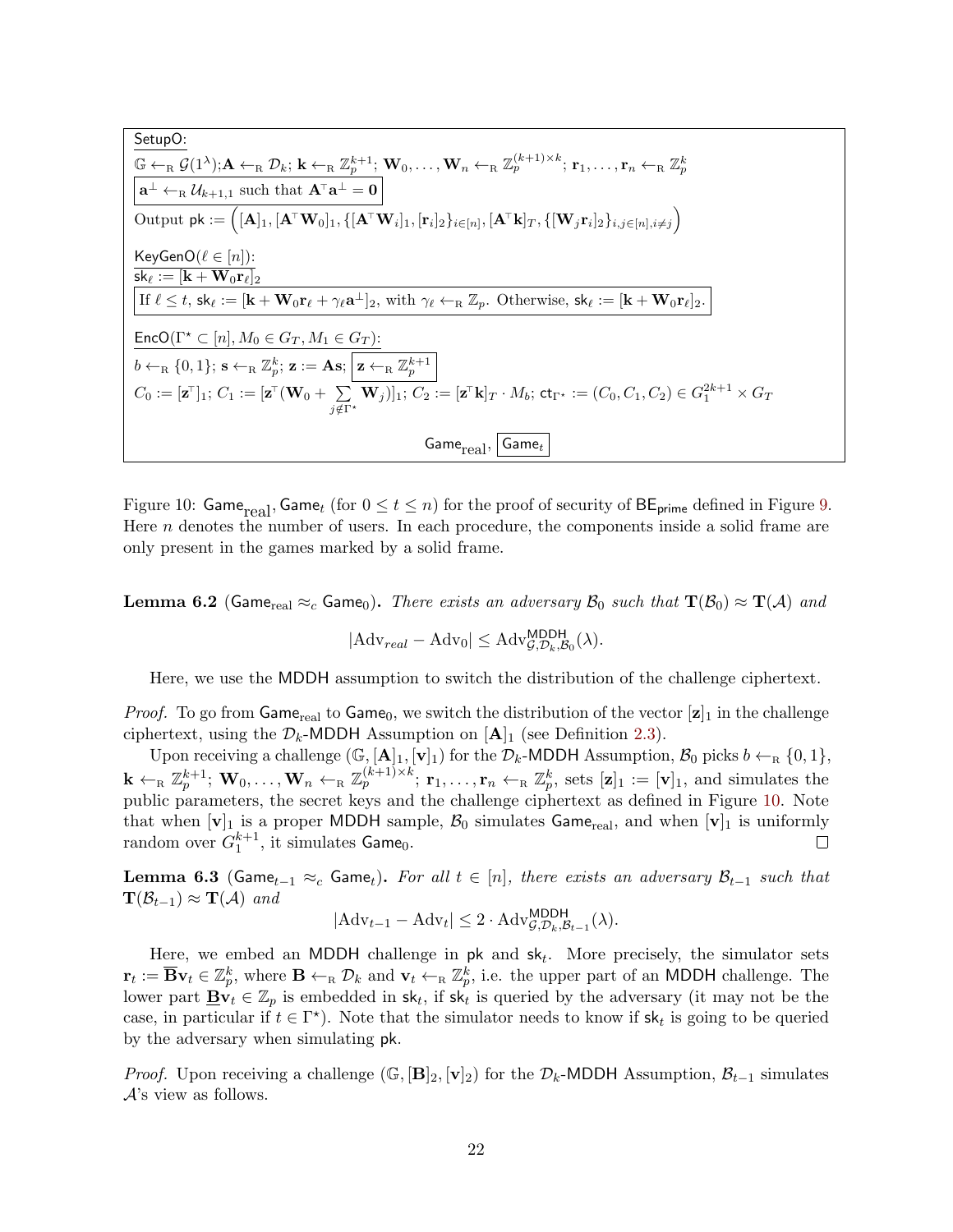## • SetupO:

 $\overline{\mathcal{B}_{t-1}}$  guesses if A is going to query sk<sub>t</sub> (by picking a random  $\beta \leftarrow_R \{0,1\}$ ). If so  $(\beta = 1)$ ,  $\mathbf{W}_0$  and  $\mathbf{W}_t$  are implicitly defined as  $\mathbf{W}_0 := \widetilde{\mathbf{W}}_0 - \mathbf{a}^\perp \mathbf{T_B}$  and  $\mathbf{W}_t := \widetilde{\mathbf{W}}_t + \mathbf{a}^\perp \mathbf{T_B}$ , where  $\widehat{\mathbf{W}}_0$ ,  $\widehat{\mathbf{W}}_t \leftarrow_R \mathbb{Z}_p^{(k+1)\times k}$ , and  $\mathbf{T_B} := \mathbf{B} \overline{\mathbf{B}}^{-1} \in \mathbb{Z}_p^{1\times k}$  (recall that wlog.,  $\overline{\mathbf{B}}$  is an invertible matrix). Otherwise  $(\beta = 0)$ , they are defined as  $\mathbf{W}_0 := \widehat{\mathbf{W}}_0 \leftarrow_R \mathbb{Z}_p^{(k+1)\times k}$  and  $\mathbf{W}_t := \widehat{\mathbf{W}}_t \leftarrow_R \mathbb{Z}_p^{(k+1)\times k}.$ 

Then,  $\mathcal{B}_{t-1}$  picks  $\mathbf{A} \leftarrow_R \mathcal{D}_k$ ;  $\mathbf{a}^{\perp} \leftarrow \mathcal{U}_{k+1,1}$  such that  $\mathbf{A}^{\top} \mathbf{a}^{\perp} = \mathbf{0}$ ;  $\mathbf{k} \leftarrow_R \mathbb{Z}_p^{k+1}$ ;  $\mathbf{W}_i \leftarrow_R$  $\mathbb{Z}_p^{(k+1)\times k};\, \mathbf{v}_i \leftarrow_R \mathbb{Z}_p^k$  and sets  $[\mathbf{r}_i]_2 := [\mathbf{\overline{B}} \mathbf{v}_i]_2$ , for  $i \in [n], i \neq t$ . Finally,  $\mathcal{B}_{t-1}$  embeds the upper part of the MDDH challenge in  $\mathbf{r}_t$  by setting  $[\mathbf{r}_t]_2 := [\mathbf{\overline{v}}]_2$ . It outputs

$$
\mathsf{pk} := \left( [\mathbf{A}^\top]_1, [\mathbf{A}^\top \mathbf{W}_0]_1, \dots, [\mathbf{A}^\top \mathbf{W}_t]_1, \dots, [\mathbf{A}^\top \mathbf{W}_n]_1, [\mathbf{A}^\top \mathbf{k}]_T, [\mathbf{r}_1]_2, \dots, [\mathbf{r}_t]_2, \dots, [\mathbf{r}_n]_2, = [\mathbf{\bar{w}}_1 \widehat{\mathbf{w}}_t]_1
$$
\n
$$
\{ [\mathbf{W}_i \mathbf{r}_j]_2 \}_{i,j \in [n], i \neq j, i \neq t}, \{ \underbrace{ [\mathbf{W}_t \mathbf{r}_j]_2}_{= [\mathbf{\bar{w}}_t \mathbf{B} \mathbf{v}_i]_2} \mathbf{i} \mathbf{f} \boldsymbol{\beta} = 0 \right. = [\mathbf{\widehat{w}}_t \mathbf{B} \mathbf{v}_i + \mathbf{a}^\perp \mathbf{B} \mathbf{v}_i]_2 \mathbf{i} \mathbf{f} \boldsymbol{\beta} = 1
$$

Note that the simulated pk is identically distributed (independently of  $\beta$ ) as the pk is Game<sub>t−1</sub> and Game<sub>t</sub> (pk is identically distributed in these two games).

• KeyGen $O(\ell \in [n])$ :

For each query  $\ell \in [n], \mathcal{B}_{t-1}$  picks  $\gamma_{\ell} \leftarrow_R \mathbb{Z}_p$  and outputs  $\mathsf{sk}_{\ell} := [\mathbf{k} + \mathbf{W}_0 \mathbf{r}_{\ell} + \gamma_{\ell} \cdot \mathbf{a}^{\perp}]_2$  if  $\ell \leq t-1$ , and  $\mathsf{sk}_{\ell} := [\mathbf{k} + \mathbf{W}_0 \mathbf{r}_{\ell}]_2$  if  $\ell > t$ , where  $\mathbf{W}_0$  is implicitly set to  $\mathbf{W}_0$  if  $\beta = 0$ , and to  $\hat{\mathbf{W}}_0$  –  $\mathbf{a}^{\perp}$ **T<sub>B</sub>** if  $\beta = 1$ . If  $\ell = t$ , then,  $\beta$  should be 1. If this is not the case,  $\beta_{t-1}$  aborts the simulation, since the guess was incorrect. Otherwise, it outputs  $sk_t := [k + \widehat{W}_0 \overline{v} + a^{\perp} \underline{v}]_2$ . Note that when  $[\mathbf{v}]_2$  is a real MDDH challenge, i.e  $\underline{\mathbf{v}} = \mathbf{T}_B \overline{\mathbf{v}}$ , then  $\widehat{\mathbf{W}}_0 \overline{\mathbf{v}} + \mathbf{a}^\perp \underline{\mathbf{v}} = \mathbf{W}_0 \mathbf{r}_t$ , that is,  $sk_t$  is distributed as in  $Game_{t-1}$ . When it is a uniformly random vector, i.e  $\underline{\mathbf{v}} = \mathbf{T}_B \overline{\mathbf{v}} + [\underline{\gamma_t}],$  where  $\gamma_t \leftarrow_R \mathbb{Z}_p$ , then  $\widehat{\mathbf{W}}_0 \overline{\mathbf{v}} + \mathbf{a}^\perp \underline{\mathbf{v}} + [\underline{\gamma_t \mathbf{a}^\perp}],$  that is,  $\mathbf{s} \mathbf{k}_t$  is distributed as  $\text{in}$  Game $_t$ .

- EncO( $\Gamma^* \subset [n], M_0 \in G_T, M_1 \in G_T$ ):  $\mathcal{B}_{t-1}$  picks  $b \leftarrow_R \{0,1\}; \mathbf{z} \leftarrow_R \mathbb{Z}_p^{k+1};$  sets  $C_0 := [\mathbf{z}^\top]_1$  and  $C_2 := [\mathbf{z}^\top \mathbf{k}]_T \cdot M_b$ . Then,
	- $-$  If  $\beta = 0$ : Then,  $\mathcal{B}_{t-1}$  sets

$$
C_1 := [\mathbf{z}^\top (\mathbf{W}_0 + \sum_{j \notin \Gamma^*} \mathbf{W}_j)]_1,
$$

where  $\mathbf{W}_0 = \mathbf{W}_0$  and  $\mathbf{W}_t = \mathbf{W}_t$ .

– If  $\beta = 1$ :

If  $t \in \Gamma^*$ , then in particular  $sk_t$  cannot be queried by A, by defintion of the security game. Therefore,  $\mathcal{B}_{t-1}$  aborts the simulation: the guess was incorrect. Otherwise, it sets

$$
C_1 := [\mathbf{z}^\top (\widehat{\mathbf{W}}_0 + \sum_{i \notin \Gamma^\star, i \neq t} \mathbf{W}_i + \widehat{\mathbf{W}_t})]_1.
$$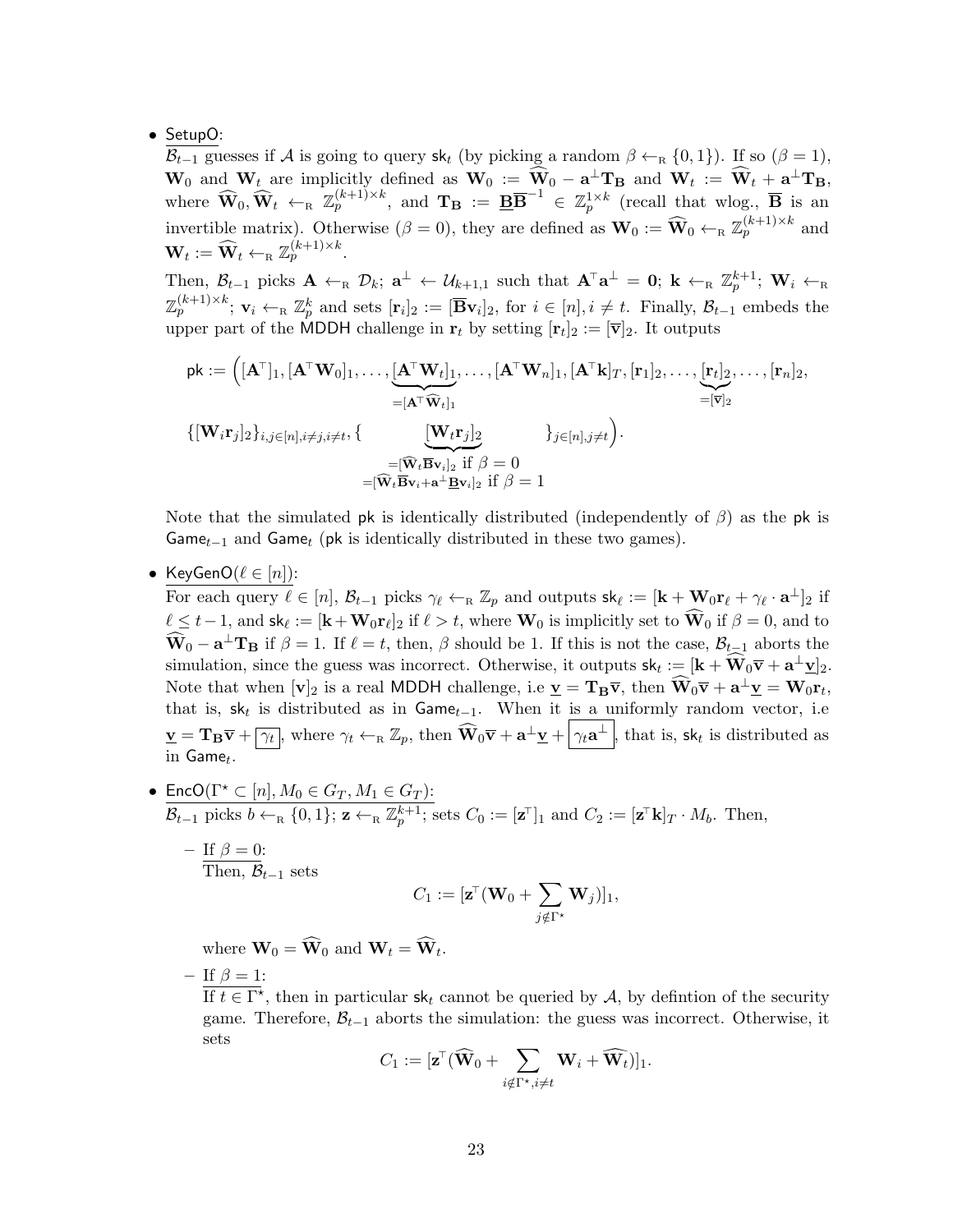Note that  $\mathcal{B}_{t-1}$  is correctly simulating  $\mathbf{s}k_t$ , since  $\mathbf{W}_0 + \mathbf{W}_t = \widehat{\mathbf{W}}_0 - \mathbf{a}^\perp \mathbf{T_B} + \widehat{\mathbf{W}}_t +$  $\mathbf{a}^{\perp} \mathbf{T}_{\mathbf{B}} = \widehat{\mathbf{W}}_0 + \widehat{\mathbf{W}_t}$ , i.e the extra terms cancel out. Recall that these terms must cancel out since  $\mathcal{B}_{t-1}$  only knows  $\mathbf{W}_0$  and  $\mathbf{W}_t$ , and not  $\mathbf{T}_\mathbf{B}$ .

Finally,  $\mathcal{B}_{t-1}$  outputs  $ct_{\Gamma^*} := (C_0, C_1, C_2)$ .

We have shown that when the guess  $\beta$  is correct: if  $[v]_2$  is an MDDH challenge,  $\mathcal{B}_{t-1}$  simulates Game<sub>t−1</sub>, otherwise, it simulates Game<sub>t</sub>. The guess  $\beta$  is correct with probability exactly 1/2, since  $\beta \leftarrow_R \{0,1\}$  is independent from A's view, and independent, in particular, from A's secret key queries. When  $\beta$  is correct, if the adversary A guesses correctly b, then  $\mathcal{B}_{t-1}$  outputs 1; otherwise, it outputs 0. When the guess  $\beta$  is chosen incorrectly,  $\mathcal{B}_{t-1}$  aborts the simulation and outputs 0. We call E the event: guess  $\beta$  is successful,  $\neg E$  its complement. We have:

$$
Adv_{\mathcal{G},\mathcal{D}_{k},\mathcal{B}_{t-1}}^{\text{MDPI}}(\lambda) = | \Pr[\mathcal{B}_{t-1}(\mathbb{G},[\mathbf{B}]_2,[\mathbf{Br}]_2) = 1] - \Pr[\mathcal{B}_{t-1}(\mathbb{G},[\mathbf{B}]_2,[\mathbf{u}]_2) = 1] |
$$
  
\n
$$
= \Pr[E] \cdot \Pr[\mathcal{B}_{t-1}(\mathbb{G},[\mathbf{B}]_2,[\mathbf{Br}]_2) = 1|E] + \Pr[\neg E] \cdot \Pr[\mathcal{B}_{t-1}(\mathbb{G},[\mathbf{B}]_2,[\mathbf{Br}]_2) = 1|\neg E]
$$
  
\n
$$
- \Pr[E] \cdot \Pr[\mathcal{B}_{t-1}(\mathbb{G},[\mathbf{B}]_2,[\mathbf{u}]_2) = 1|E] - \Pr[\neg E] \cdot \Pr[\mathcal{B}_{t-1}(\mathbb{G},[\mathbf{B}]_2,[\mathbf{u}]_2) = 1|\neg E]
$$
  
\n
$$
\geq 1/2 \cdot |\Pr[\mathcal{B}_{t-1}(\mathbb{G},[\mathbf{B}]_2,[\mathbf{Br}]_2) = 1|E] - \Pr[\mathcal{B}_{t-1}(\mathbb{G},[\mathbf{B}]_2,[\mathbf{u}]_2) = 1|E]
$$
  
\n
$$
= 1/2 \cdot |\text{Adv}_{t-1} - \text{Adv}_{t}|
$$

where  $\mathbf{r} \leftarrow_R \mathbb{Z}_p^k$ ,  $\mathbf{u} \leftarrow_R \mathbb{Z}_p^{k+1}$ , and the probabilities are taken over the random coins of A and  $\mathcal{B}_{t-1}$ .  $\Box$ 

<span id="page-23-0"></span>Lemma 6.4 (Game<sub>n</sub>).

$$
|\mathrm{Adv}_n| \le 1/p.
$$

*Proof.* Here, we argue that the component of **k** in span( $a^{\perp}$ ) is masked by  $\gamma_{\ell}$  in sk<sub> $\ell$ </sub>, and it is hidden from the pk since only  $A^T k$  appears. Therefore, if z used in the challenge ciphertext is not in the span of **A**, then the value  $[\mathbf{z}^\top \mathbf{k}]_T$  is random and completely masks the message  $M_b$ . We use the fact that the following two distributions are the same:

$$
(\mathbf{k}, \{\gamma_i\}_{\ell \in [n]})
$$
 and  $(\mathbf{k} + \mu \cdot \mathbf{a}^{\perp}, \{\gamma_i - \mu\}_{i \in [n]}),$ 

where  $\mathbf{k} \leftarrow_R \mathbb{Z}_p^{k+1}$ ,  $\gamma_{\ell}, \mu \leftarrow_R \mathbb{Z}_p$ . Note that the extra component  $\mu \cdot \mathbf{a}^{\perp}$  does not appear in the pk since  $\mathbf{A}^{\dagger}(\mathbf{k} + \mu \cdot \mathbf{a}^{\dagger}) = \mathbf{A}^{\dagger}\mathbf{k}$  and it does not appear in the secret keys since  $\mathbf{k} + \mu \cdot \mathbf{a}$  $\mathbf{a}^{\perp} + \gamma_{\ell} \cdot \mathbf{a}^{\perp} - \mu \cdot \mathbf{a}^{\perp} = \mathbf{k} + \gamma_{\ell} \cdot \mathbf{a}^{\perp}$ , i.e the extra terms cancel out. The challenge ciphertext contains  $C_2 := [\mathbf{z}^\top \mathbf{k} + \n\mu \cdot \mathbf{z}^\top \mathbf{a}^\perp \Vert_T \cdot M_b$ . If  $\mathbf{z}^\top \mathbf{a}^\perp \neq 0$  (which happens with probability  $1 - 1/p$ over the choice of  $\mathbf{z} \leftarrow_R \overline{\mathbb{Z}_p^{k+1}}$ , then,  $C_2$  is uniformly random over  $G_T$ , and A cannot guess b with probability more than  $1/2$ .  $\Box$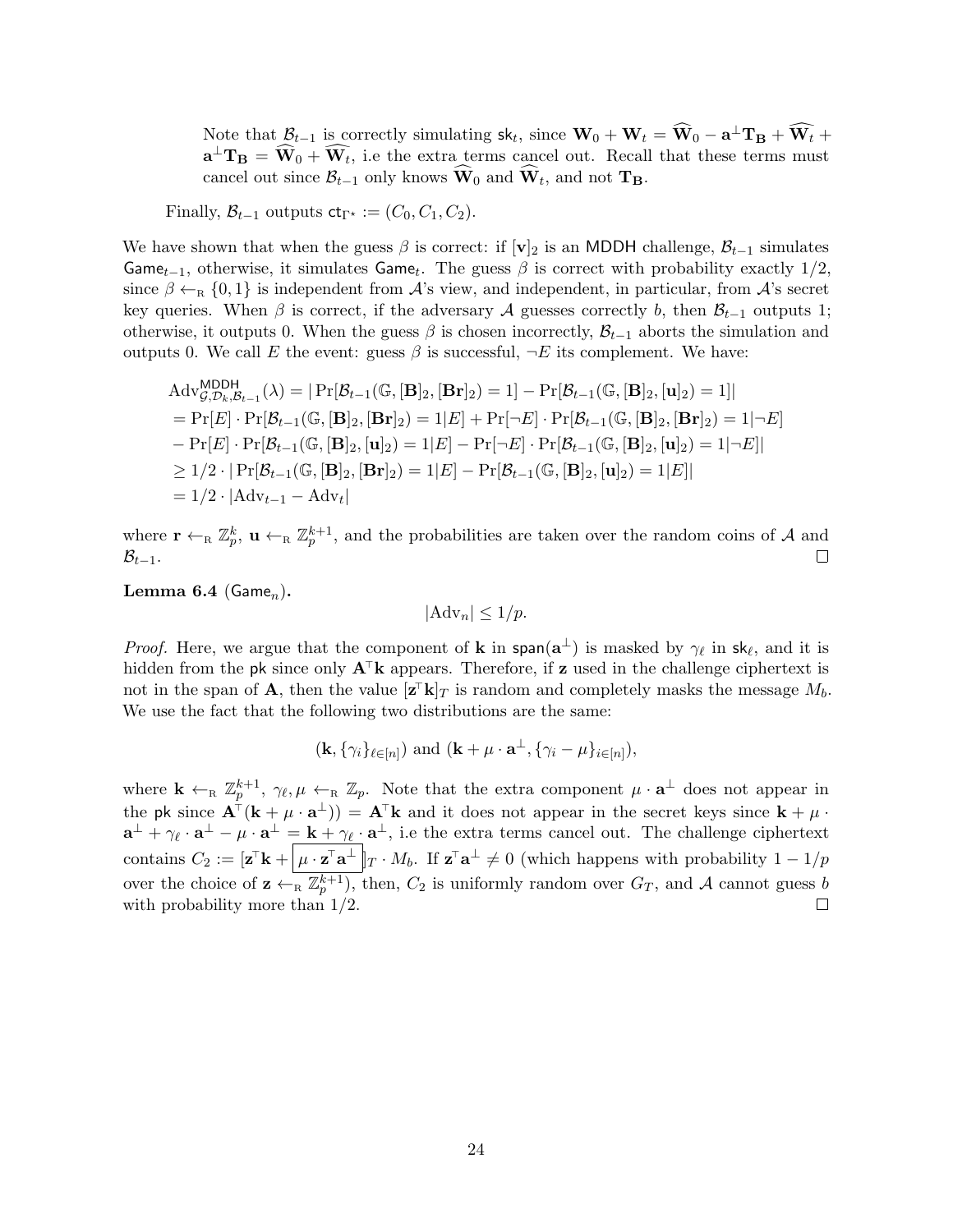## <span id="page-24-0"></span>7 Tightly Secure, Prime Order Construction

Figure [11](#page-24-1) contains our tightly secure prime-order construction. It is similar to the scheme of Figure [9](#page-20-1) except that matrices **A** and **B** are sampled from the distribution  $\mathcal{D}_{2k,k}$ , and not  $\mathcal{D}_k$ . In fact, the scheme of Figure [9](#page-20-1) is already tightly-secure under the SXDH assumption (corresponding to the case  $k = 1$ ). We generalize the construction here to work under the  $\mathcal{D}_{2k,k}$ -MDDH Assumption for any  $k \in \mathbb{N}$  and any matrix distribution  $\mathcal{D}_{2k,k}$ .

<span id="page-24-1"></span>Setup $(1^{\lambda}, 1^n)$ :  $\mathbb{G} \leftarrow_R \mathcal{G}(1^\lambda); \mathbf{A} \leftarrow_R \mathcal{D}_{2k,k}; \, \mathbf{k} \leftarrow_R \mathbb{Z}_p^{2k}; \, \{ \mathbf{W}_i \leftarrow_R \mathbb{Z}_p^{2k \times k}, \mathbf{r}_i \leftarrow_R \mathbb{Z}_p^k \}_{i \in [n]}$ Output  $\mathsf{pk} := \left( [\mathbf{A}^\top]_1, [\mathbf{A}^\top \mathbf{W}_0]_1 \{ [\mathbf{A}^\top \mathbf{W}_i]_1, [\mathbf{r}_i]_2 \}_{i \in [n]}, [\mathbf{A}^\top \mathbf{k}]_T, \{ [\mathbf{W}_j \mathbf{r}_i]_2 \}_{i,j \in [n], i \neq j} \right)$  and  $\mathsf{msk} := \big([\mathbf{k}]_2, \{[\mathbf{W}_0\mathbf{r}_i]_2\}_{i\in[n]}\big).$ KeyGen(msk,  $i \in [n]$ ): Output  $\mathsf{sk}_i := [\mathbf{k} + \mathbf{W}_0 \mathbf{r}_i]_2 \in G_2^{2k}$ .  $\mathsf{Enc}(\mathsf{pk}, \Gamma \subset [n], M \in G_T)$ :  $\mathbf{S} \leftarrow_R \mathbb{Z}_p^k \ C_0 := [\mathbf{s}^\top \mathbf{A}^\top]_1; \ C_1 := [\mathbf{s}^\top \mathbf{A}^\top (\mathbf{W}_0 + \ \sum)$  $[\sum\limits_{j \notin \Gamma^{\star}} \mathbf{W}_{j})]_{1}; \, C_{2} := [\mathbf{s}^{\!\scriptscriptstyle{\top}} \mathbf{A}^{\!\scriptscriptstyle{\top}} \mathbf{k}]_{T} \cdot M$ Output  $ct_{\Gamma} := (C_0, C_1, C_2) \in G_1^{3k} \times G_T$  $\mathsf{Dec}(\underbrace{\mathsf{ct}_\Gamma, \mathsf{sk}_i)}$ :  $i$  ct<sub>Γ</sub> and **sk**<sub>i</sub> implictly contain a description of Γ and *i* Compute  $e([{\bf s}^{\top}{\bf A}^{\top}]_1)$  $\overline{=}C_0$  $,[\mathbf{k}+\mathbf{W}_0\mathbf{r}_i]_2$  $=$ sk<sub>i</sub>  $)/e([{\bf s}^{\!\top}{\bf A}^{\!\top}({\bf W}_0 + \sum_{\alpha} \def\da{{\bf B}_\alpha} %{{\bf B}_\alpha} - {{\bf B}_\alpha \underline{\bf A}}^{\!\top} \bar{{\bf A}}^{\!\top}({\bf W}_\alpha) + \sum_{\alpha} \def\da{{\bf B}_\alpha} %{{\bf B}_\alpha} %{{\bf B}_\alpha} - {{\bf B}_\alpha \underline{\bf A}}^{\!\top} \bar{{\bf A}}^{\!\top} \bar{{\bf A}}^{\!\top} \bar{{\bf A}}^{\!\top} \bar{{\bf A}}^{\!\top} \bar{{\bf A}}^{\!\top} \bar{{\bf A}}^{\!\$  $j$ ∉Γ  $(\mathbf{W}_j)]_1$  $=C_1$  $,[{\bf r}_i]_1$ |{z} ∈pk  $)\quad =\quad [\mathbf{s}^\top \mathbf{A}^\top \mathbf{k} \;-\; \mathbf{s}^\top \mathbf{A}^\top \sum_{j\notin \Gamma} \mathbf{W}_j \mathbf{r}_i ]_T.$ Multiply the previous term by  $e([\mathbf{s}^{\mathsf{T}} \mathbf{A}^{\mathsf{T}}]_1)$  $\overline{\phantom{a}}$  =  $C_0$  $,\lvert\sum$  $j \notin \Gamma$  $\mathbf{W}_j \mathbf{r}_i]_2$  $\overline{c}$   $\overline{c}$   $\overline{c}$   $\overline{c}$   $\overline{c}$ <sup>∈</sup>pk for i∈Γ ) to get the encapsulation key  $[\mathbf{s}^\top \mathbf{A}^\top \mathbf{k}]_T$  used to obtain the message M.

Figure 11: BE<sub>tight</sub>, a tightly, adaptively-secure broadcast encryption scheme based on prime-order bilinear groups.

We prove the tight security of this scheme in the multichallenge setting in Section [8.](#page-25-0)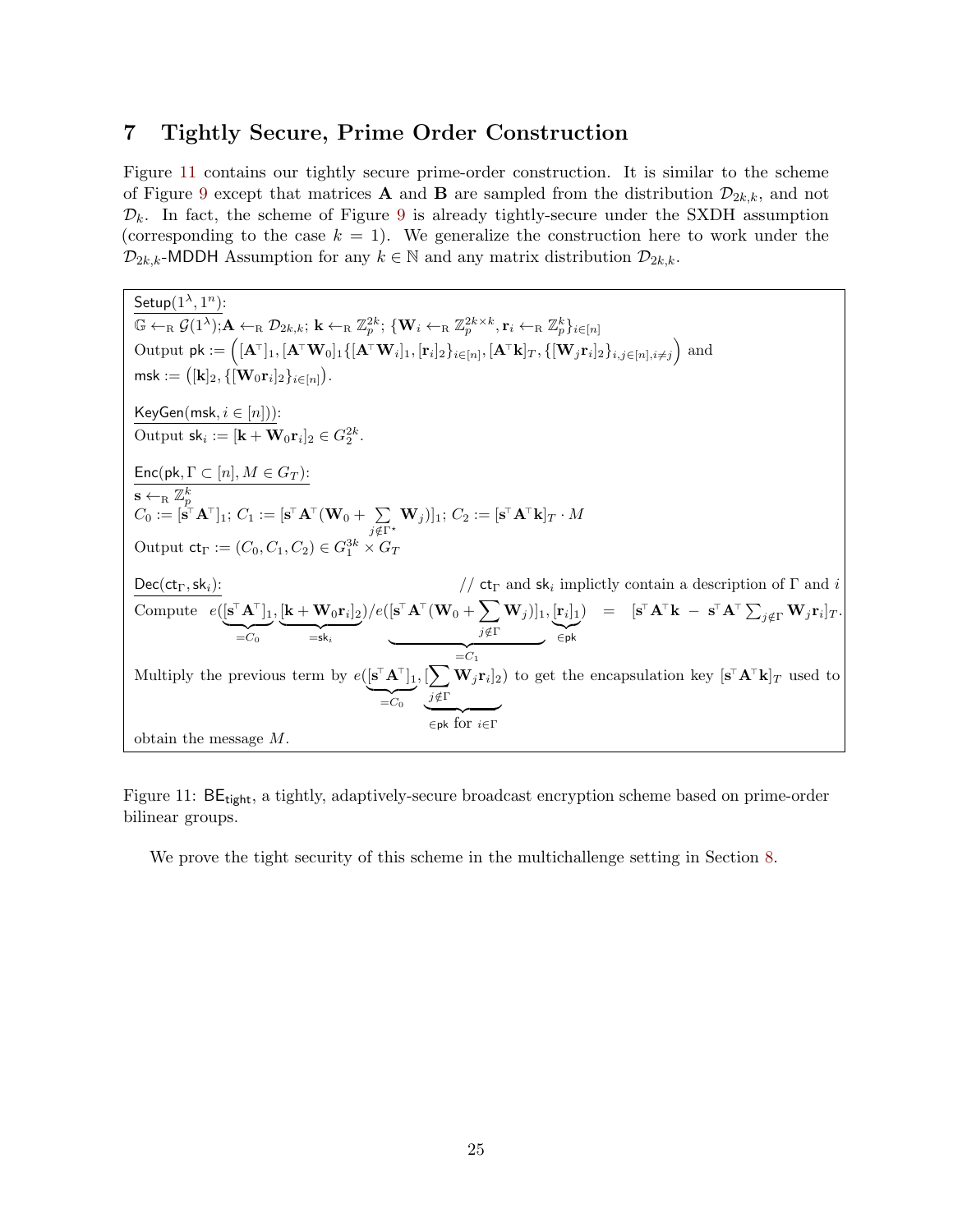# <span id="page-25-0"></span>8 Security Proof of the Tightly Secure, Prime-Order Construction

We now prove the security of the scheme  $\mathsf{BE}_{\mathsf{tight}}$ , presented in Figure [11.](#page-24-1)

<span id="page-25-1"></span>**Theorem 8.1.** If the  $\mathcal{D}_k$ -MDDH Assumption holds in  $G_1$  and  $G_2$ , then the broadcast encryption scheme  $BE_{tight}$  defined in Figure [11](#page-24-1) is tightly, adaptively secure in the multi-challenge setting (as defined in section [2.5\)](#page-10-0). Namely, for any adversary  $A$ , there exists an adversary  $B$  such that  $\mathbf{T}(\mathcal{B}) \approx \mathbf{T}(\mathcal{A}) + (Q_{\mathsf{ct}} + Q_{\mathsf{sk}}) \cdot \mathsf{poly}(\lambda)$ , where  $Q_{\mathsf{ct}}$ ,  $Q_{\mathsf{sk}}$  denote the number of calls to EncO and KeyGenO respectively,  $poly(\lambda)$  is independent of  $T(\mathcal{A})$ , and

$$
\mathrm{Adv}_{\mathcal{A},\mathsf{multiChal}}^{\mathsf{BE}}(\lambda) \leq 2(n+k) \cdot \mathrm{Adv}_{\mathcal{G},\mathcal{D}_{2k,k},\mathcal{B}}^{\mathsf{MDDH}}(\lambda) + 2^{-\Omega(\lambda)},
$$

where *n* is the number of users.

<span id="page-25-2"></span>

| SetupO:                                                                                                                                                                                                                                                                         |
|---------------------------------------------------------------------------------------------------------------------------------------------------------------------------------------------------------------------------------------------------------------------------------|
| $\mathbb{G} \leftarrow_R \mathcal{G}(1^{\lambda}); \mathbf{A} \leftarrow_R \mathcal{D}_{2k,k}; \mathbf{k} \leftarrow_R \mathbb{Z}_p^{2k}; \{\mathbf{W}_i \leftarrow_R \mathbb{Z}_p^{2k \times k}, \mathbf{r}_i \leftarrow_R \mathbb{Z}_p^k\}_{i \in [n]}$                       |
| $\mathbf{A}^{\perp} \leftarrow_R \mathcal{U}_{k+1,k}$ such that $\mathbf{A}^{\top} \mathbf{A}^{\perp} = \mathbf{0}$                                                                                                                                                             |
| $\text{Output }\mathsf{pk}:=\left([\mathbf{A}]_1,[\mathbf{A}^{\!\top} \mathbf{W}_0]_1,\{[\mathbf{A}^{\!\top} \mathbf{W}_i]_1,[\mathbf{r}_i]_2\}_{i\in[n]},[\mathbf{A}^{\!\top} \mathbf{k}]_T,\{[\mathbf{W}_j\mathbf{r}_i]_2\}_{i,j\in[n],i\neq j}\right)$                       |
| KeyGenO $(\ell \in [n])$ :                                                                                                                                                                                                                                                      |
| $sk_{\ell} := [\mathbf{k} + \mathbf{W}_0 \mathbf{r}_{\ell}]_2$                                                                                                                                                                                                                  |
| If $\ell \leq t$ , $\mathsf{sk}_{\ell} := [\mathbf{k} + \mathbf{W}_0 \mathbf{r}_{\ell} + \mathbf{A}^{\perp} \mathbf{u}_{\ell}]_2$ , with $\mathbf{u}_{\ell} \leftarrow_R \mathbb{Z}_p^k$ . Otherwise, $\mathsf{sk}_{\ell} := [\mathbf{k} + \mathbf{W}_0 \mathbf{r}_{\ell}]_2$ . |
| Output $sk_{\ell}$                                                                                                                                                                                                                                                              |
|                                                                                                                                                                                                                                                                                 |
| $\mathsf{EncO}(\Gamma \subset [n], M_0 \in G_T, M_1 \in G_T)$ :                                                                                                                                                                                                                 |
| $b \leftarrow_R \{0,1\}; \, \mathbf{s} \leftarrow_R \mathbb{Z}_p^k; \, \mathbf{z} := \mathbf{A}\mathbf{s}; \, \mathbf{z} \leftarrow_R \mathbb{Z}_p^{2k}$                                                                                                                        |
| $C_0 := [\mathbf{z}^\top]_1; C_1 := [\mathbf{z}^\top (\mathbf{W}_0 + \sum_{j \notin \Gamma^*} \mathbf{W}_j)]_1;$                                                                                                                                                                |
| $C_2 := [{\bf z}^\top {\bf k}]_T \cdot M_b; \; \overbrace{C_2 \leftarrow_{\bf R} G_T}$                                                                                                                                                                                          |
| Output $ct_{\Gamma^*} := (C_0, C_1, C_2) \in G_1^{3k} \times G_T$                                                                                                                                                                                                               |
| $\mathsf{Game}_{\mathrm{real}}, \mathsf{ Game}_t, \mathsf{ Game}_{n+1}$                                                                                                                                                                                                         |

Figure 12: Game<sub>real</sub>, Game<sub>t</sub> (for  $0 \le t \le n$ ), Game<sub>n+1</sub> for the proof of security of BE<sub>tight</sub> defined in Figure [11.](#page-24-1) Here  $n$  denotes the number of users. In each procedure, the components inside a solid (dotted) frame are only present in the games marked by a solid (dotted) frame.

We prove Theorem [8.1](#page-25-1) via a series of games described in Figure [12](#page-25-2) and we use  $\text{Adv}_i$  to denote the advantage of  $A$  in game Game<sub>i</sub>. Namely, we show that:

$$
\mathsf{Game}_{\mathrm{real}} \approx_c \mathsf{Game}_0 \approx_c \mathsf{Game}_1 \approx_c \ldots \approx_c \mathsf{Game}_{n+1}
$$

<span id="page-25-3"></span>where  $\approx_c$  denotes computational indistinguishability. Game<sub>real</sub> is the security game as defined in Section [2.5,](#page-10-0) and the other  $Game<sub>i</sub>$  are defined in Figure [12.](#page-25-2) Theorem [8.1](#page-25-1) follows from the Lemma [8.2,](#page-25-3) [8.3,](#page-26-0) [8.4](#page-26-1) and [8.5](#page-27-0) below.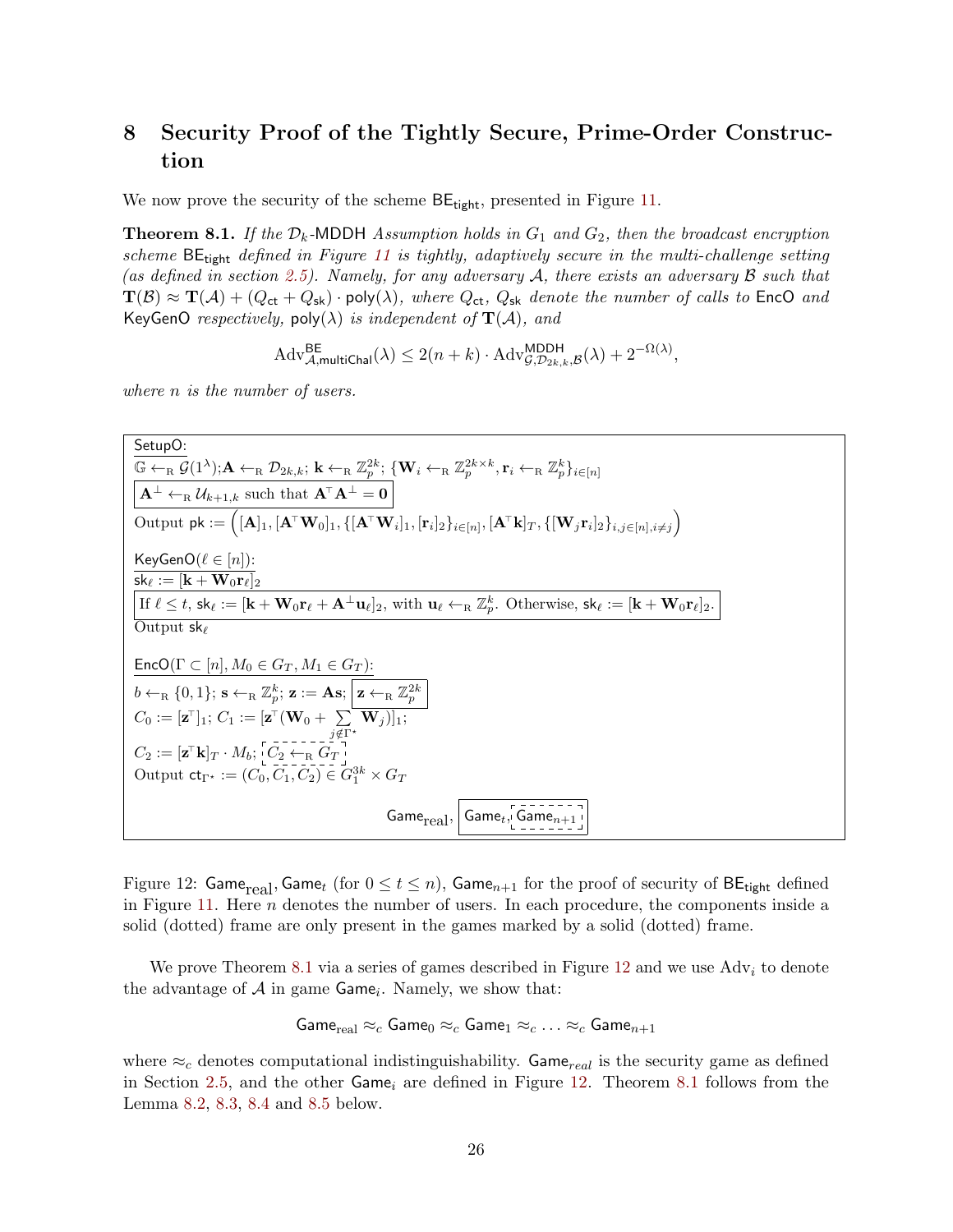**Lemma 8.2** (Game<sub>real</sub>  $\approx_c$  Game<sub>0</sub>). There exists an adversary  $\mathcal{B}_0$  such that  $\mathbf{T}(\mathcal{B}_0) \approx \mathbf{T}(\mathcal{A}) +$  $(Q_{ct}+Q_{sk})\cdot poly(\lambda)$ , where  $Q_{ct}$ ,  $Q_{sk}$  denote the number of calls to EncO and KeyGenO respectively,  $\text{poly}(\lambda)$  is independent of  $\mathbf{T}(\mathcal{A})$ , and

$$
|\mathrm{Adv}_{real} - \mathrm{Adv}_{0}| \leq k \cdot \mathrm{Adv}_{\mathcal{G}, \mathcal{D}_{2k,k}, \mathcal{B}_{0}}^{\mathsf{MDDH}}(\lambda) + \frac{1}{p-1}.
$$

Here, we use the MDDH assumption to tightly switch the distribution of all challenge ciphertexts.

*Proof.* To go from Game<sub>real</sub> to Game<sub>0</sub>, we switch the distribution of the vector  $[\mathbf{z}]_1$  in all challenge ciphertexts, using the  $Q_{ct}$ -fold  $\mathcal{D}_k$ -MDDH Assumption on  $[\mathbf{A}]_1$  (see Definition [2.3\)](#page-9-1).

We build an adversary  $\mathcal{B}'_0$  against the  $Q_{ct}$ -fold  $\mathcal{D}_{2k,k}$ -MDDH Assumption, such that  $\mathbf{T}(\mathcal{B}'_0) \approx$  $\mathbf{T}(\mathcal{A}) + (Q_{\mathsf{ct}} + Q_{\mathsf{sk}}) \cdot \mathsf{poly}(\lambda)$  with  $\mathsf{poly}(\lambda)$  independent of  $\mathbf{T}(\mathcal{A})$ , and

$$
|{\mathrm{Adv}}_0-{\mathrm{Adv}}_1|\leq {\mathrm{Adv}}^{{Q_{\mathsf{ct}}}\textrm{-}\mathsf{MDDH}}_{{\mathcal{G}},\mathcal{D}_{2k,k}, {\mathcal{B}}_0'}(\lambda).
$$

This implies the lemma by Lemma [2.6](#page-9-2) (self-reducibility of  $\mathcal{D}_{2k,k}$ -MDDH). Upon receiving a challenge  $(\mathbb{G}, [\mathbf{A}]_1 \in G_1^{2k \times k}, [\mathbf{H}]_1 := [\mathbf{h}_1 | \mathbf{h}_2 | \dots | \mathbf{h}_{Q_{\text{ct}}}]_1 \in G_1^{2k \times Q_{\text{ct}}}$  for the  $Q_{\text{ct}}$ -fold  $\mathcal{D}_k$ -MDDH Assumption,  $\mathcal{B}'_0$  picks  $\hat{b} \leftarrow_R \{0,1\}$ ,  $\mathbf{k} \leftarrow_R \mathbb{Z}_p^{2k}$ ;  $\mathbf{W}_0, \ldots, \mathbf{W}_n \leftarrow_R \mathbb{Z}_p^{2k \times k}$ ;  $\mathbf{r}_1, \ldots, \mathbf{r}_n \leftarrow_R \mathbb{Z}_p^k$ , thanks to which it can simulate SetupO and KeyGenO as described in Figure [12.](#page-25-2) To simulate  $\textsf{EncO}(\Gamma, M_0, M_1)$  on its *i*'th query, for  $i = 1, \ldots, Q_{ct}$ ,  $\mathcal{B}'_0$  sets  $[\mathbf{z}]_1 := [\mathbf{h}_i]_1$ , and returns  $([\mathbf{z}^\top]_1, [\mathbf{z}^\top(\mathbf{W}_0 + \sum_{j \notin \Gamma} \mathbf{W}_j)]_1, [\mathbf{z}^\top \mathbf{k}]_T \cdot M_b$ . Note that when  $[\mathbf{H}]_1$  is a proper MDDH sample,  $\mathcal{B}'_0$ simulates Game<sub>real</sub>, and when  $[\mathbf{H}]_1$  is uniformly random over  $G_1^{2k\times Q_{\mathsf{ct}}},$  it simulates Game $_0.$  $\Box$ 

<span id="page-26-0"></span>**Lemma 8.3** (Game<sub>t-1</sub>  $\approx_c$  Game<sub>t</sub>). For all  $t \in [n]$ , there exists an adversary  $\mathcal{B}_{t-1}$  such that  $\mathbf{T}(\mathcal{B}_{t-1}) \approx \mathbf{T}(\mathcal{A}) + (Q_{\mathsf{ct}} + Q_{\mathsf{sk}}) \cdot \mathsf{poly}(\lambda)$ , with  $\mathsf{poly}(\lambda)$  independent of  $\mathbf{T}(\mathcal{A})$ ; and

$$
|\mathrm{Adv}_{t-1} - \mathrm{Adv}_{t}| \le 2 \cdot \mathrm{Adv}_{\mathcal{G}, \mathcal{D}_{2k,k}, \mathcal{B}_{t-1}}^{\mathsf{MDDH}}(\lambda).
$$

Here, we embed an MDDH challenge in  $pk$  and  $sk_t$ . More precisely, the simulator sets  $\mathbf{r}_t := \overline{\mathbf{B}} \mathbf{v}_t \in \mathbb{Z}_p^k$ , where  $\mathbf{B} \leftarrow_R \mathcal{D}_k$  and  $\mathbf{v}_t \leftarrow_R \mathbb{Z}_p^k$ , i.e. the upper part of an MDDH challenge. The lower part  $\underline{\mathbf{B}}\mathbf{v}_t \in \mathbb{Z}_p$  is embedded in  $\mathsf{sk}_t$ , if  $\mathsf{sk}_t$  is queried by the adversary (it may not be the case, in particular if  $t \in \Gamma^*$ ). Note that the simulator needs to know if  $sk_t$  is going to be queried by the adversary when simulating pk. The proof of this lemma is exactly as the proof of Lemma [6.3,](#page-21-1) in Section [5.](#page-20-0) See the later for further details.

<span id="page-26-1"></span>**Lemma 8.4** (Game<sub>n</sub>  $\approx_c$  Game<sub>n+1</sub>). There exists an adversary  $\mathcal{B}_n$  such that  $\mathbf{T}(\mathcal{B}_n) \approx \mathbf{T}(\mathcal{A})$  +  $(Q_{ct} + Q_{sk}) \cdot \text{poly}(\lambda)$ , with  $\text{poly}(\lambda)$  independent of  $\textbf{T}(\mathcal{A})$ ; and

$$
|\mathrm{Adv}_{n} - \mathrm{Adv}_{n+1}| \le k \cdot \mathrm{Adv}_{\mathcal{G}, \mathcal{D}_{2k,k}, \mathcal{B}_n}^{\mathsf{MDDH}}(\lambda) + \frac{1}{p-1}.
$$

Here, we use the MDDH Assumption to increase the entropy in all challenge ciphertexts, thereby hiding the underlying plaintexts. Namely, we use the fact that the vector k has some entropy that is not revealed by pk and the queried sk, which can be used together with the randomness of the challenge ciphertexts (the vector  $\mathbf{z} \leftarrow_R \mathbb{Z}_p^{2k}$ ) to embed an MDDH challenge.

Proof. We use the three following facts: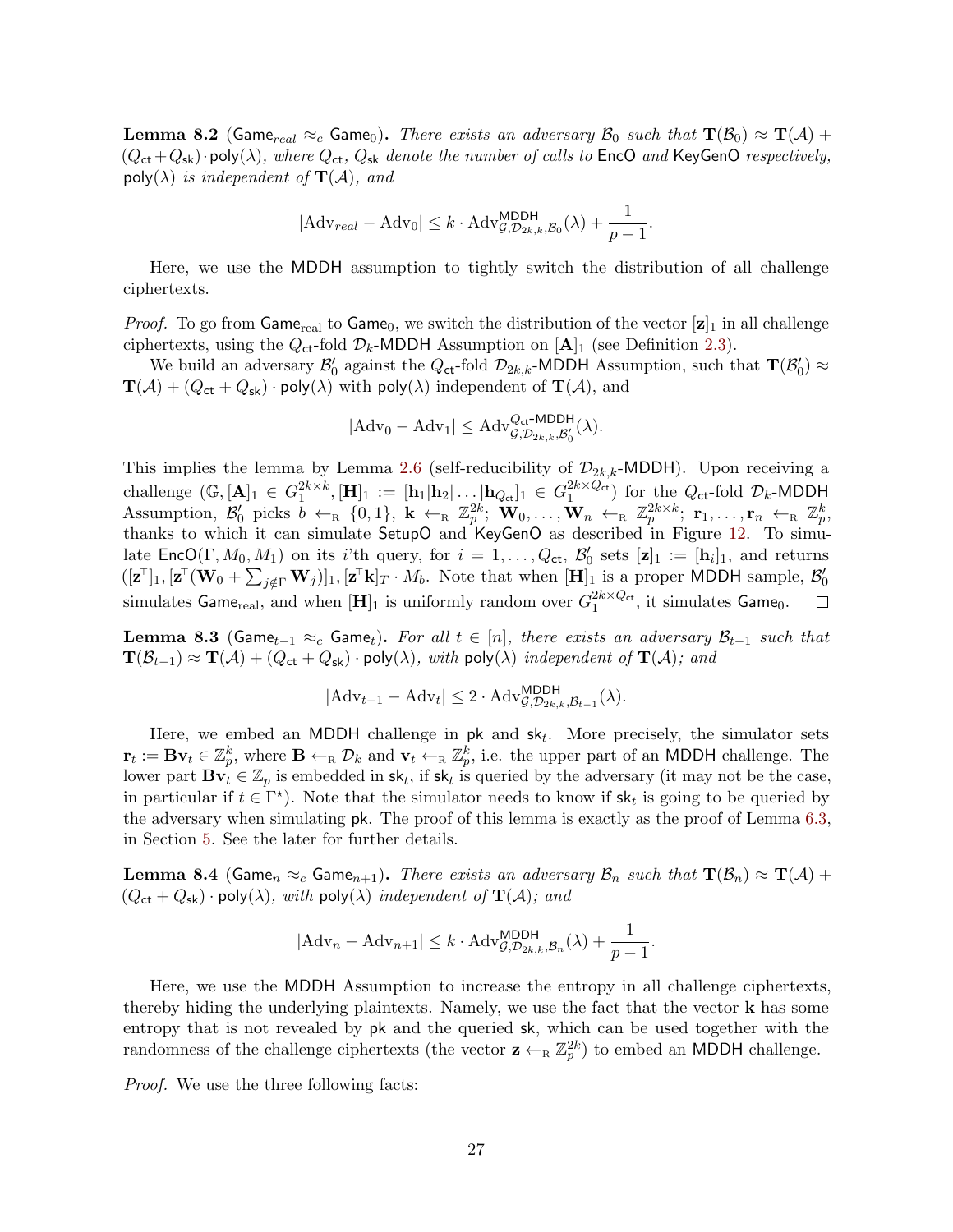- 1. we can write  $\mathbf{k} \leftarrow_R \mathbb{Z}_p^{2k} := \mathbf{k}' + \mathbf{A}^\perp \mathbf{u}$ , where  $\mathbf{k}' \leftarrow_R \mathbb{Z}_p^{2k}$  and  $\mathbf{u} \leftarrow_R \mathbb{Z}_p^k$ , without changing the distribution of k. Note that the term  $\mathbf{A}^{\perp}\mathbf{u}$  does not appear in the pk since  $\mathbf{A}^{\top}(\mathbf{k}' + \mathbf{A}^{\perp}\mathbf{u}) =$  $A^{\dagger}k'$ , and is hidden from the queried sk<sub>l</sub> thanks to the  $A^{\perp}u$ <sub>l</sub> components in them.
- 2. we write  $\mathbf{z} \leftarrow_R \mathbb{Z}_p^{2k}$  sampled in challenge ciphertexts as  $\mathbf{z} := \mathbf{A}\mathbf{v} + \mathbf{B}\mathbf{w}$ , where  $\mathbf{v}, \mathbf{w} \leftarrow_R \mathbb{Z}_p^k$ ,  $(A|B)$  forms a basis of  $\mathbb{Z}_p^{2k}$ , and  $B^{\dagger}A^{\perp}$  is invertible.
- 3. we write the vector **u** used in  $\mathbf{k}' + \mathbf{A}^{\perp} \mathbf{u}$  as  $(\mathbf{B}^{\top} \mathbf{A}^{\perp})^{-1} \mathbf{u}'$ , where  $\mathbf{u}' \leftarrow_{R} \mathbb{Z}_{p}^{k}$  which does not change the distribution of u.

From these three facts, we deduce we can write challenge ciphertexts as  $ct_{\Gamma} := ([z]_1 := [v^{\top} A^{\top} +$  $[\mathbf{w}^{\top} \mathbf{B}^{\top}]_1, [\mathbf{z}^{\top} (\mathbf{W}_0 + \sum_{j \notin \Gamma} \mathbf{W}_j)]_1, [\mathbf{z}^{\top} \mathbf{k}']_T + [\mathbf{w}^{\top} \mathbf{u}']_T + M_b).$  We can argue that  $[(\mathbf{w}^{\top} \mathbf{u}^{\prime})]_1 \approx_c [\mathbf{w}^{\prime}]_1 \leftarrow_R$  $G_1^{k+1}$  by the  $\mathcal{U}_k$ -MDDH Assumption. More concretely, we build an adversary  $\mathcal{B}'_n$ , against the  $Q_{ct}$ -fold  $\mathcal{U}_k$ -MDDH Assumption, such that  $\mathbf{T}(\mathcal{B}'_n) \approx \mathbf{T}(\mathcal{A}) + (Q_{ct} + Q_{sk}) \cdot \text{poly}(\lambda)$  with  $\text{poly}(\lambda)$ independent of  $\mathbf{T}(\mathcal{A})$ , and

$$
|\mathrm{Adv}_{n}-\mathrm{Adv}_{n+1}|\leq \mathrm{Adv}_{\mathcal{G},\mathcal{U}_{k},\mathcal{B}'_{n}}^{Q_{\mathrm{ct}}\text{-}\mathrm{MDDH}}(\lambda).
$$

This implies the lemma by Lemma [2.5](#page-9-3) ( $\mathcal{D}_{2k,k}$ -MDDH  $\Rightarrow \mathcal{U}_k$ -MDDH) and Lemma [2.6](#page-9-2) (selfreducibility of  $\mathcal{D}_{2k,k}$ -MDDH).

Upon receiving a challenge  $(\mathbb{G}, [\mathbf{U}]_1 \leftarrow_R G_1^{(k+1)\times k}$  $\mathbf{H}_1^{(k+1)\times k},\left[\mathbf{H}\right]_1:=\left[\mathbf{h}_1|\mathbf{h}_2|\ldots|\mathbf{h}_{Q_{\text{ct}}}\right]_1\in G_1^{(k+1)\times Q_{\text{ct}}},$  $\binom{k+1}{k}$ for the  $Q_{ct}$ -fold  $\mathcal{D}_k$ -MDDH Assumption,  $\mathcal{B}'_n$  picks  $\mathbf{A} \leftarrow_R \mathcal{D}_{2k,k}$ ,  $b \leftarrow_R \{0,1\}$ ,  $\mathbf{k}' \leftarrow_R \mathbb{Z}_p^{2k}$ ;  $\mathbf{W}_0,\ldots,\mathbf{W}_n \leftarrow_R \mathbb{Z}_p^{2k\times k};$   $\mathbf{r}_1,\ldots,\mathbf{r}_n \leftarrow_R \mathbb{Z}_p^k$ , thanks to which it can simulate SetupO and KeyGenO as described in Figure [12.](#page-25-2) To simulate  $\mathsf{EncO}(\Gamma, M_0, M_1)$  on its *i*'th query, for  $i = 1, \ldots, Q_{ct}, \mathcal{B}'_n$  picks  $\mathbf{v} \leftarrow_R \mathbb{Z}_p^k, \; \mathbf{B} \leftarrow_R \mathbb{Z}_p^{2k \times k}$  and sets  $[\mathbf{z}]_1 := [\mathbf{A} \mathbf{v}]_1 + [\mathbf{B} \overline{\mathbf{h}}_i]_1$ , and returns  $ct_\Gamma := ([\mathbf{z}^\top]_1, [\mathbf{z}^\top (\mathbf{W}_0 + \sum_{j \notin \Gamma} \mathbf{W}_j)]_1, [\mathbf{z}^\top \mathbf{k}']_T + [\underline{\mathbf{h}}_i]_T + M_b$ . Note that when  $[\mathbf{H}]_1$  is a proper  $\mathcal{U}_k$ -MDDH sample, that is, when  $\mathbf{h}_i := \begin{pmatrix} \mathbf{w} \\ \mathbf{w}^\top \mathbf{u}' \end{pmatrix}$  with  $\mathbf{w}, \mathbf{u}' \leftarrow_R \mathbb{Z}_p^k$ ,  $\mathcal{B}'_n$  simulates Game<sub>n</sub>, and when  $[\mathbf{H}]_1$  is uniformly random over  $G_1^{(k+1)\times Q_{\text{ct}}}$  $\int_{1}^{(\kappa+1)\times Q_{\text{ct}}},$  it simulates  $\textsf{Game}_{n+1}.$ 

<span id="page-27-0"></span>**Lemma 8.5** (Game<sub>n+1</sub>). For all A,  $Adv_{n+1} = 0$ .

Proof. In this game, plaintexts are completely masked by uniformly random values in the challenge ciphertexts, so nonzero advantage is impossible to achieve.  $\Box$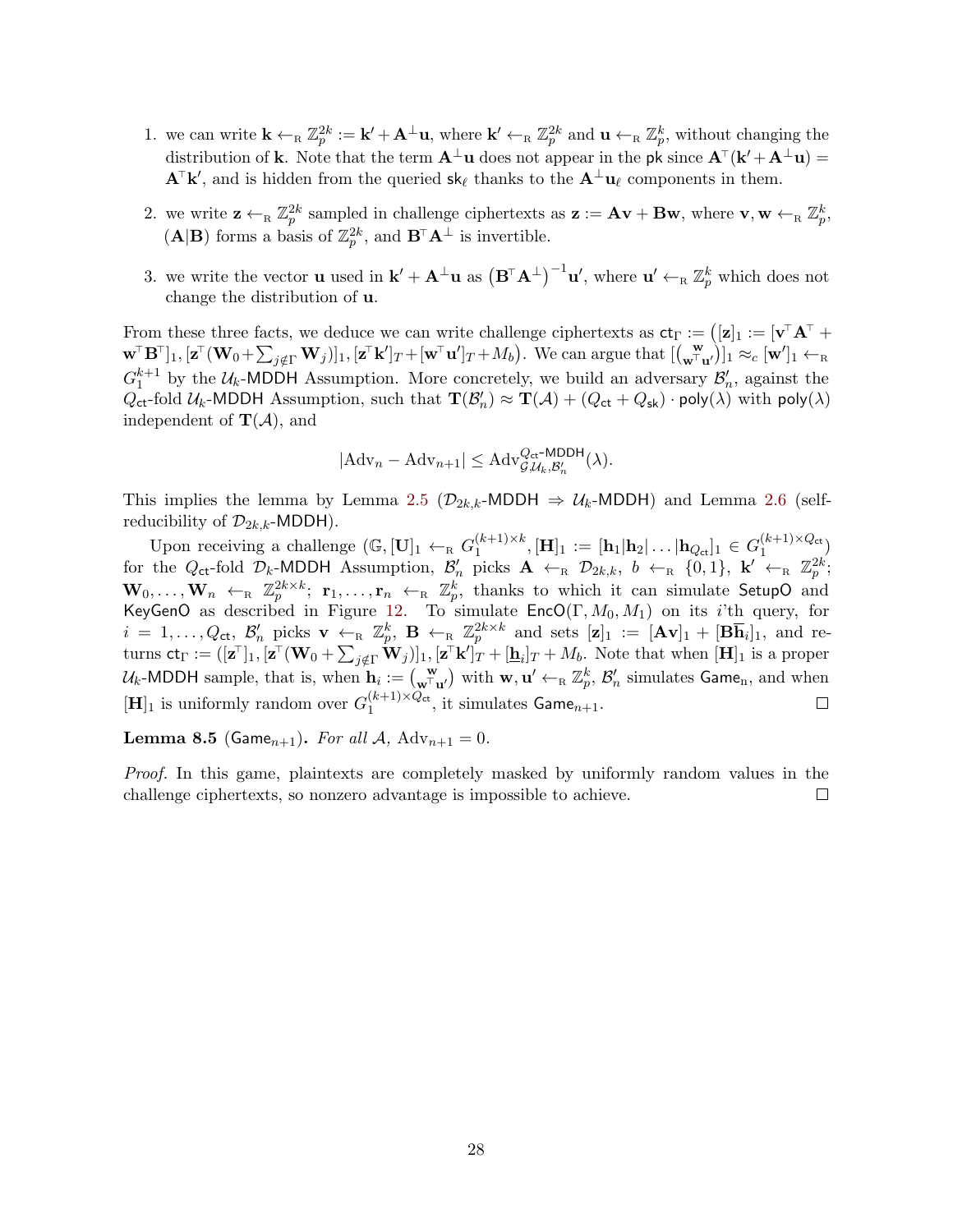# References

- <span id="page-28-3"></span>[AC16] Shashank Agrawal and Melissa Chase. A study of pair encodings: Predicate encryption in prime order groups. In Eyal Kushilevitz and Tal Malkin, editors, TCC 2016-A, Part II, volume 9563 of LNCS, pages 259–288, Tel Aviv, Israel, January 10–13, 2016. Springer, Heidelberg, Germany.
- <span id="page-28-2"></span>[Att14] Nuttapong Attrapadung. Dual system encryption via doubly selective security: Framework, fully secure functional encryption for regular languages, and more. In Phong Q. Nguyen and Elisabeth Oswald, editors, EUROCRYPT 2014, volume 8441 of LNCS, pages 557–577, Copenhagen, Denmark, May 11–15, 2014. Springer, Heidelberg, Germany.
- <span id="page-28-7"></span>[Att15] Nuttapong Attrapadung. Dual system encryption framework in prime-order groups. IACR Cryptology ePrint Archive, 2015:390, 2015.
- <span id="page-28-9"></span>[BBG05] Dan Boneh, Xavier Boyen, and Eu-Jin Goh. Hierarchical identity based encryption with constant size ciphertext. In Ronald Cramer, editor, *EUROCRYPT 2005*, volume 3494 of LNCS, pages 440–456, Aarhus, Denmark, May 22–26, 2005. Springer, Heidelberg, Germany.
- <span id="page-28-1"></span>[BBM00] Mihir Bellare, Alexandra Boldyreva, and Silvio Micali. Public-key encryption in a multi-user setting: Security proofs and improvements. In Bart Preneel, editor, EUROCRYPT 2000, volume 1807 of LNCS, pages 259–274, Bruges, Belgium, May 14– 18, 2000. Springer, Heidelberg, Germany.
- <span id="page-28-6"></span>[BGI+01] Boaz Barak, Oded Goldreich, Russell Impagliazzo, Steven Rudich, Amit Sahai, Salil P. Vadhan, and Ke Yang. On the (im)possibility of obfuscating programs. In Joe Kilian, editor, CRYPTO 2001, volume 2139 of LNCS, pages 1–18, Santa Barbara, CA, USA, August 19–23, 2001. Springer, Heidelberg, Germany.
- <span id="page-28-0"></span>[BGW05] Dan Boneh, Craig Gentry, and Brent Waters. Collusion resistant broadcast encryption with short ciphertexts and private keys. In Victor Shoup, editor, CRYPTO 2005, volume 3621 of LNCS, pages 258–275, Santa Barbara, CA, USA, August 14–18, 2005. Springer, Heidelberg, Germany.
- <span id="page-28-8"></span>[BKP14] Olivier Blazy, Eike Kiltz, and Jiaxin Pan. (Hierarchical) identity-based encryption from affine message authentication. In Juan A. Garay and Rosario Gennaro, editors, CRYPTO 2014, Part I, volume 8616 of LNCS, pages 408–425, Santa Barbara, CA, USA, August 17–21, 2014. Springer, Heidelberg, Germany.
- <span id="page-28-4"></span>[BW06] Dan Boneh and Brent Waters. A fully collusion resistant broadcast, trace, and revoke system. In Ari Juels, Rebecca N. Wright, and Sabrina De Capitani di Vimercati, editors, ACM CCS 06, pages 211–220, Alexandria, Virginia, USA, October 30 – November 3, 2006. ACM Press.
- <span id="page-28-5"></span>[BWZ14] Dan Boneh, Brent Waters, and Mark Zhandry. Low overhead broadcast encryption from multilinear maps. In Juan A. Garay and Rosario Gennaro, editors, CRYPTO 2014, Part I, volume 8616 of LNCS, pages 206–223, Santa Barbara, CA, USA, August 17–21, 2014. Springer, Heidelberg, Germany.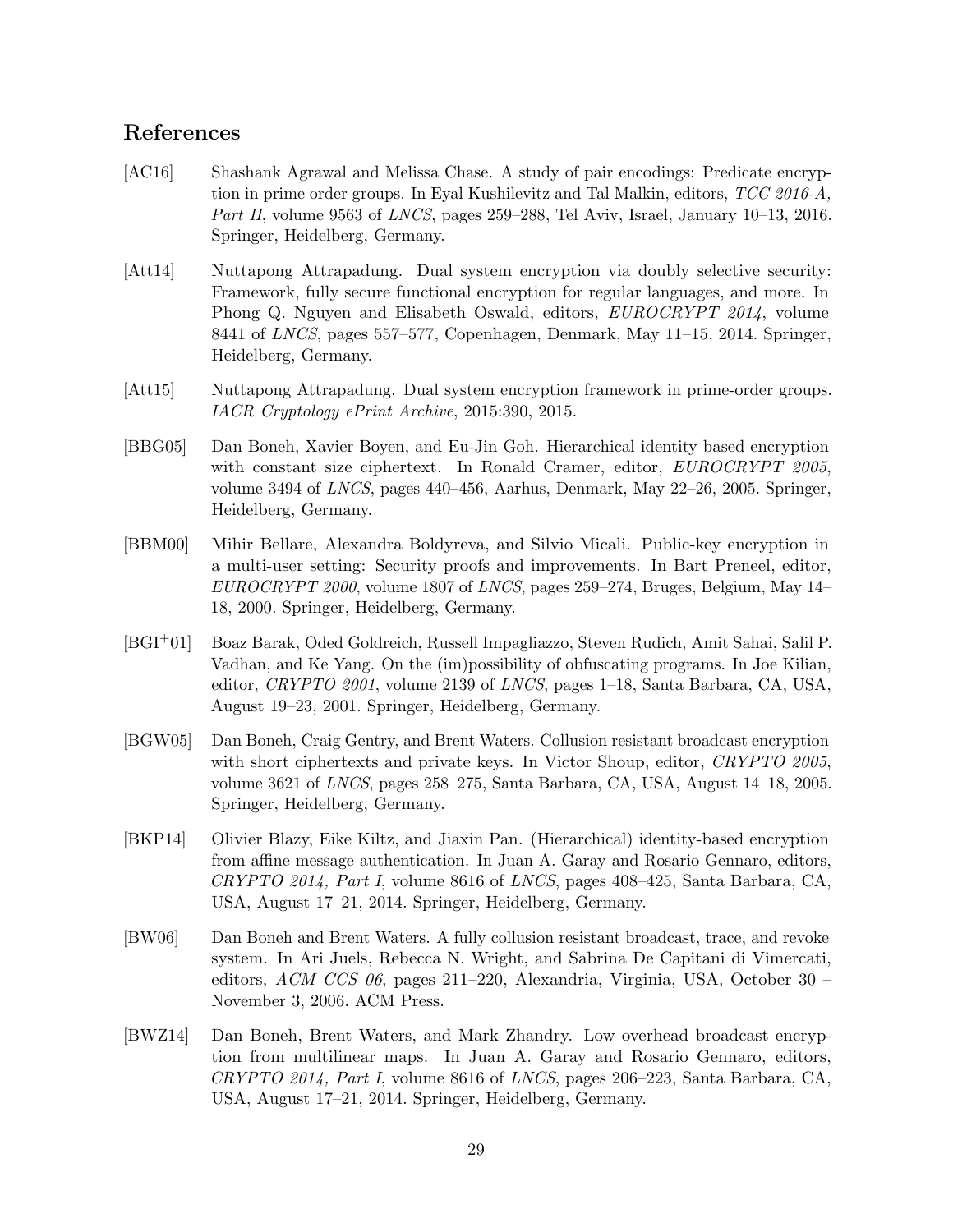- <span id="page-29-7"></span>[BZ14] Dan Boneh and Mark Zhandry. Multiparty key exchange, efficient traitor tracing, and more from indistinguishability obfuscation. In Juan A. Garay and Rosario Gennaro, editors, *CRYPTO 2014*, *Part I*, volume 8616 of *LNCS*, pages 480–499, Santa Barbara, CA, USA, August 17–21, 2014. Springer, Heidelberg, Germany.
- <span id="page-29-5"></span>[CGW15] Jie Chen, Romain Gay, and Hoeteck Wee. Improved dual system ABE in prime-order groups via predicate encodings. In Elisabeth Oswald and Marc Fischlin, editors,  $EUROCRYPT 2015$ , Part II, volume 9057 of LNCS, pages 595–624, Sofia, Bulgaria, April 26–30, 2015. Springer, Heidelberg, Germany.
- <span id="page-29-1"></span>[Che06] Jung Hee Cheon. Security analysis of the strong Diffie-Hellman problem. In Serge Vaudenay, editor, EUROCRYPT 2006, volume 4004 of LNCS, pages 1–11, St. Petersburg, Russia, May 28 – June 1, 2006. Springer, Heidelberg, Germany.
- <span id="page-29-8"></span>[CM14] Melissa Chase and Sarah Meiklejohn. Déjà Q: Using dual systems to revisit q-type assumptions. In Phong Q. Nguyen and Elisabeth Oswald, editors, EUROCRYPT 2014, volume 8441 of LNCS, pages 622–639, Copenhagen, Denmark, May 11–15, 2014. Springer, Heidelberg, Germany.
- <span id="page-29-2"></span>[CMM16a] Melissa Chase, Mary Maller, and Sarah Meiklejohn. Déjà Q all over again: Tighter and broader reductions of q-type assumptions. In Jung Hee Cheon and Tsuyoshi Takagi, editors, ASIACRYPT 2016, Part II, volume 10032 of LNCS, pages 655–681, Hanoi, Vietnam, December 4–8, 2016. Springer, Heidelberg, Germany.
- <span id="page-29-6"></span>[CMM16b] Melissa Chase, Mary Maller, and Sarah Meiklejohn. Deja q all over again: Tighter and broader reductions of q-type assumptions. Cryptology ePrint Archive, Report 2016/840, 2016. <http://eprint.iacr.org/>.
- <span id="page-29-3"></span>[Cor00] Jean-Sébastien Coron. On the exact security of full domain hash. In Mihir Bellare, editor, CRYPTO 2000, volume 1880 of LNCS, pages 229–235, Santa Barbara, CA, USA, August 20–24, 2000. Springer, Heidelberg, Germany.
- <span id="page-29-4"></span>[CW13] Jie Chen and Hoeteck Wee. Fully, (almost) tightly secure IBE and dual system groups. In Ran Canetti and Juan A. Garay, editors, CRYPTO 2013, Part II, volume 8043 of LNCS, pages 435–460, Santa Barbara, CA, USA, August 18–22, 2013. Springer, Heidelberg, Germany.
- <span id="page-29-9"></span>[CW14] Jie Chen and Hoeteck Wee. Semi-adaptive attribute-based encryption and improved delegation for Boolean formula. In Michel Abdalla and Roberto De Prisco, editors, SCN 14, volume 8642 of LNCS, pages 277–297, Amalfi, Italy, September 3–5, 2014. Springer, Heidelberg, Germany.
- <span id="page-29-0"></span>[DF02] Y. Dodis and N. Fazio. Public key broadcast encryption for stateless receivers. In DRM, pages 61–80, 2002.
- <span id="page-29-10"></span>[EHK+13] Alex Escala, Gottfried Herold, Eike Kiltz, Carla R`afols, and Jorge Villar. An algebraic framework for Diffie-Hellman assumptions. In Ran Canetti and Juan A. Garay, editors, CRYPTO 2013, Part II, volume 8043 of LNCS, pages 129–147, Santa Barbara, CA, USA, August 18–22, 2013. Springer, Heidelberg, Germany.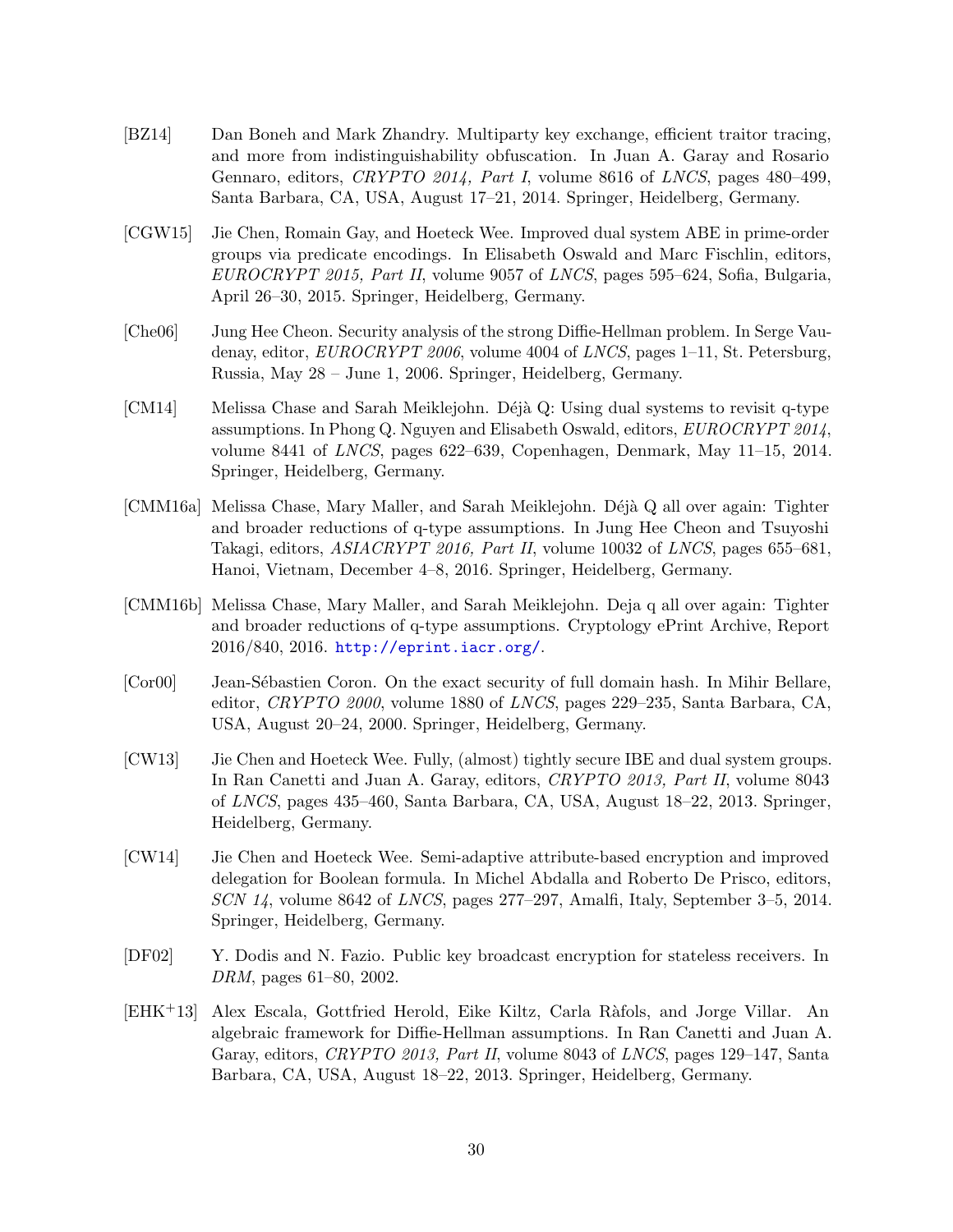- <span id="page-30-0"></span>[FN94] Amos Fiat and Moni Naor. Broadcast encryption. In Douglas R. Stinson, editor, CRYPTO'93, volume 773 of LNCS, pages 480–491, Santa Barbara, CA, USA, August 22–26, 1994. Springer, Heidelberg, Germany.
- <span id="page-30-9"></span>[Fre10] David Mandell Freeman. Converting pairing-based cryptosystems from compositeorder groups to prime-order groups. In Henri Gilbert, editor, EUROCRYPT 2010, volume 6110 of LNCS, pages  $44-61$ , French Riviera, May  $30$  – June 3, 2010. Springer, Heidelberg, Germany.
- <span id="page-30-5"></span>[GKSW10] Sanjam Garg, Abishek Kumarasubramanian, Amit Sahai, and Brent Waters. Building efficient fully collusion-resilient traitor tracing and revocation schemes. In Ehab Al-Shaer, Angelos D. Keromytis, and Vitaly Shmatikov, editors, ACM CCS 10, pages 121–130, Chicago, Illinois, USA, October 4–8, 2010. ACM Press.
- <span id="page-30-4"></span>[GKW15] Romain Gay, Iordanis Kerenidis, and Hoeteck Wee. Communication complexity of conditional disclosure of secrets and attribute-based encryption. In Rosario Gennaro and Matthew J. B. Robshaw, editors, CRYPTO 2015, Part II, volume 9216 of LNCS, pages 485–502, Santa Barbara, CA, USA, August 16–20, 2015. Springer, Heidelberg, Germany.
- <span id="page-30-1"></span>[GST04] Michael T. Goodrich, Jonathan Z. Sun, and Roberto Tamassia. Efficient tree-based revocation in groups of low-state devices. In Matthew Franklin, editor, CRYPTO 2004, volume 3152 of LNCS, pages 511–527, Santa Barbara, CA, USA, August 15–19, 2004. Springer, Heidelberg, Germany.
- <span id="page-30-6"></span>[GSW00] Juan A. Garay, Jessica Staddon, and Avishai Wool. Long-lived broadcast encryption. In Mihir Bellare, editor, CRYPTO 2000, volume 1880 of LNCS, pages 333–352, Santa Barbara, CA, USA, August 20–24, 2000. Springer, Heidelberg, Germany.
- <span id="page-30-7"></span>[GSY99] Eli Gafni, Jessica Staddon, and Yiqun Lisa Yin. Efficient methods for integrating traceability and broadcast encryption. In Michael J. Wiener, editor, CRYPTO'99, volume 1666 of LNCS, pages 372–387, Santa Barbara, CA, USA, August 15–19, 1999. Springer, Heidelberg, Germany.
- <span id="page-30-8"></span>[Gui13] Aurore Guillevic. Comparing the pairing efficiency over composite-order and primeorder elliptic curves. In Michael J. Jacobson Jr., Michael E. Locasto, Payman Mohassel, and Reihaneh Safavi-Naini, editors, ACNS 13, volume 7954 of LNCS, pages 357–372, Banff, AB, Canada, June 25–28, 2013. Springer, Heidelberg, Germany.
- <span id="page-30-2"></span>[GW09] Craig Gentry and Brent Waters. Adaptive security in broadcast encryption systems (with short ciphertexts). In Antoine Joux, editor, EUROCRYPT 2009, volume 5479 of LNCS, pages 171–188, Cologne, Germany, April 26–30, 2009. Springer, Heidelberg, Germany.
- <span id="page-30-3"></span>[HJ12] Dennis Hofheinz and Tibor Jager. Tightly secure signatures and public-key encryption. In Reihaneh Safavi-Naini and Ran Canetti, editors, CRYPTO 2012, volume 7417 of LNCS, pages 590–607, Santa Barbara, CA, USA, August 19–23, 2012. Springer, Heidelberg, Germany.